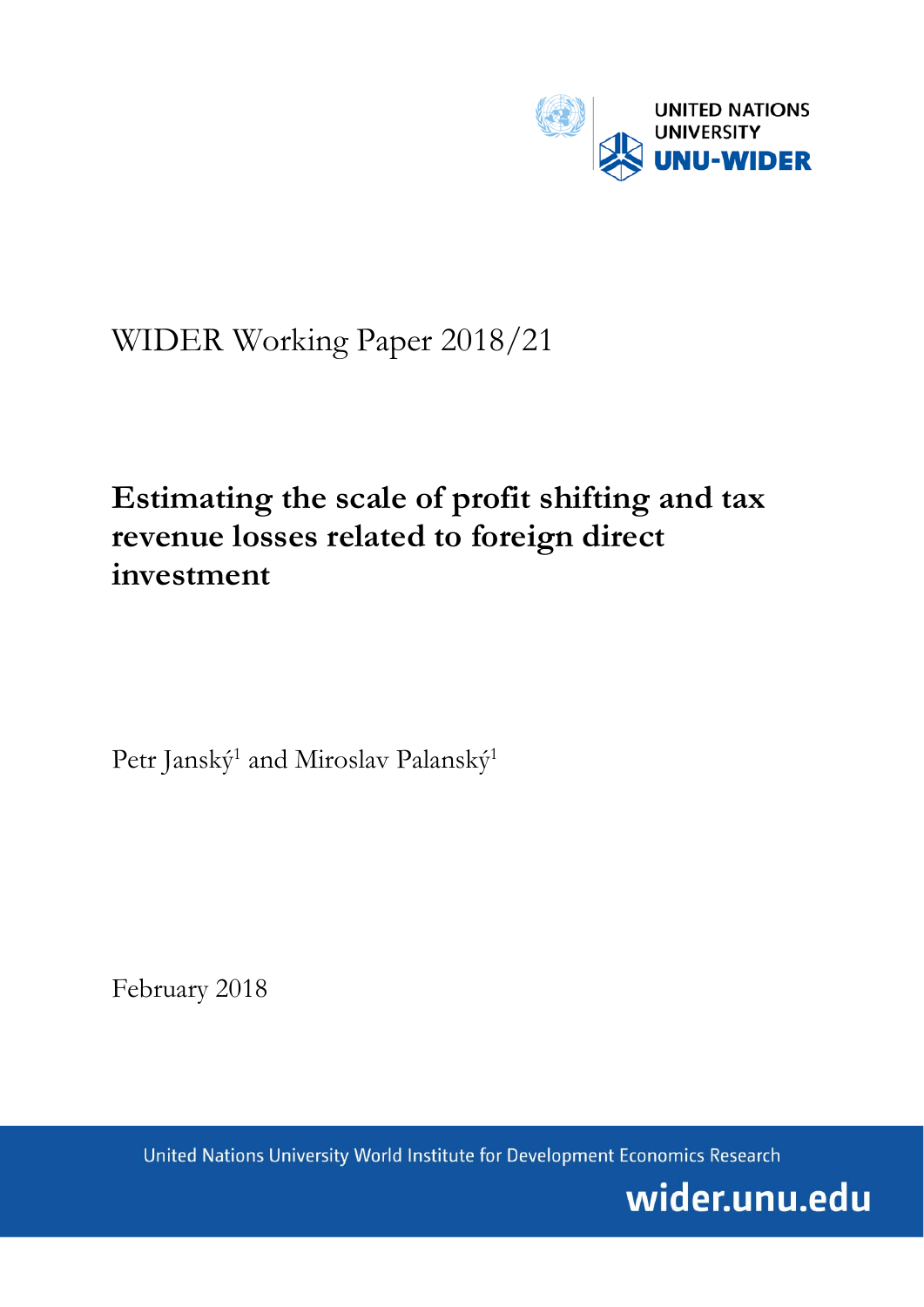**Abstract:** Governments' revenues are lower when multinational enterprises avoid paying corporate income tax by shifting their profits to tax havens. In this paper, we ask which countries' tax revenues are affected most by this tax avoidance and how much. To estimate the scale of profit shifting, we start by observing that the higher the share of foreign direct investment from tax havens, the lower the reported rate of return on this investment. Like the 2015 World Investment Report of the United Nations Conference on Trade and Development, we assume that the reported rate of return is lower due to profit shifting. Unlike the report, however, we provide illustrative country-level estimates of profit shifting related to foreign direct investment which enables us to study the distributional impact of international corporate tax abuse. We find that, on average, higher-income countries lose the least and lower-income countries lose the most corporate tax revenue relative to their GDP. On the basis of these estimates, we conclude that profit shifting thus deepens the existing income inequalities and the differences in government revenues between countries. Furthermore, we compare our results with three other recent studies that use different methodologies to derive country-level estimates of tax revenue losses that can be related to profit shifting. In the first comparison of its kind we find that every study identifies differences across income groups, but the nature of these differences varies across the four studies.

**Keywords:** foreign direct investment, corporate income tax, tax avoidance, base erosion, profit shifting, inequality

**JEL classification:** F21, F23, H25

**Acknowledgements:** This research has been supported by the European Union's Horizon 2020 program through the COFFERS project (No. 727145). Miroslav Palanský gratefully acknowledges support from the GAUK under the project no. 848517. The authors are grateful to Bruno Casella, Kim Clausing, Alex Cobham, Caroline Schimanski, and conference and seminar participants at UNU-WIDER, the International Institute of Public Finance, the University of Lisbon, the University of Oslo and Charles University for comments.

Petr Janský: email [jansky.peta@gmail.com.](mailto:jansky.peta@gmail.com)

This study is published within the UNU-WIDER project on 'The economics and [politics of taxation and social protection'.](https://www.wider.unu.edu/node/367) 

Copyright © UNU-WIDER 2018

Information and requests: publications@wider.unu.edu

ISSN 1798-7237 ISBN 978-92-9256-463-6 <https://doi.org/10.35188/UNU-WIDER/2018/463-6>

Typescript prepared by Ans Vehmaanperä.

The United Nations University World Institute for Development Economics Research provides economic analysis and policy advice with the aim of promoting sustainable and equitable development. The Institute began operations in 1985 in Helsinki, Finland, as the first research and training centre of the United Nations University. Today it is a unique blend of think tank, research institute, and UN agency—providing a range of services from policy advice to governments as well as freely available original research.

The Institute is funded through income from an endowment fund with additional contributions to its work programme from Finland, Sweden, and the United Kingdom as well as earmarked contributions for specific projects from a variety of donors.

Katajanokanlaituri 6 B, 00160 Helsinki, Finland

The views expressed in this paper are those of the author(s), and do not necessarily reflect the views of the Institute or the United Nations University, nor the programme/project donors.

<sup>&</sup>lt;sup>1</sup> Institute of Economic Studies, Faculty of Social Sciences, Charles University, Prague, Czech Republic. Corresponding author: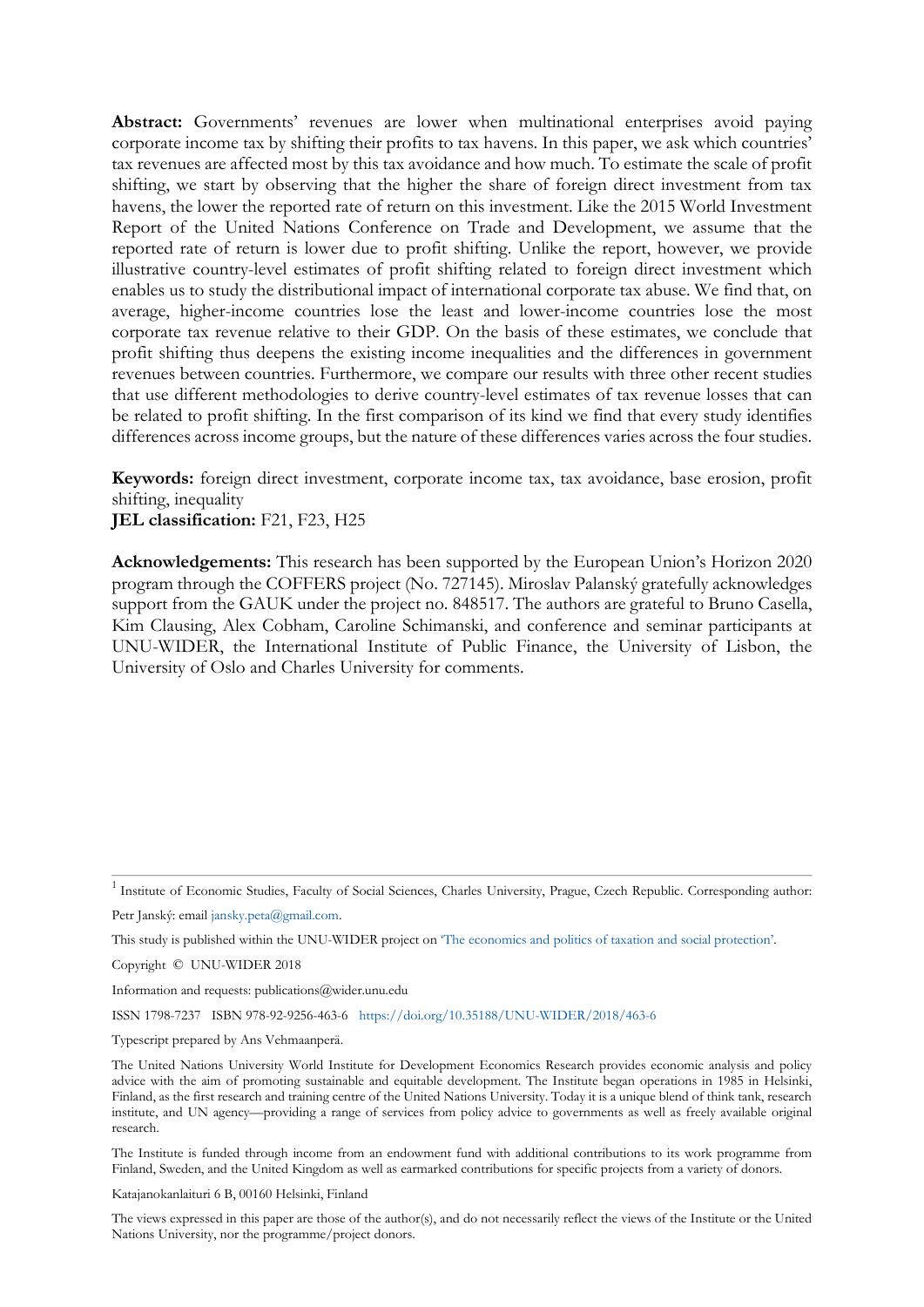### **1 Introduction**

Governments' revenues are lower when multinational enterprises (MNEs) avoid paying corporate income tax by shifting their profits to tax havens. Profit shifting and tax havens represent a crucial issue for the world economy. As we show in this paper's conservative estimates, globally, around 290 billion USD in profits from foreign direct investment (FDI)—or almost half a per cent of the world's GDP—may be shifted to avoid tax, which implies a global lower-bound estimate of tax revenue lost due to profit shifting of around 80 billion USD per year. Our methodology enables us to go beyond these global figures and present estimates of the scale of profit shifting for the 89 individual countries in our sample. While the estimated dollar losses are relatively evenly divided between developing and developed countries, the developing countries incur higher losses relative to their economic size (measured by their GDP), as well as to their corporate and total tax revenue.

Tax havens and the profit shifting of MNEs have been receiving increasing attention from the media, policymakers and academics alike, as documented by the recent studies cited in this paper. The reason seems to be that it has become rather easy for MNEs to avoid paying corporate tax, but also, thanks to recent leaks of confidential documents and thorough investigative case studies, it has become relatively easy for the public to learn about this trend and for researchers to provide evidence of it. Yet, the exact scale of tax losses remains uncertain due to the inherent difficulties in estimating tax avoidance and due to gaps in the availability of relevant data, some of which are being addressed by recent proposals from the European Union (EU) and the Organisation for Economic Co-operation and Development (OECD) and some of which are being overcome by innovative researchers. For example, Habu (2017) uses the United Kingdom's confidential corporate tax returns to learn how aggressively foreign MNEs reduce their corporate tax liability, whereas Alstadsæter *et al.* and (2017) use audit and leaked data from tax haven institutions to study tax evasion by wealthy individuals. While these studies provide rigorous evidence, they are limited in their scope and provide revenue loss estimates for only one or a handful of countries.

In this paper, in contrast, we aim to provide estimates of the scale of profit shifting and the consequent tax implications for as many countries as possible, which naturally requires us to sacrifice rigour to some extent for the sake of improved scope. Specifically, we aim to estimate the scale of profit shifting and tax revenue losses related to FDI. Our two most important data sources are the International Monetary Fund's (IMF) Coordinated Direct Investment Survey (CDIS), which contains country-by-country bilateral FDI data for around 100 countries between 2009 and 2015, and the United Nations Conference on Trade and Development's (UNCTAD) FDI unilateral database with an even wider coverage. We begin by observing that a higher share of investment from tax havens (or offshore financial centres (OFCs) – terms that we use interchangeably in this paper) is associated with a lower reported rate of return on inward FDI. We assume, in line with UNCTAD's (2015) World Investment Report, that this pattern is due to profit shifting, and estimate its scale and the resulting tax revenue losses. For the first time, we provide detailed country-level estimates of profit shifting related to FDI, which enables us to study the impact on individual countries' government revenues and thus also the distributional impact of international corporate profit shifting. Indeed, our main research question in this paper is which countries' tax revenues are affected most.

We estimate tax revenue losses at the country level, to understand who is losing and who is gaining the most from the current practice of international corporate profit shifting related to FDI. For example, are all developing countries or all EU members losing tax revenue? Are the estimates consistent with the notion that, for example, Mauritius or Luxembourg exploit the current international tax system loopholes at the expense of Mozambique or Latvia? In line with some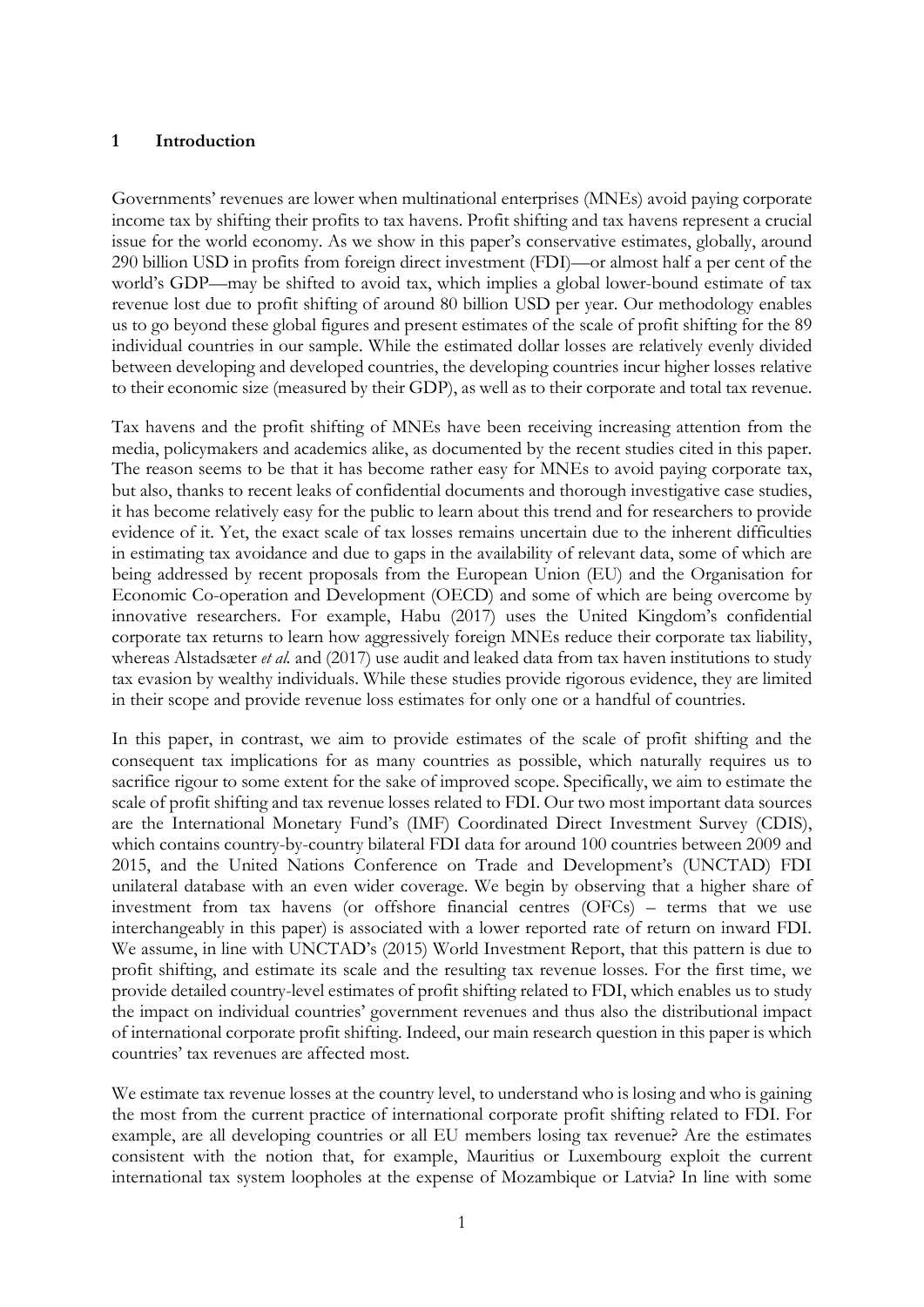previous studies, we find that lower-income countries lose more corporate tax revenue than higher-income countries, relative to their GDP or their tax revenues. We conclude that profit shifting thus deepens the existing income inequalities and the differences in government revenues between countries. We further reinforce our conclusions by making comparisons with three other similar studies with country-level tax revenue loss estimates. Specifically, we compare our estimates with perhaps the most comprehensive study of the global losses due to base erosion and profit shifting by the IMF's Crivelli *et al.* (2015), as re-estimated by Cobham and Janský (2018) with country-level results, and with the results of Cobham and Janský (2017), who estimate for USheadquartered MNEs how much additional tax payments countries would collect if MNEs' reported profits were fully aligned with their economic activity. The fourth source of profit-shifting estimates is Clausing (2016), with main results for the United States, but a speculative extension to a number of big economies worldwide. Across the four methodological approaches and sets of estimates, we establish characteristics that are associated with countries being more likely to suffer from higher losses due to the MNEs' profit-shifting activities.

The paper's empirical contribution is presented in the following four stages. First, using new and updated data sources, we re-estimate and critically review the work of UNCTAD (2015), in what we call the baseline model. Second, we develop an extended model and improve on the baseline model in a number of aspects. Third, for the first time, we provide country-level results of the estimated tax revenue losses and discuss the distributional impact of corporate profit shifting. Fourth, we compare our results with three other similar studies with country-level tax revenue loss estimates. These four specific stages altogether contribute to the expanding body of literature on profit shifting and tax havens. There are at least two specific areas in which we make a contribution to the existing research. First, we contribute to the ongoing collective attempt to arrive at estimates of the scale of profit shifting. Despite the inherent difficulties in such estimations, discussed for example by Fuest and Riedel (2012), a growing number of studies do make credible estimates of the scale of profit shifting, as our literature review below documents. However, a number of them focus on one country only, such as Gumpert *et al.* (2016) on Germany or Zucman (2014) on the United States. Indeed, one of our contributions to the literature is that we develop estimates for a wide range of countries - in practice for all countries for which we have available data. We see this study also as a contribution to international policy debates, since there is only a limited number of similar estimates for a similar number of countries, and we make a comparison with the three that do exist.

We also contribute to the study of the heterogeneous impacts of international corporate tax avoidance. So far, most research looks at individual countries or, in the case of an international focus, often concentrates only on the division between the developing and developed countries. For example, Fuest *et al.* (2011) find that the effect of the host country corporate tax rate on the debt ratio of multinational affiliates in developing economies is larger than for affiliates in developed economies. A similar division is used by Johannesen *et al.* (2017), who link the tax aggressiveness of MNEs with the economic development of their host countries, but they also estimate models that exploit the cross-country variation in economic and institutional development. This more granular approach is necessary and similar studies should reflect the country-specific characteristics. In this paper's extended model, we perform our regression analysis using regional and income groups and carry out the rest of the estimation at the country level at which we also present the results and discuss their implications for differences in the effects of international profit shifting across income groups.

The remainder of this paper is structured as follows. We begin with a literature review of previous similar estimates in Section 2 and an overview of the data used and basic descriptive statistics in Section 3. We describe our empirical methodology in Section 4 and present the detailed results in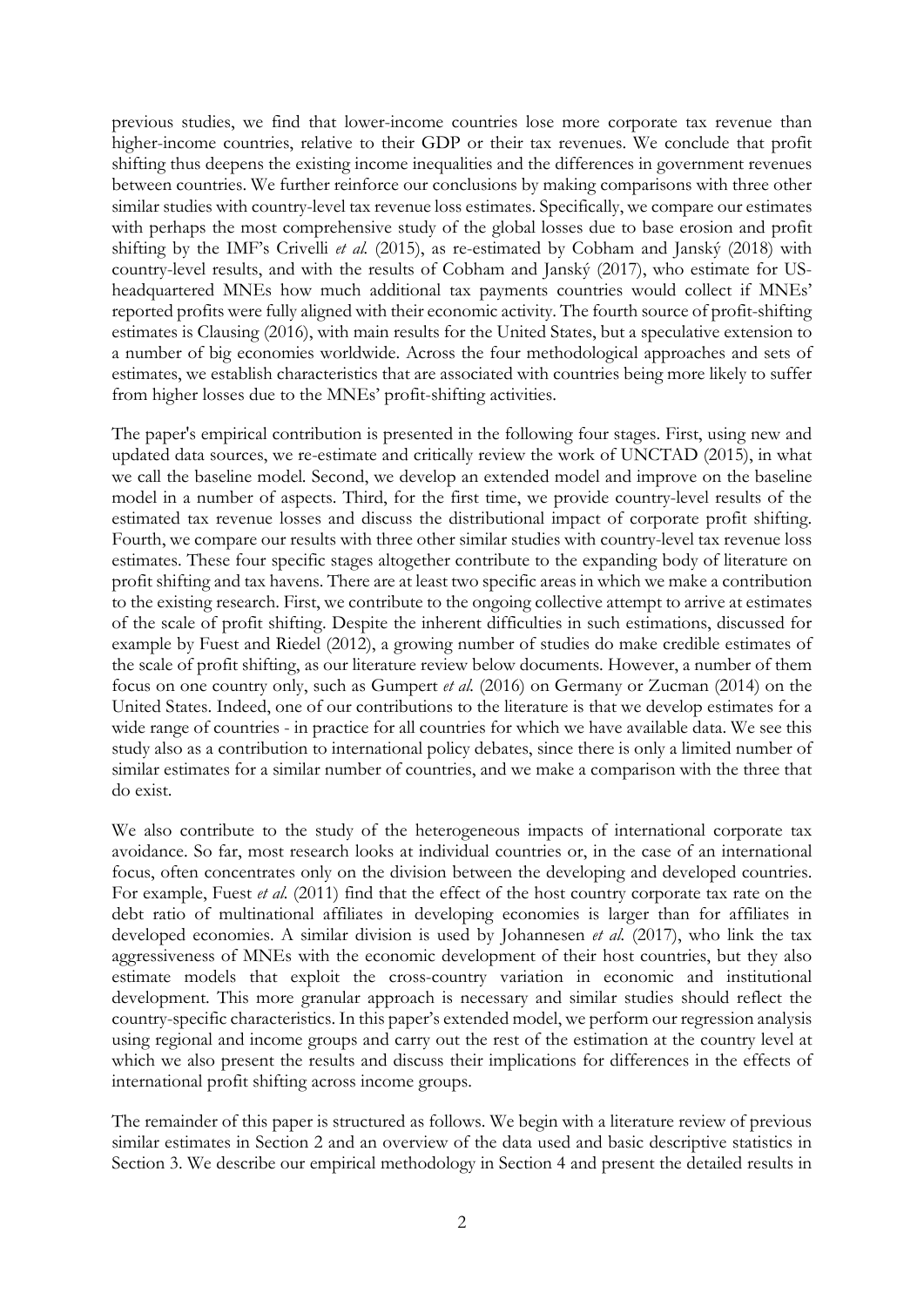Section 5, in which we also compare our estimates with those reached by some previous studies. Finally, Section 6 provides a discussion of the implications of the results and concludes.

## **2 Literature review**

In this section, we first discuss the main channels through which MNEs may effectively shift profits out of high-tax jurisdictions and explore which of these channels could be quantified using the available data. Second, we briefly review recent literature related to the quantification of corporate profit shifting and the resulting tax revenue losses. Third, we sum up the results of a pioneering report by UNCTAD (2015) in which they developed the FDI-driven approach that we build upon in this paper. Last, and before moving to the data description, we discuss the pros and cons of the data sets used most often in similar research and those used in this paper. For the sake of space, we provide only a brief literature review in which we focus on the research most relevant to our paper. For more comprehensive reviews of academic literature on profit shifting, we refer to Dharmapala (2014), Clausing (2016) or Dowd *et al.* (2017).

Three main profit-shifting channels are recognized in the literature: debt shifting, the location of intangible assets and strategic transfer pricing. Naturally, all three are motivated by the MNEs' assumed desire to reduce their global tax liabilities by artificially shifting their profits and assets and thus tax bases to countries with lower (effective) tax rates, sometimes referred to as tax havens. First, in the case of the debt shifting channel, MNEs implement unnecessary loans at high interest rates from one MNE affiliate located in a low-tax jurisdiction to another profitable unit located elsewhere (Buettner and Wamser, 2013; Desai, 2005; Fuest *et al.,* 2011; Huizinga and Laeven, 2008). Second, intangible assets and intellectual property, such as brands or research and development, can be stationed artificially at a subsidiary in a tax haven, to which service fees are then paid by other parts of the MNE (Bryan *et al.,* 2017; Dischinger and Riedel, 2011; Seabrooke and Wigan, 2015; Taylor *et al.,* 2015). As discussed thoroughly by OECD (2017), pricing such intangible assets poses several major challenges, making it intrinsically difficult to disentangle profit-shifting effects from actual prices. The third main channel for profit shifting is to inflate or deflate the prices of goods or services being transferred between the various foreign parts of an MNE in such a way as to minimize the tax burden faced in all the countries put together (Bartelsman and Beetsma, 2003; Clausing, 2003; Davies *et al.*, 2014; Peralta *et al.*, 2006).

The quantitative evidence of MNEs shifting profits and debt and locating their headquarters or intellectual property in such a way as to avoid tax is substantial. As outlined above, a number of studies have provided evidence of profit shifting, especially on how tax rate differentials affect reported pre-tax profits, and on the strategies MNEs employ to reallocate profits within their groups. A range of studies analysed how reported income changes with respect to tax rate differences across countries, represented by Hines Jr and Rice (1994), Huizinga and Laeven (2008), and Dharmapala and Riedel (2013). Although the existing academic and policy studies provide useful guidance on what can be quantified, findings on the implications of tax avoidance for government revenue are rather limited. Three recent exceptions are Clausing (2009) and Zucman (2014), who both provide estimates for the United States, and Clausing (2016) who adds a speculative extension to other countries around the world. For developing countries, Johannesen and Pirttilä (2016) provide an overview and Johannesen *et al.* (2016) offer firm-level empirical results, whereas recent examples of revenue estimates come from Reynolds and Wier (2016) for South Africa and from Cobham and Janský (2018) for a range of countries. Furthermore, at least three international organizations have recently developed estimates of the budgetary impact of international corporate tax avoidance: OECD (2015a), IMF's Crivelli *et al.* (2015), UNCTAD (2015) and IMF (2014). Although these studies often make a number of strong assumptions and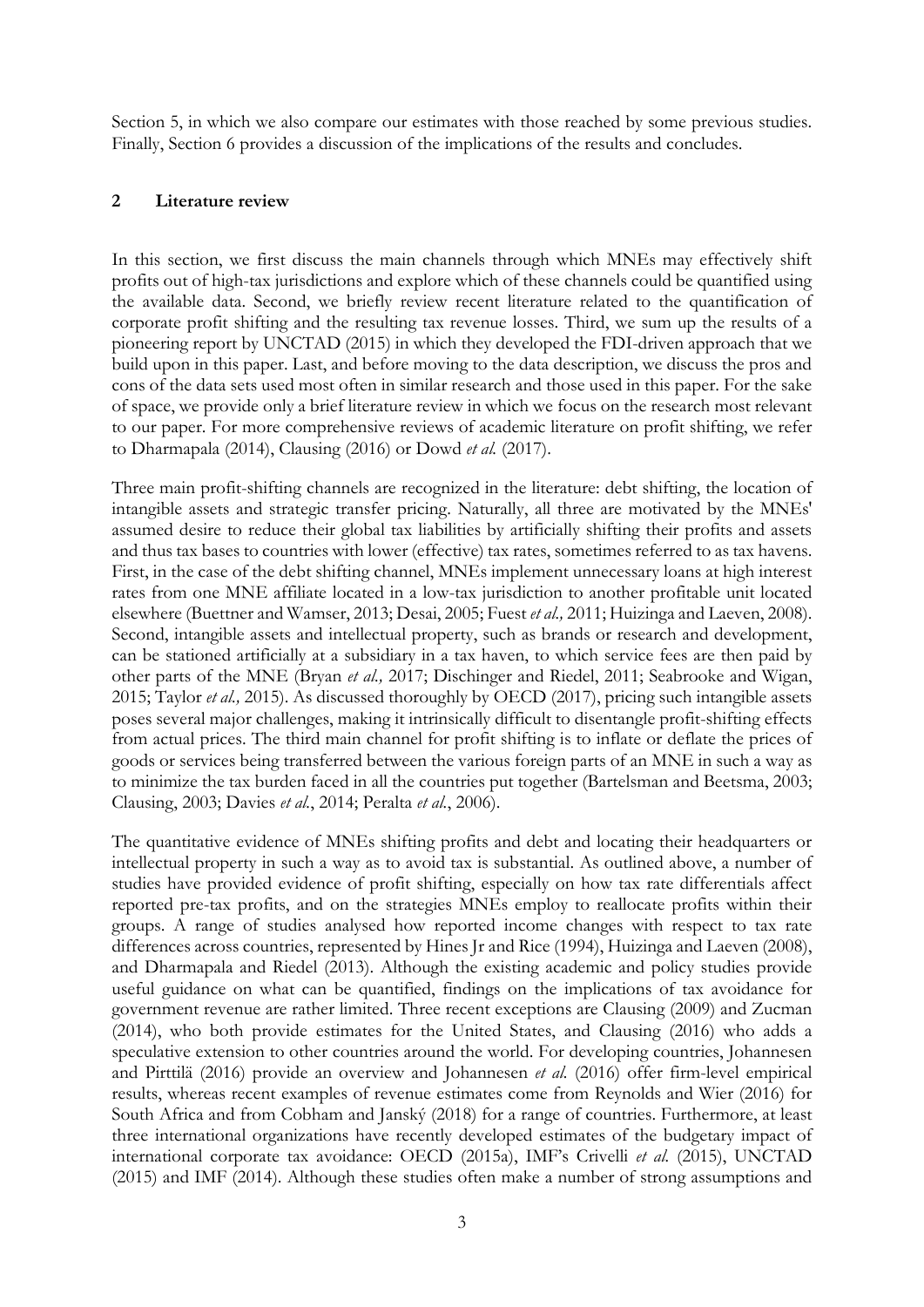have to deal with a lack of any realistic counterfactual data (i.e. what the tax base would be in the absence of profit shifting), they do provide comparable estimates for many countries and have been influential in the policy debate.

We naturally build on a range of existing research in this paper, but here we build upon one specific source more than others. UNCTAD (2015) estimate tax revenue losses related to inward investment stocks as directly linked to tax havens, focusing specifically on developing countries. They develop an FDI-driven approach to measure the scale and economic impact of tax avoidance schemes.<sup>[1](#page-5-0)</sup> Their investment perspective on tax avoidance puts the spotlight on the role of tax havens as major global investment players. They estimate that some 30 per cent of cross-border corporate investment stocks are routed through tax havens before they reach their destination as productive assets (Bolwijn *et al.*, 2017b). Their preferred estimate of annual revenue losses for developing countries, the focus of their study, is 90 billion USD; extending that estimate globally results in 200 billion USD, or 8 per cent of all corporate income tax, lost in government revenue in 2012. In this paper, we review their methodology and then extend it to help us better answer our research question. Moreover, using updated data sources, we report the results at country level and discuss the resulting distributional impacts of profit shifting.

The data source that many of the recent profit-shifting studies aiming for a wide coverage of countries use—including Fuest *et al.* (2011) and Johannesen *et al.* (2017)—is the Orbis database, the largest commercially available database of company balance sheets. One of the advantages of Orbis is that it contains data that enable researchers to produce rigorous estimates about various profit-shifting channels such as, for example, the choice of patent location within MNEs, as documented by Karkinsky and Riedel (2012). Orbis, however, does have its quite well-known substantive shortcomings, in addition to being available only to subscribers. It suffers from a country selection bias, with some countries' companies being more likely to be represented than others. As argued by Clausing (2016) or Alstadsæter *et al.* (2017), Orbis includes extremely limited information on tax havens and an analysis based on the data thus excludes many of the observations that drive most of the income-shifting behaviour. Cobham and Loretz (2014) and Kalemli-Ozcan *et al.* (2015) document that the coverage is severely limited especially among developing countries. Therefore, as recently acknowledged by Garcia-Bernardo *et al.* (2017) while identifying tax havens, the Orbis data is biased against tax havens and developing countries, both of which are obviously crucial for research such as ours.

Instead of Orbis, we use country-level FDI statistics, described below and employed in various recent research ranging from Pérez *et al.* (2012), on illicit financial flows as motives for FDI, to Akkermans (2017), considering the long-term effects of FDI. On the one hand, the level of granularity of FDI data remains much lower than that of Orbis and some concerns about data quality remain, especially when the data is reported by tax havens. On the other hand, coverage of both tax havens and developing countries is what makes FDI data superior to Orbis for our purposes. All in all, we believe that both Orbis and country-level FDI data sets should be used for research into profit shifting and that their results can complement each other. Given the better coverage, our FDI-data driven approach is apt for estimating the scale of global distribution of profit shifting and tax revenue losses.

<u>.</u>

<span id="page-5-0"></span><sup>&</sup>lt;sup>1</sup> For the methodological details of UNCTAD approach, we will refer to the complementing technical paper by Bolwijn *et al.* (2017a).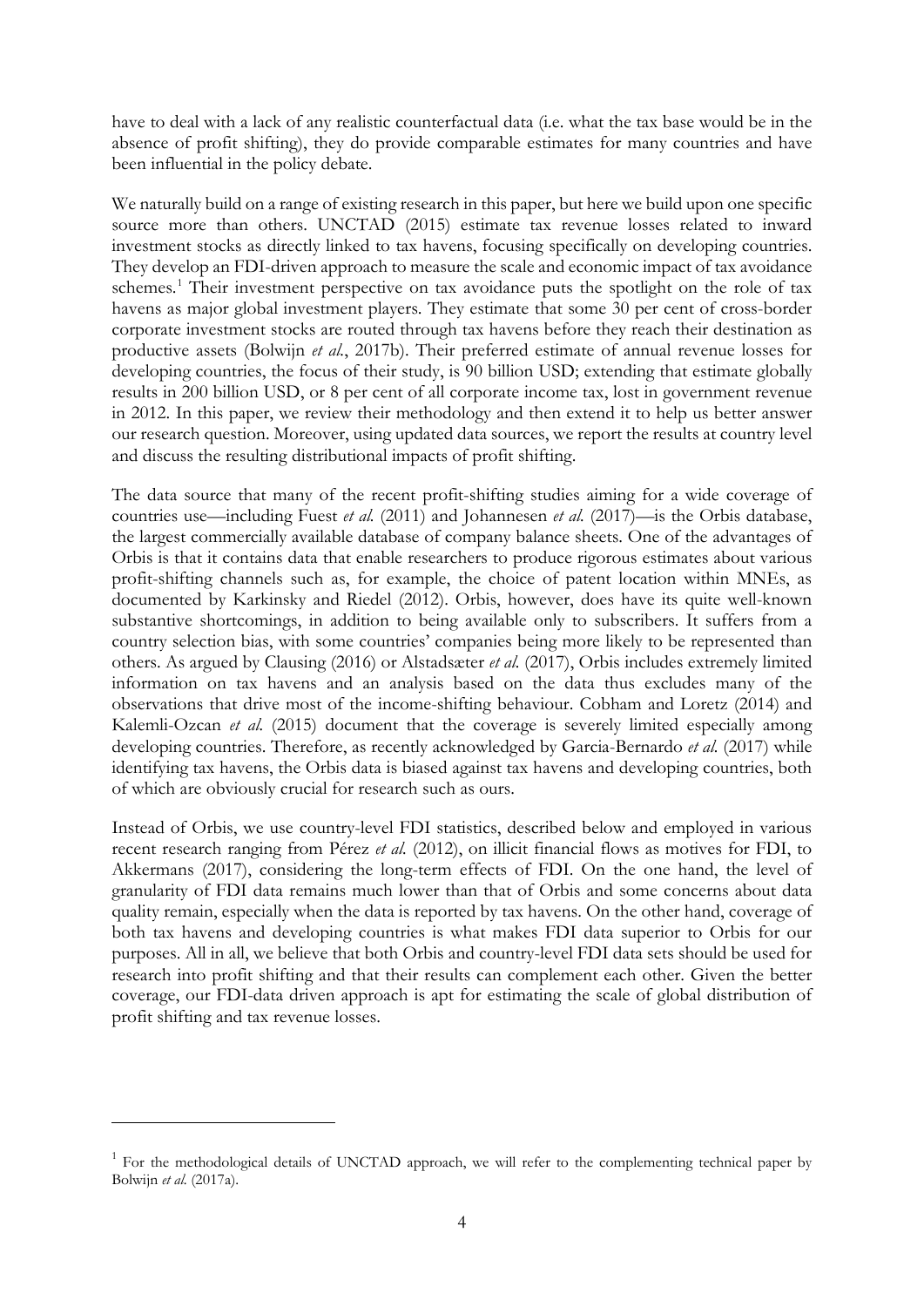#### **3 Data**

-

The methodology that we use in this paper relies on country-level FDI data. First and most important, we use data on FDI stocks on a bilateral level from the IMF's CDIS, which contains data for around 100 countries between [2](#page-6-0)009 and 2015.<sup>2</sup> For stocks of direct inward investment, we use the variable 'Inward Direct Investment Positions, US Dollars (IIW\_BP6\_USD)'. As a complement, in some limited cases where we do not need bilateral FDI data, we use UNCTAD's unilateral FDI database for its greater coverage of countries.<sup>[3](#page-6-1)</sup> The volume of total global stock of international investment rose substantially over the observed time period. Figures A1 and A2 in the Appendix show this development for countries classified into income groups (Figure A1) and regions (Figure A2). While in 2009 the total global FDI stock amounted to 19.26 trillion USD, in 2015 it was 26.94 – a 40 per cent increase. All groups increased their FDI stock except one – the Middle East and North Africa lost 69 per cent of its FDI stock, likely due to the combined effect of declining oil prices, the Arab spring and military conflicts in the region. The significant increase (by 1,382 per cent) in South Asia's FDI stock between 2009 and 2015 is caused by the lack of data for India in 2009 – if we use India's 2010 value to compute the difference over the observed time period, we arrive at a modest 43 per cent increase. The bars in Figures A1 and A2 are divided into two parts based on the origin of the FDI—from tax havens and other countries—a classification that we explain in detail in the following section. We observe that the increase in total FDI stock was caused by investment from both OFCs and other countries. Summary statistics of the data on FDI stock are presented in Table A1 in the Appendix.

The other important data required for our methodology is FDI income, which we source from the IMF's Balance of Payments Statistics. Specifically, for FDI income we use the variable called 'Current Account, Primary Income, Investment Income, Direct Investment, Debit, USD (BMIPID\_BP6\_USD)'. We compute the rates of return on FDI as the shares of FDI income on total FDI stocks in each country. We recognize at least three potential drawbacks of this step. First, while investment from different countries may yield different returns across countries, the FDI income data are only available at country level (and not at a bilateral level), which hides some of the information that could potentially be used to obtain better estimates of the size of corporate profit shifting (for example by distinguishing between FDI income from OFCs and from other countries). Second, although both sources (for FDI income and FDI stocks) that are combined into a single number (the rate of return on FDI) come from the IMF, they may potentially use slightly inconsistent methodologies to identify what is classified as FDI. Third, while we use the equity and debt components of the rate of return (in addition to the overall rate of return), the equity and debt components are divided by the same overall FDI stock, rather than the equity component and the debt component of the FDI stock. Despite these data limitations, we assume that these sources are reflective of the true rate of return on FDI. In addition to FDI-related data, our methodological approach requires data sources that are auxiliary to the main analysis, including data on corporate tax rates from  $KPMG<sup>4</sup>$  $KPMG<sup>4</sup>$  $KPMG<sup>4</sup>$  and the WB (2016), lists of tax havens from various sources, and data on GDP from the World Bank, complemented by data from the  $UN<sup>5</sup>$  $UN<sup>5</sup>$  $UN<sup>5</sup>$  and the

<span id="page-6-0"></span><sup>2</sup> Available at: http://data.imf.org/?sk=40313609-F037-48C1-84B1-E1F1CE54D6D5 [Accessed January 7, 2017]

<span id="page-6-1"></span><sup>3</sup> UNCTAD FDI statistics, available at: http://unctad.org/en/Pages/DIAE/FDI%20Statistics/FDI-Statistics.aspx [Accessed February 4, 2017]

<span id="page-6-2"></span><sup>4</sup> Corporate tax rates table, available at: https://home.kpmg.com/xx/en/home/services/tax/tax-tools-andresources/tax-rates-online/corporate-tax-rates-table.html [Accessed February 4, 2017].

<span id="page-6-3"></span><sup>&</sup>lt;sup>5</sup> Available at: http://data.un.org/Data.aspx?d=WDI&f=Indicator\_Code%3ANY.GDP.MKTP.CD [Accessed June 6, 2017]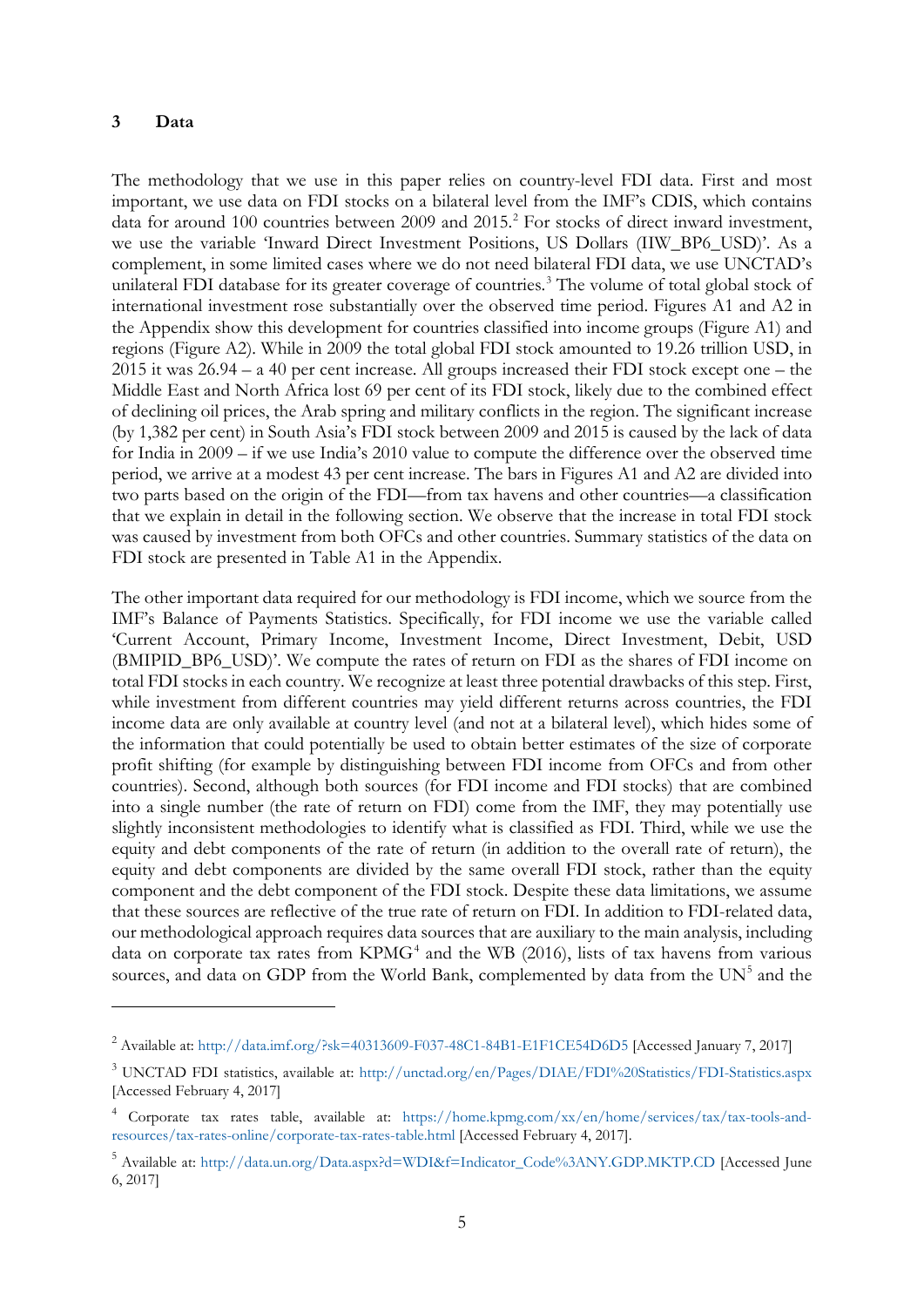CIA's *World Factbook*<sup>[6](#page-7-0)</sup>. To present the estimates in relative terms to tax revenues, we use the relatively recently introduced ICTD/UNU-WIDER *Government Revenue Dataset<sup>[7](#page-7-1)</sup>* (Prichard et al., 2014). We present summary statistics of all the used variables in Table A1 in the Appendix.

#### **4 Methodology**

<u>.</u>

In this section, we describe the empirical strategy that we use to estimate the scale of corporate profit shifting. Since the phenomenon is intrinsically difficult to observe directly, the existing methodological approaches aim to shed more light on certain aspects of profit shifting indirectly. In this paper, we build on one such approach developed by UNCTAD (2015) and detailed by Bolwijn *et al.* (2017a) and we extend it further to provide the answer to our research question of which countries' tax revenues are most affected by profit shifting. We begin by empirically testing whether a higher share of investment from tax havens is associated with a lower reported rate of return on inward FDI. After this relationship is tested and assumed to be due to profit shifting, we describe how we estimate its scale and the resulting tax revenue losses. The final part of this section explains in detail how we define the share of investment from tax havens in total inward FDI in each country, used as an input in the first part.

The hypothesis central to our analysis is that a higher share of FDI from tax havens is associated with a higher volume of profit-shifting practices, resulting in an artificially deflated reported rate of return on FDI. In our baseline model, the regression to be estimated using ordinary least squares (OLS) with regional- and time-fixed effects is:

$$
FDI\_ROR_{it} = \beta * share\_offshore_{it} + \sum_{s=2009}^{2015} \delta_s z_{s,i} + \sum_{k=1}^{7} \phi_k d_{k,i} + \varepsilon_{it},
$$

where  $FDI\_ROR_{it}$  is the rate of return on FDI in country *i* in year *t*, share\_off shore<sub>it</sub> is the share of FDI from tax havens in country *i* in year  $t$ ,  $z_{s,i}$  are year-fixed effects, and  $d_{k,i}$  are regionalfixed effects based on World Bank classifications. The rationale behind using regional-fixed effects is that some regions share common characteristics that have significant effects on both the explanatory and the dependent variable. To ensure the comparability of our results to those reached by UNCTAD (2015), the regression model is estimated using the same list of 72 countries, but includes additional data for 2013–15 and thus increases the sample from 265 to 477 observations. We estimate the model for all countries as well as separately for two groups—for developing and developed countries—and for three alternatives of the dependent variable: rate of return on FDI and its equity and debt components. While we hypothesise a negative relationship for the rate of return and also its equity component, we expect a smaller effect for the debt component since it is composed primarily of interest paid by the foreign affiliates to the parent, which is, in fact, a cost for the affiliates that is not subject to corporate income taxation. Therefore, we include the estimation of the debt component for the sake of completeness, but we focus on models that use the equity component of the rate of return and the overall rate of return itself.

<span id="page-7-0"></span><sup>6</sup> The latest CIA data are available at: https://www.cia.gov/library/publications/the-world-factbook/ [Accessed February 12, 2017]

<span id="page-7-1"></span><sup>7</sup> Available at https://www.wider.unu.edu/project/government-revenue-dataset [Accessed July 17, 2017]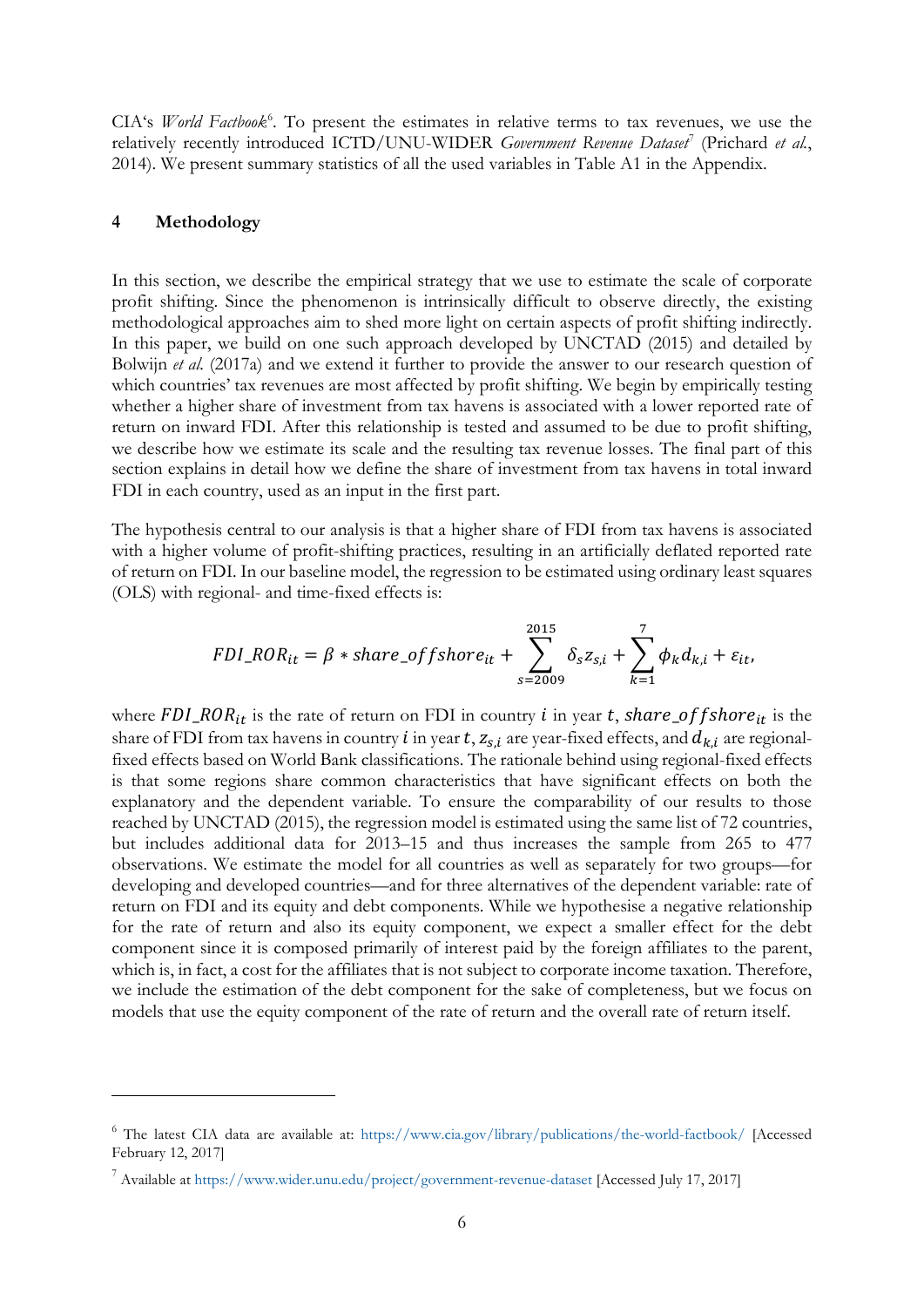In the second part of our empirical analysis, we propose an extended model:

$$
FDI\_ROR_{it} = \alpha * share\_offset|shere_{it} + \sum_{m=1}^{5} \beta_m * share\_offset|shere_{it} * inc_{m,i}
$$
  
+ 
$$
\sum_{k=1}^{7} \gamma_k * share\_offset|shere_{it} * d_{k,i} + \sum_{m=1}^{5} \delta_m inc_{m,i} + \sum_{k=1}^{7} \phi_k d_{k,i}
$$
  
+ 
$$
\sum_{s=2009}^{2015} \theta_s z_{s,i} + \varepsilon_{it},
$$

where  $inc_{m,i}$  are dummy variables for income groups (as per the classification by the World Bank), with the remaining notation the same as in the baseline model.

Our extended model makes four innovations over the baseline model. First, we use a more granular definition for lower-income countries, which is based on the World Bank's classification of countries by income. Specifically, we add controls for income groups in our model, using a dummy variable in the full-sample regression, rather than splitting the sample for developing and developed countries and performing the regressions separately. Second, the extended model allows for effects that are heterogeneous across regions and income groups, to influence the relationship between the offshore indicator and rate of return. This addition is enabled by including not only dummy variables for income groups, regions and years, but also interaction terms for income groups and regions with the share of FDI from tax havens. The regional and income-group effects are thus implicitly divided into those that affect the examined relationship and those that do not. The rationale behind this process is that the countries within these groups share some common characteristics that have a specific effect on the behaviour of the MNEs that route their investment through tax havens. Our approach enables the capture of these common effects and this innovation is instrumental for the derivation of country-level results. A first-best model might be one that includes country-level fixed effects, yet the low levels of variation in inward investment stock and rate of return on these investments prevent a country-fixed effects model from having enough explanatory power. Third, we estimate the country-level results using specific corporate tax rates for each country rather than one estimate for all countries. This, together with the inherent fixed-effects heterogeneity, yields more accurate results at the country level. Fourth, our sample covers not only a longer time period, but also a larger number of countries, bringing the total number of observations included in our headline extended model to 509, compared to the 265 used by UNCTAD (2015).

While these innovations improve on the baseline model, some concerns and a need for assumptions remain and we discuss them here. For example, an MNE may decide to route the investment through an OFC because the destination country has an inefficient financial sector. As a result, the low level of financial development causes a lower rate of return (i.e. lower financial development implies fewer sources of local financing for the foreign affiliate and, therefore, a lower rate of return) and a higher offshore indicator (the MNE has to route the investment through the OFC in order to finance its foreign affiliate efficiently). More generally, due to potential endogeneity problems, we do not aim to establish causality in the relationship between the two variables, but instead focus on the correlation between them across countries, income and regional groups. Unfortunately, data on bilateral FDI are only available at country-, rather than industryor firm-level, which prevents further improvement in the precision of estimating the relationship between the offshore indicator and the rate of return on FDI. There thus remain some concerns about, for example, potentially more profitable investment being routed more through tax havens, which would make our estimates biased upward. Conversely, investment into developing countries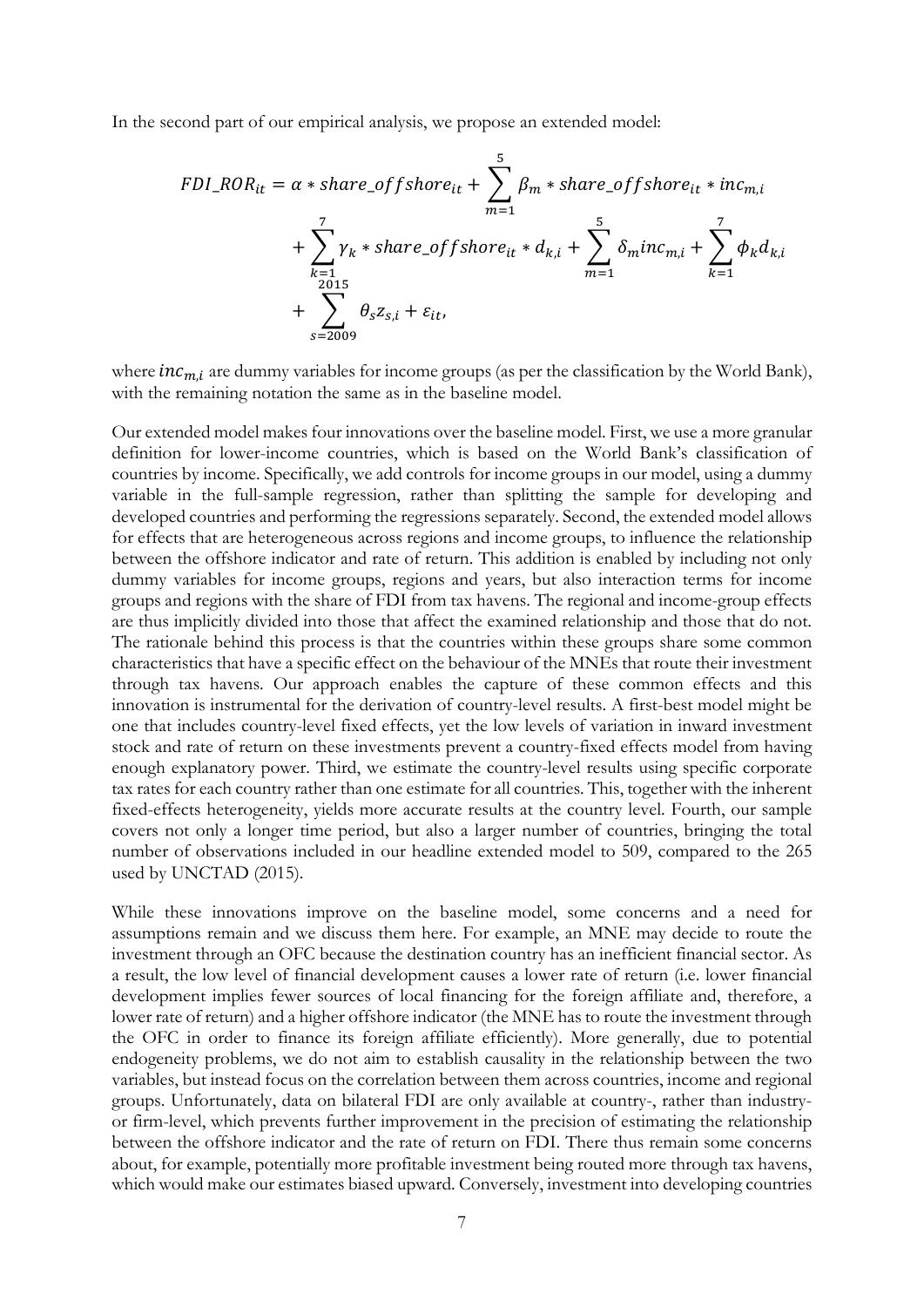may be more likely to be routed through tax havens, but may also be likely to yield higher profits, which would make our estimates biased downward.

Furthermore, even if we observe a statistically significant negative relationship between the share of tax haven investment and rate of return, it is only evidence consistent with profit shifting and, of course, it does not necessarily imply that profit shifting is responsible for all, or much, or even any part of the observed relationship. As is the case with similar relationships, such correlation might be spurious or explained by some not included or unobserved variable, or some other endogeneity issue. There does not seem to be a credible way to establish the extent to which the correlation is driven by profit shifting. Instead, we assume that it is so. We make this important assumption mostly based on the underlying logic, i.e. that the profits are lower as a consequence of being shifted to tax havens, that the origin of FDI should not significantly affect the actual profitability of the foreign affiliate, and existing evidence that profit shifting is indeed an important phenomenon presented by other studies, including those discussed in the literature review. Due to making this assumption, we can consider the estimates an upper bound for the effects of profit shifting, since we assume that only profit shifting is responsible for all of the observed relationship. On the other hand, another implication of this methodology is that, of all the various schemes used to shift profit, we capture only those that are reflected by the FDI data. For example, trade mispricing is thus not fully accounted for in our estimates, since it does not require a direct investment link. These estimates thus may not include the full effects of profit shifting and may, in this respect, be viewed as lower-bound estimates of the scale of all profit-shifting activity.

Once we make this assumption, we can estimate how much profit is shifted and the associated tax revenue loss for the affected countries. Specifically, to arrive at an estimate of the scale of shifted profits we multiply the actual amount of offshore investment by the responsiveness of the reported rate of return on offshore investment – a parameter estimated by the regression above. To further increase the coverage (from 79 to 92 countries), for countries that do not report bilateral FDI data but do report unilateral inward FDI data to the UNCTAD's FDI database, we calculate the share of offshore investment as a simple average of the shares of offshore investment in the regionincome group. Finally, to arrive at an estimate of the associated tax loss, we transform the shifted profits to pre-tax values and multiply them by the relevant statutory tax rate. For the baseline model, we do so in the same straightforward way as UNCTAD (2015), considering average rather than country-specific values for FDI stock, a share of FDI from offshore financial centres and the corporate tax rate.<sup>[8](#page-9-0)</sup> In contrast, for the extended model, we do use the country-specific values for these variables whenever available. These estimations are implicitly underpinned by a number of other assumptions, such as assuming that all the shifted profits would, were they not shifted, be liable to corporate income taxation at the same particular statutory tax rate. Indeed, the important assumption discussed above, together with these additional assumptions, imply that we should be careful when interpreting and using these illustrative estimates of profit shifting.

We now return to explaining how we define the share of offshore investment that each country receives. In constructing the share of inward FDI from tax havens, we identify the OFCs in three categories, mostly following UNCTAD (2015). We acknowledge that this method partly relies on somewhat arbitrary decisions about the criteria for the dichotomous selection of OFCs, criticized for example by Cobham *et al.*and (2015). Indeed, we would prefer to use a continuous measure

-

<span id="page-9-0"></span><sup>&</sup>lt;sup>8</sup> Their approach can be summed up in the following way (with their headline numbers for developing countries in the parentheses): corporate income tax revenues lost due to profit shifting for developing countries = average tax haven exposure of total inward FDI stock (46%)  $\times$  reported FDI stock (USD 5,000 billion)  $\times$  responsiveness of reported rate of return on tax haven investment  $(15.8\%) \times$  transforming the after-tax values to pre-tax values  $(1.25)$  $\times$  weighted average effective tax rate (20%) = USD 91 billion.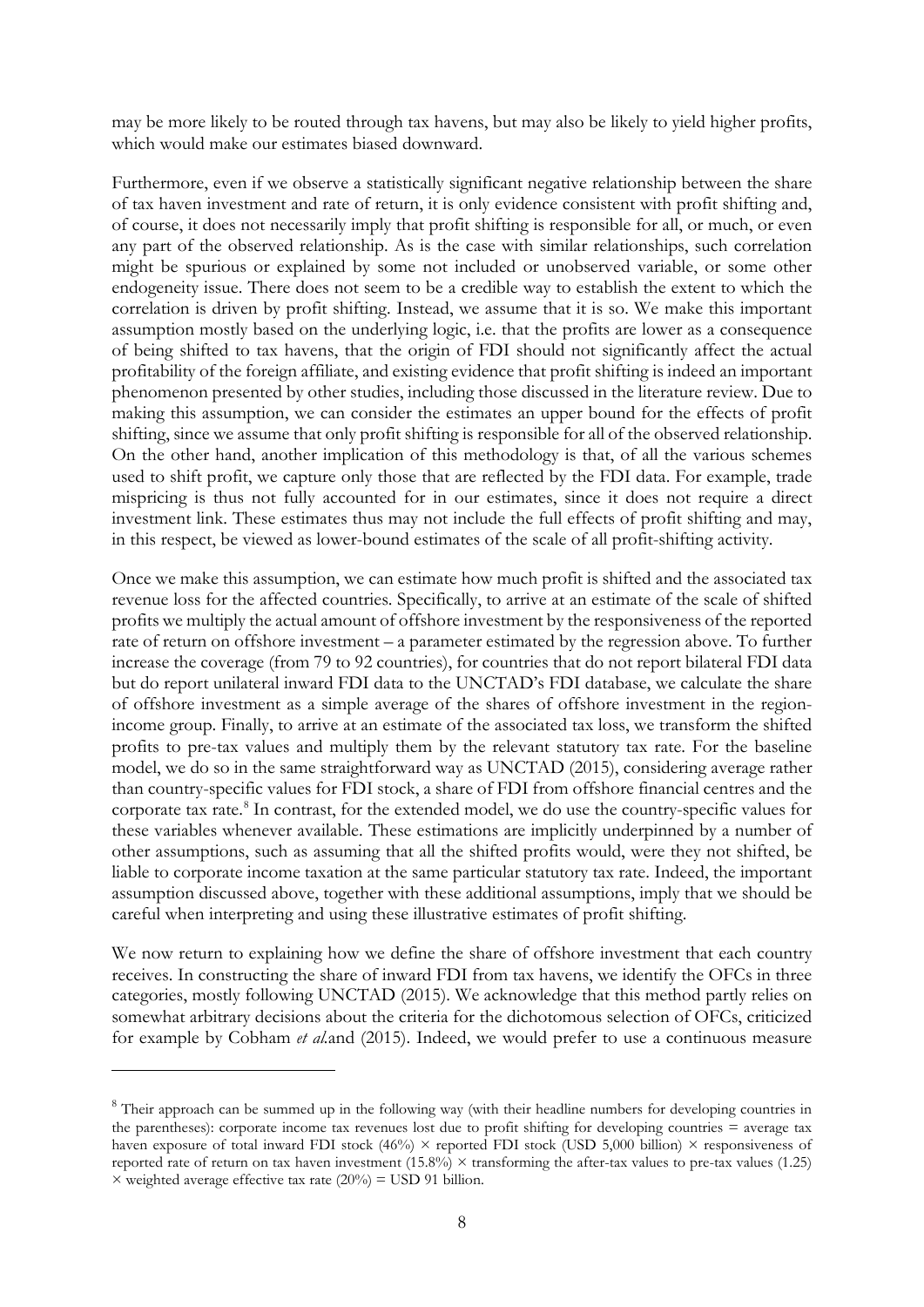that does not rely on binary criteria for all three groups. However, to our knowledge, there is currently no such one measure for offshore investments and the three groups used here at least combine binary with continuous measures.[9](#page-10-0) The first group is a list of 38 *tax havens* compiled by UNCTAD (2015) based on OECD's (2000) initial list of 41 jurisdictions.<sup>[10](#page-10-1)</sup> The whole stock of investment from these jurisdictions is considered as offshore investment. The second is a group of so-called self-declared special-purpose entity (SPE) countries. An SPE is an institutional unit that provides financial services to MNEs that allow it to transfer funds through a jurisdiction. These entities are sometimes called pass-through units or shell companies because the financial flows administered by these entities do not correspond to their actual economic activities in the SPEs' country of incorporation (OECD, 2015b). We consider four SPE countries from UNCTAD (2015) with data for 2012, available as of April 2014, from the countries' central banks. The share of inward investment operated through SPEs were 40 per cent for Austria, 58 per cent for Hungary, 96 per cent for Luxembourg and 83 per cent for the Netherlands.<sup>[11](#page-10-2)</sup>

The final group of tax havens are 'other SPE countries', which do not declare themselves to be SPE-enabling countries, but seem to behave as such. We identify other SPE countries in the same way as UNCTAD (2015), proceeding in two steps. First, we identify countries that have been successful in becoming important offshore financial centres. We classify a country as an 'other SPE country' if, as of 2015 data, it ranks in the first quartile in terms of inward FDI stock and has a ratio of inward FDI stock to GDP of more than 1. For 2015 data, we identify 25 countries complying with the first criterion and 12 with the second, with seven countries at the intersection of these two groups (thus complying with both criteria). Excluding self-reported SPE countries results in four countries classified into the final 'other SPE countries' group (i.e. Hong Kong, Ireland, Singapore, and Switzerland).<sup>[12](#page-10-3)</sup> In the second step, we consider the four 'other SPE countries' and calculate the level of investment implied by the size of their economy (based on a simple OLS cross-country regression of reported inward investment on GDP in 2015). The difference between the actual FDI stock and the predicted FDI stock is then accounted towards the offshore indicator. Combined, the three categories contribute to how much each country receives in inward FDI from offshore financial centres relative to all of its inward FDI. This figure feeds into the regression at the methodology's start and with it we also begin the discussion of results.

-

<span id="page-10-0"></span><sup>&</sup>lt;sup>9</sup> However, future research should investigate the sensitivity of the results to alternative lists and classifications that have been used in the literature to refer to selected jurisdictions as tax havens.

<span id="page-10-1"></span><sup>10</sup> Anguilla, Antigua and Barbuda, Aruba, Bahamas, Bahrain, Belize, Bermuda, British Virgin Islands, Cayman Islands, Cook Islands, Cyprus, Dominica, Gibraltar, Grenada, Guernsey, Isle of Man, Jersey, Liberia, Liechtenstein, Malta, Marshall Islands, Mauritius, Monaco, Montserrat, Nauru, Netherlands Antilles, Niue, Panama, Saint Kitts and Nevis, Saint Lucia, Saint Vincent and the Grenadines, Samoa, San Marino, Seychelles, Turks and Caicos Islands, US Virgin Islands, Vanuatu.

<span id="page-10-2"></span> $11$  In future research, the selection process for classifying countries into this group may thus potentially be improved by using newly available data from other countries' central banks.

<span id="page-10-3"></span><sup>&</sup>lt;sup>12</sup> Based on 2012 data, 26 countries complied with the first criterion and 12 with the second, the intersection of which results in six countries falling into the 'other SPE countries' category. Out of these, Hungary, Luxembourg and the Netherlands were already included in the self-declared SPE countries category, so that only the remaining three countries fall into the 'other SPEs' group: Hong Kong, Ireland and Singapore.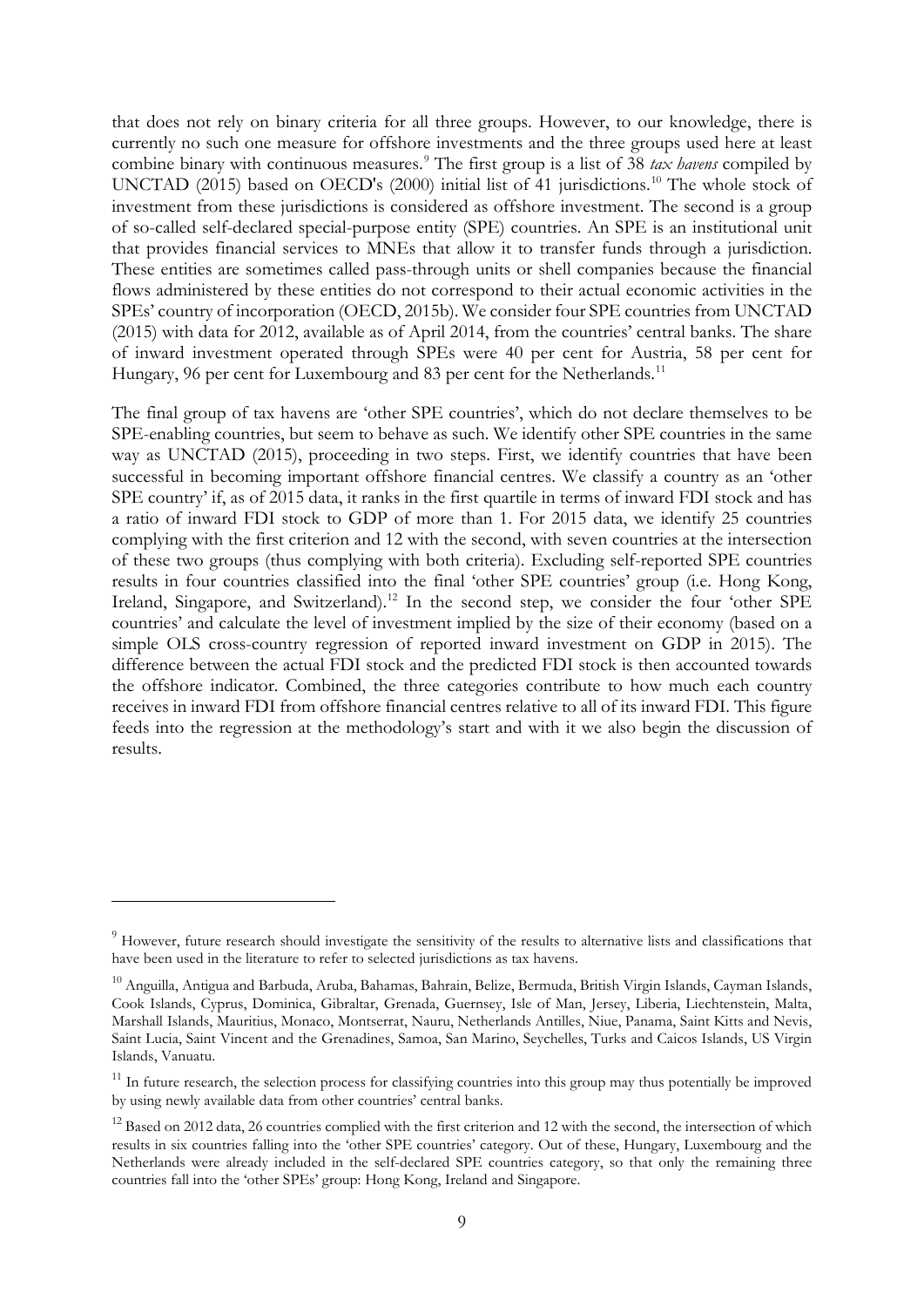#### **5 Results**

<u>.</u>

We present our empirical results in this section. First, we present estimates of the baseline model using updated data sources. Second, we break down these numbers into country-level results. Third, we estimate the newly developed extended model and present its country-level estimates. Fourth, we compare our results with three other similar studies and highlight their relevance for the cross-country distributional impact of international corporate profit shifting.

We begin with the results of the estimation of the baseline model in Table A2 in the Appendix. For both the rate of return and its equity component, we find a statistically significant negative relationship between the offshore indicator and the rate of return on FDI stock using the full sample of countries, with larger and statistically significant coefficients for the sample of only developing countries and with no statistically significant effect for the sample of only developed countries. Our longer data series improves the explanatory power of the model and suggests slightly smaller coefficients in absolute value than the original results reached by UNCTAD (2015). Positive and statistically significant coefficients obtained for the model that uses the debt component of the FDI rate of return are in line with the notion that the debt component is composed primarily of interest paid by the foreign affiliates to the parent, which is, in fact, a cost for the affiliates and thus an element that actually erodes the taxable base. In the remaining part of our analysis, including the extended model, we focus only on models that use the equity component of the rate of return or the rate of return itself.

We now derive the estimate of the scale of profit shifting, assuming that the observed negative relationship between the share of offshore investment and the rate of return on FDI can be attributed to profit shifting. Table A3 in the Appendix summarizes the results for 2015. We use information on the total global exposure to tax haven investment reached (41.5 per cent for all, 52 per cent for developing and 37 per cent for developed countries) and the total reported FDI stock (19.57 trillion USD for all, 6.37 trillion USD for developing and 13.19 trillion USD for developed countries). One option is to use the regression estimates for all countries from Table A2. That way, we arrive at a global estimate of 126 and 178 billion USD lost in tax revenues in 2015, using the rate of return and its equity component only, respectively. While the obvious advantage of this option is to have the estimates of tax losses for all countries (except for tax havens, of course), a drawback of this model is that it averages out significant heterogeneity across countries. Therefore, we consider more granular options, starting with the one that divides the sample into two groups – developing and developed countries. Our results for 2015, presented in detail in Table A3 in the Appendix, show similar results to those reached by UNCTAD (2015) for 2012. While our estimated profitability gap is lower, total FDI stock in developing countries increased from 5 in 2012 to 6.37 trillion USD in 2015, leading to estimates of similar magnitude – 91 and 114 billion USD lost in tax revenue in developing countries in 2015.<sup>[13](#page-11-0)</sup> Using actual corporate tax rates (instead of the averaged ones as indicated in Table A3) results in country-level estimates as presented in the first two columns of Table A4 in the Appendix. These estimates, however, use the same estimated profitability gaps for all countries and for the groups of developed and developing countries (in the first and second column, respectively). In our extended model, we use an even

<span id="page-11-0"></span><sup>&</sup>lt;sup>13</sup> One speculative, and perhaps too optimistic, explanation for the lower estimated profitability gap is that recent government efforts to curb profit shifting have already started to have an impact and we can observe that change in the estimates. Also speculatively, because of the statistically insignificant coefficients for developed countries, we derive the estimate of 102–116 billion USD of tax revenue losses for developed countries – only to be interpreted with caution. If we combine it with the estimate for developing countries, a global estimate of 193–230 billion USD is slightly higher than in our first model, which used the same regression estimate for all countries.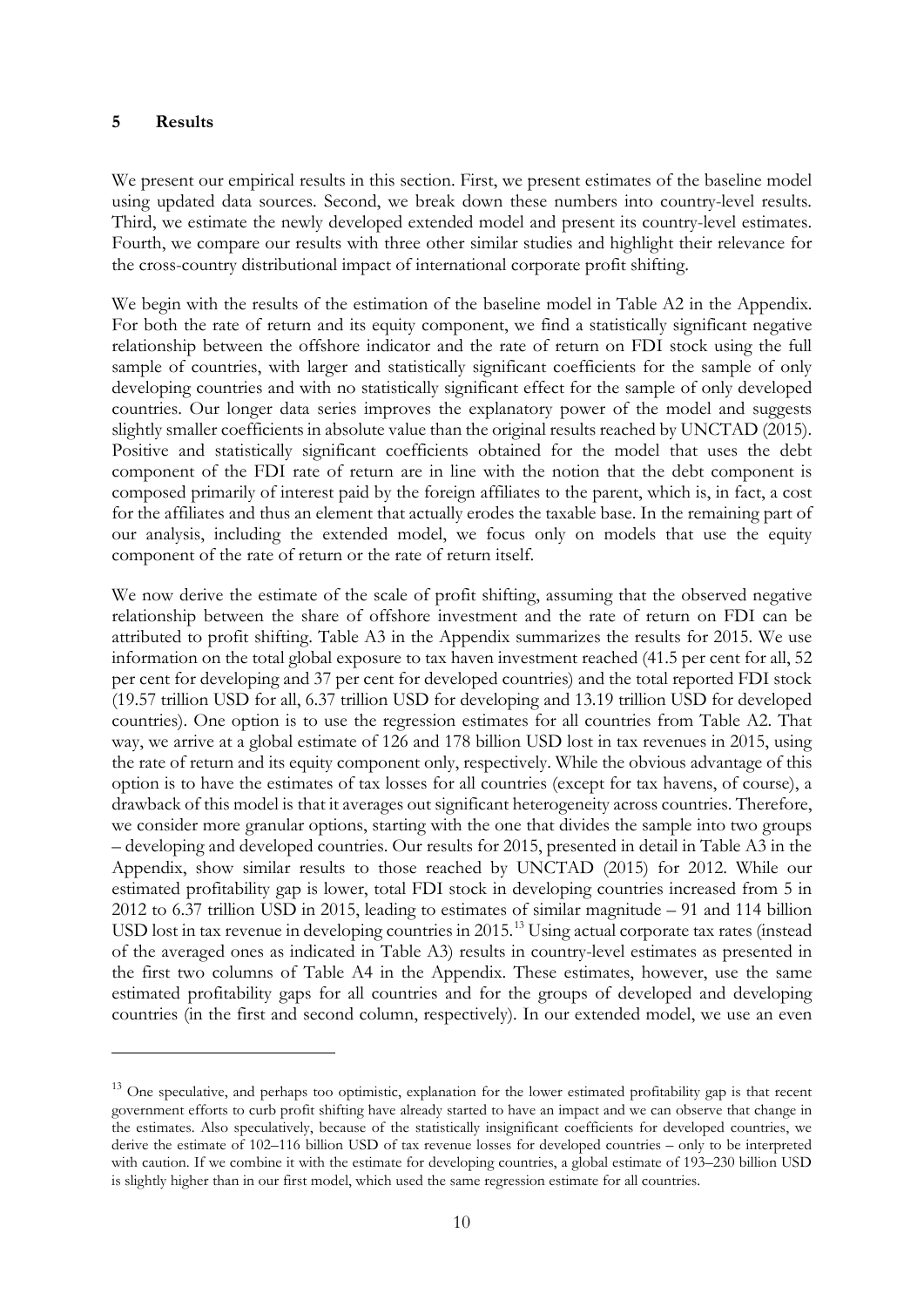more granular level of fixed effects at the region-income level to derive more precise estimates of the profitability gap.

For the extended model, we begin with the regression results in Table 1. As in the baseline model, we use three specifications that differ in their dependent variable. In line with the hypotheses outlined above, we observe a statistically significant, negative relationship between the offshore indicator and the first two dependent variables, as well as a lower coefficient for the debt component of the rate of return.<sup>[14](#page-12-0)</sup> Importantly, the regressions in the extended model include controls for income-, region- and year-fixed effects. The coefficient combinations for the two classifications result in the estimates presented in Table 2. We exclude from further analysis countries in those region-income groups for which the estimated profitability gap is positive, since we focus on estimated losses only and, similarly, we do not investigate the potential tax gains by tax havens.[15](#page-12-1) Our extended approach takes advantage of the inclusion of region- and income-fixed effects and exploits the heterogeneity in the relationship between the rate of return and the offshore indicator across combinations of these classifications, thereby providing a more countryspecific, and thus precise, estimate of the relationship for individual countries. We use these estimates in the following section to compute estimated tax revenue losses at the country level.

We follow the steps as applied above for the baseline model, but with information specific to each country on actual tax haven exposure and nominal corporate tax rates. Where those are missing, we input the average values in the respective region-income group at the cost of losing some degree of precision, but with the objective of obtaining estimates for as many countries as possible despite data limitations. In total, we obtain country-level results of positive tax revenue losses for 89 countries. If we sum up these country-specific estimates, the total global tax revenue losses amount to 66.7 and 81.5 billion USD, using the rate of return and its equity component only, respectively. We present these country-level estimates for all countries in our sample in Table A4 in the Appendix (along with these estimates as shares of GDP, corporate tax revenue and total tax revenue) and in Figure 1, which shows the share of total tax revenue losses from the total GDP, by income and regional groups. As explained above, unfortunately, the relatively short panel of observations and low heterogeneity of the explanatory variable over time prevents the use of country-fixed effects, which is why we use the income-region groups instead. Therefore, the differences between countries within the income-region groups are driven by the heterogeneity in FDI stock, tax haven exposure and corporate tax rates, whereas the differentiated regression estimates also contribute to the differences across countries from different income-region groups.

<u>.</u>

<span id="page-12-0"></span><sup>&</sup>lt;sup>14</sup> We do not observe statistically significant estimates for the interaction terms 'OI\*North America' and 'OI\*Middle East and North Africa' only; the remaining estimates are statistically significant, at least at the 10% level. We, nevertheless, account for the insignificant estimates in the construction of the coefficient combinations.

<span id="page-12-1"></span><sup>&</sup>lt;sup>15</sup> We recognize several potential reasons why we obtained positive regression estimates for some country groups. First, our list of tax havens and SPE countries is the same for all countries, but in reality, each country's MNEs may use different tax havens with different intensity, resulting in an artificially deflated or inflated offshore indicator for such countries. A potential solution for future research might be to weigh the tax-haven FDI against a form of bilateral definition for tax havens, preferably defined as a continuous variable rather than a binary one. Second, the data on bilateral FDI may be collected using different methodologies in different countries, as not all countries comply with the IMF's international standards for FDI reporting. Third, in some countries there might not be any substantial profit shifting requiring a direct FDI link with the countries that we define as tax havens, and the higher profits are achieved there for reasons other than corporate profit shifting.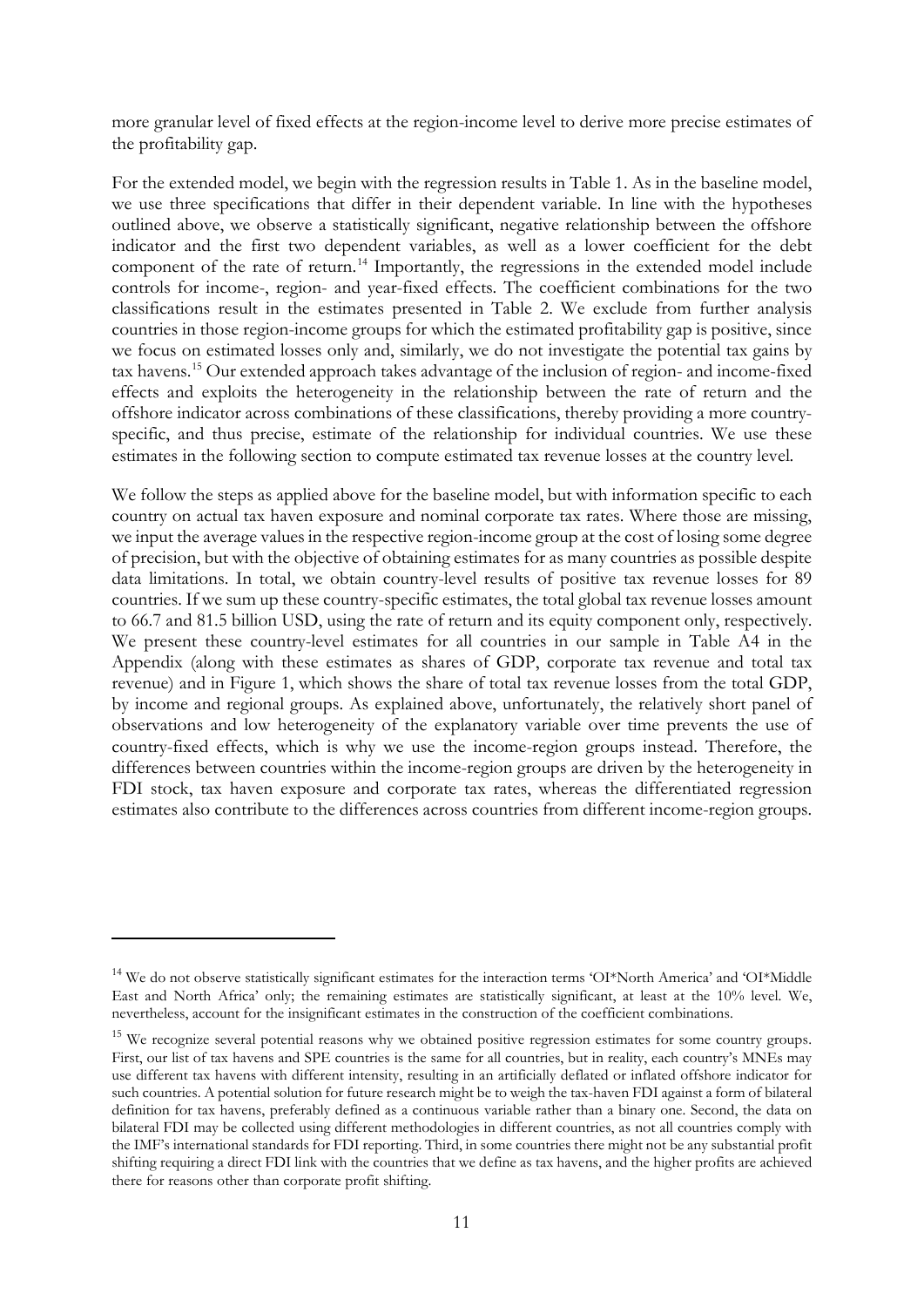Table 1: Estimation results of the extended model

|                                 | (1)             | (2)                | (3)                     |
|---------------------------------|-----------------|--------------------|-------------------------|
|                                 | Rate of return  | Rate of return $-$ | Rate of return $-$ debt |
|                                 |                 | equity component   | component               |
| Offshore indicator (OI)         | $-0.132***$     | $-0.106**$         | $-0.0256***$            |
|                                 | (0.0439)        | (0.0420)           | (0.00813)               |
| Ol*Low income                   | Omitted (=base) | Omitted (=base)    | Omitted (=base)         |
| OI*Lower-middle income          | $0.197**$       | $0.175**$          | $0.0232***$             |
|                                 | (0.0842)        | (0.0820)           | (0.00852)               |
| Ol*Upper-middle income          | $0.261***$      | $0.214**$          | $0.0575***$             |
|                                 | (0.0934)        | (0.0921)           | (0.00999)               |
| Ol*High income: non-OECD        | $0.228**$       | $0.223**$          | 0.0376***               |
|                                 | (0.0967)        | (0.0964)           | (0.00973)               |
| Ol*High income: OECD            | $0.289***$      | $0.282***$         | 0.0137                  |
|                                 | $0.197**$       | $0.175**$          | $0.0232***$             |
| Ol*Sub-Saharan Africa           | Omitted (=base) | Omitted (=base)    | Omitted (=base)         |
| Ol*Europe and Central Asia      | $-0.171**$      | $-0.186**$         | 0.00346                 |
|                                 | (0.0831)        | (0.0827)           | (0.00464)               |
| OI*East Asia and Pacific        | $-0.142*$       | $-0.161*$          | 0.0153                  |
|                                 | (0.0826)        | (0.0830)           | (0.0101)                |
| Ol*Latin America and Caribbean  | $-0.266***$     | $-0.256***$        | $-0.0122**$             |
|                                 | (0.0843)        | (0.0846)           | (0.00557)               |
| Ol*Middle East and North Africa | $-0.110$        | $-0.0979$          | $-0.00772*$             |
|                                 | (0.0791)        | (0.0772)           | (0.00413)               |
| Ol*North America                | $-0.144$        | $-0.181*$          | $0.0297***$             |
|                                 | (0.0943)        | (0.0941)           | (0.00973)               |
| Ol*South Asia                   | $-0.348**$      | $-0.361***$        | $-0.000383$             |
|                                 | (0.142)         | (0.139)            | (0.0130)                |
| Constant                        | $0.0740***$     | $0.0627***$        | $0.0118***$             |
|                                 | (0.0124)        | (0.0119)           | (0.00313)               |
| Observations                    | 513             | 502                | 422                     |
| R-squared                       | 0.327           | 0.353              | 0.318                   |
| Income effects                  | Yes             | Yes                | Yes                     |
| Regional effects                | Yes             | Yes                | Yes                     |
| Year effects                    | Yes             | Yes                | Yes                     |

Note: Robust standard errors in parentheses. \*\*\* p<0.01, \*\* p<0.05, \* p<0.1.

Source: Authors.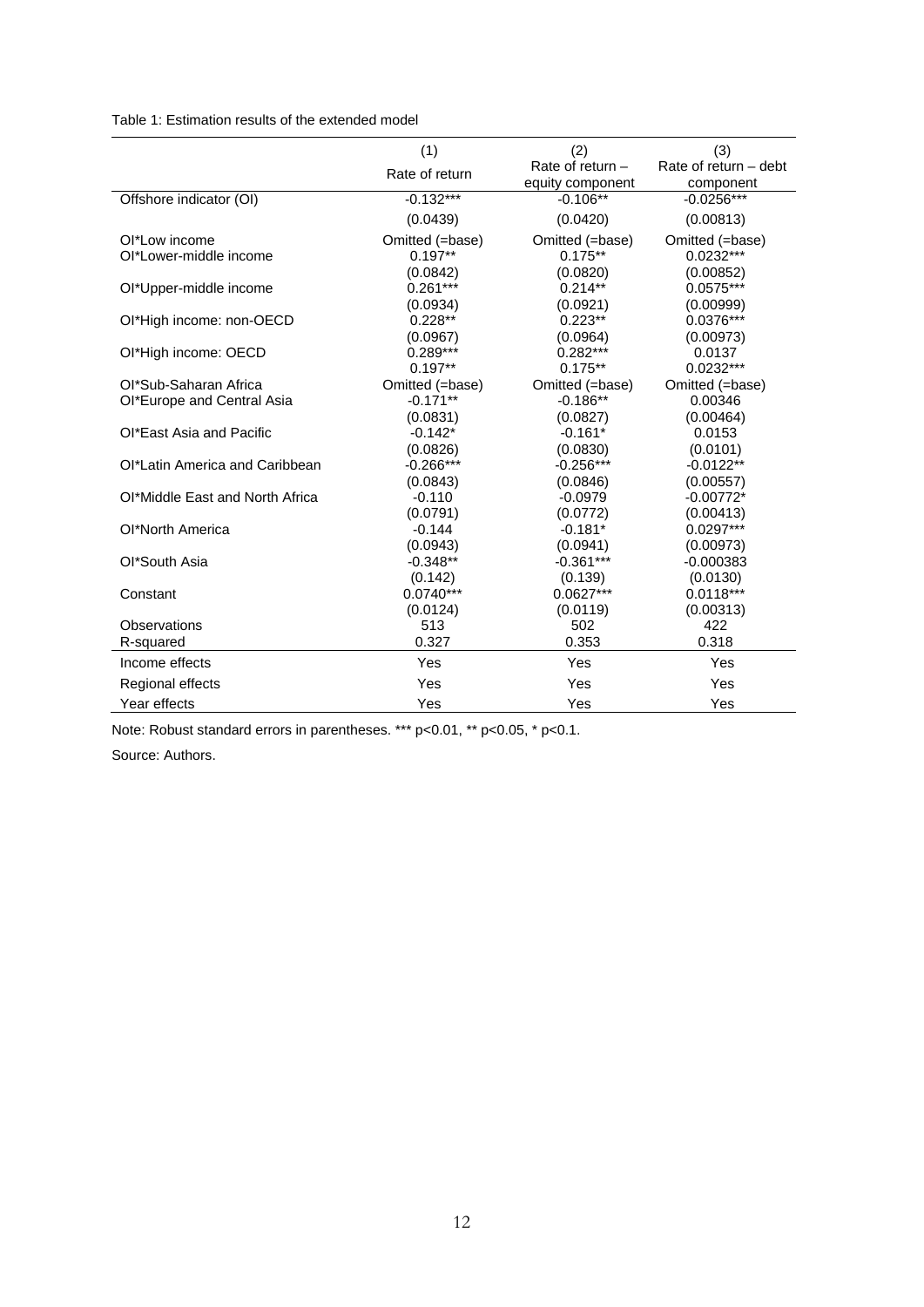| Region                       | Income group          | <b>ROR</b><br>method | $ROR - equity$<br>component<br>method | No. of<br>countries |
|------------------------------|-----------------------|----------------------|---------------------------------------|---------------------|
| South Asia                   | Low income            | $-0.467$             | $-0.472$                              | $\mathcal{P}$       |
| South Asia                   | Lower-middle income   | $-0.291$             | $-0.274$                              | 5                   |
| Latin America and Caribbean  | Lower-middle income   | $-0.187$             | $-0.198$                              | 6                   |
| Latin America and Caribbean  | Upper-middle income   | $-0.148$             | $-0.138$                              | 11                  |
| Latin America and Caribbean  | High income: non-OECD | $-0.139$             | $-0.184$                              | 9                   |
| Europe and Central Asia      | Lower-middle income   | $-0.116$             | $-0.125$                              | 8                   |
| Sub-Saharan Africa           | Low income            | $-0.106$             | $-0.132$                              | 25                  |
| East Asia and Pacific        | Lower-middle income   | $-0.091$             | $-0.077$                              | 10                  |
| Latin America and Caribbean  | High income: OECD     | $-0.080$             | $-0.084$                              | 1                   |
| Europe and Central Asia      | Upper-middle income   | $-0.077$             | $-0.065$                              | $12 \overline{ }$   |
| Europe and Central Asia      | High income: non-OECD | $-0.069$             | $-0.110$                              | 8                   |
| East Asia and Pacific        | Upper-middle income   | $-0.052$             | $-0.016$                              | 9                   |
| East Asia and Pacific        | High income: non-OECD | $-0.044$             | $-0.062$                              | $\overline{7}$      |
| Middle East and North Africa | Lower-middle income   | $-0.028$             | $-0.043$                              | 6                   |
| Europe and Central Asia      | High income: OECD     | $-0.009$             | $-0.010$                              | 17                  |
| Middle East and North Africa | High income: non-OECD | 0.019                | $-0.029$                              | 5                   |

Table 2: Results of the estimation of the extended model – summary of region-income group combinations

Source: Authors.

-

Figure 1 presents weighted averages of the shares of estimated tax revenue losses on GDP for income and regional groups. We find evidence in favour of the hypothesis that lower-income countries lose more tax revenue in relative terms than higher-income countries. For low-income, lower-middle-income and upper-middle-income countries, we estimate the total tax revenue losses due to profit shifting at 0.4 per cent, 0.54 per cent and 0.22 per cent of GDP, respectively, which can be considered substantial amounts. On average, our estimates suggest that Sub-Saharan Africa, South Asian, and Latin American and Caribbean countries lose the most significant amounts relative to their GDP. Figure 2 shows the estimates of tax revenue losses as shares of GDP for low-income, lower-middle-income and upper-middle-income countries, providing a clearer picture of which lower-income countries' losses contribute most to the high numbers for the three least developed groups of countries in Figure 1. The estimated tax revenue losses for the countries that lose the most reach up to around 1 per cent of GDP.<sup>[16](#page-14-0)</sup>

<span id="page-14-0"></span><sup>&</sup>lt;sup>16</sup> We present the estimates of tax revenue losses as shares of GDP for two reasons. First, we consider it a suitable indicator for the relative size of the tax revenue losses. Second, and in contrast to some other potentially suitable data such as tax revenues, data on GDP is available for most countries worldwide. Still, we believe it is relevant to present the estimated losses in terms of the total tax revenues or corporate tax revenues. Therefore, in Figures A6 and A7 we present our estimates as shares of corporate tax revenue and total tax revenues, respectively, for all countries in our sample that have data on these tax revenues available in the *Government Revenue Dataset*. They suggest that significant shares of the countries' current tax revenues are relinquished due to profit shifting, with lower-income countries again losing higher shares of corporate tax revenue in relative terms. Furthermore, as reported in Table A5, the correlation between GDP per capita and tax revenue losses as shares of corporate tax revenue is negative at -0.3464 and is statistically significant at the 5% level, underlining our previous results.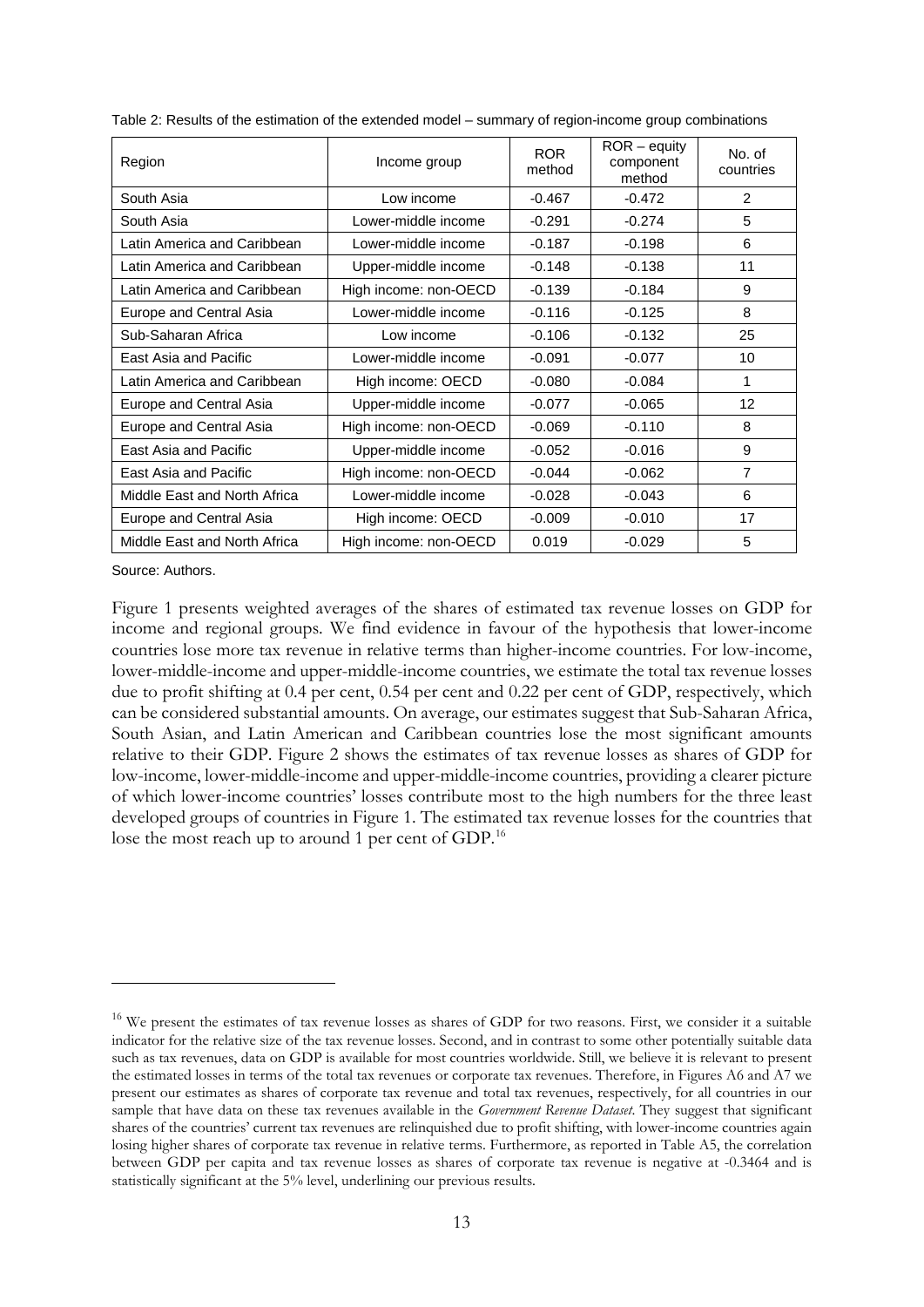

Figure 1: Estimated tax revenue loss as a share of GDP, by income and region group, 2015.

Note: The number of countries in each income group is included in parentheses. Source: Authors.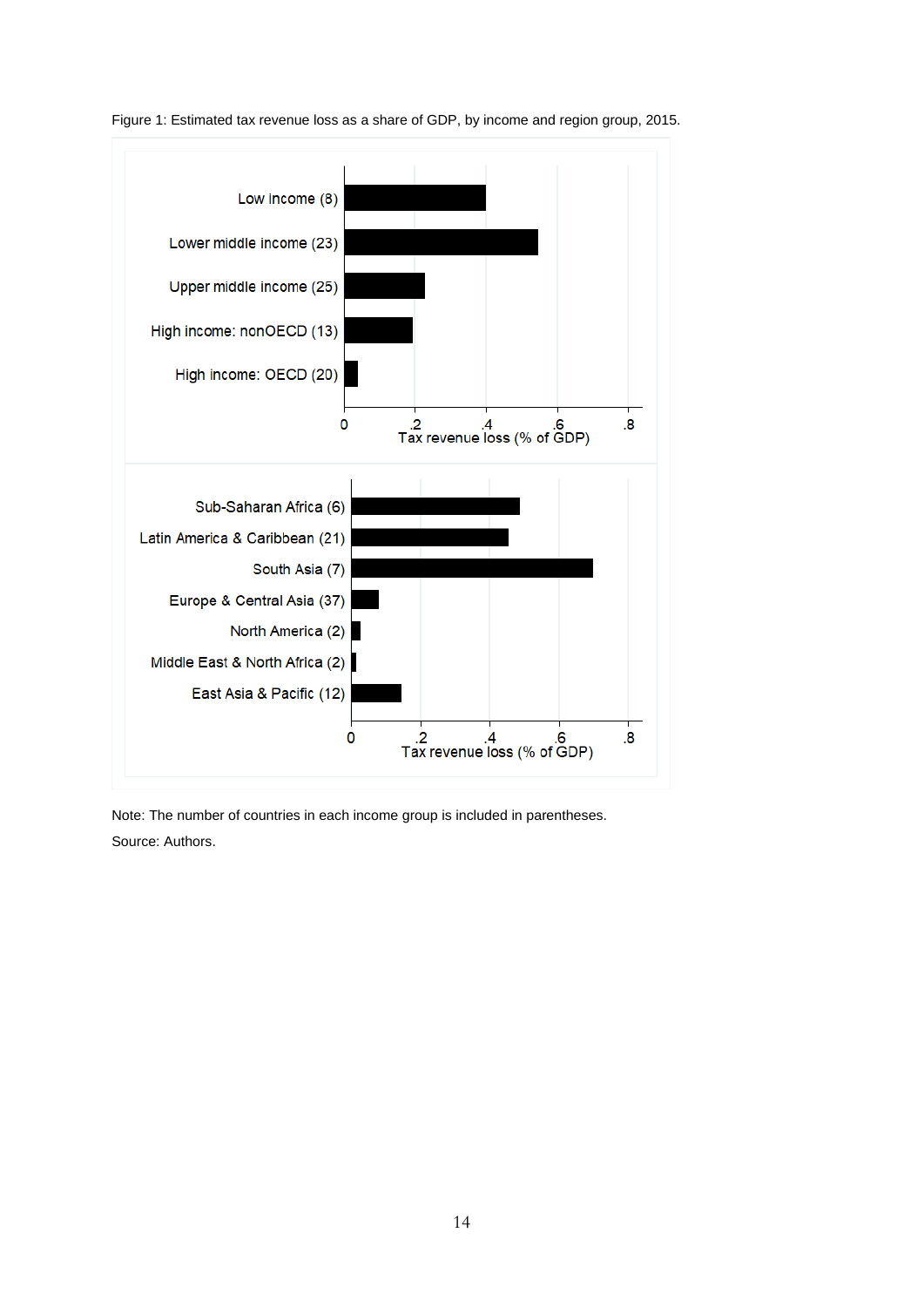Figure 2: Estimated tax revenue loss as a share of GDP for low-income, lower-middle-income and upper-middleincome countries, 2015



Source: Authors.

In the final part of this section, we compare our estimates with those obtained by three other recent studies that use different methodologies to derive country-level estimates of tax revenue losses that could be related to profit shifting. Figure A3 in the Appendix shows a direct comparison of our results with those provided by Cobham and Janský (2018), whose approach builds on the spillover methodology developed by IMF's Crivelli *et al.* (2016), and those provided by Cobham and Janský (2017) and Clausing (2016), who both only focus on US-headquartered MNEs, in contrast to the other studies' intended global coverage. While Cobham and Janský (2017) estimate the misalignment between the location of the profits and the economic activity, Clausing (2016) derives her revenue effect estimates from profits' sensitivity to lower tax rates. All four sets of estimates employ different methodologies (detailed discussion of which is beyond the scope of this paper), samples and scope, making direct comparisons difficult. While recognizing the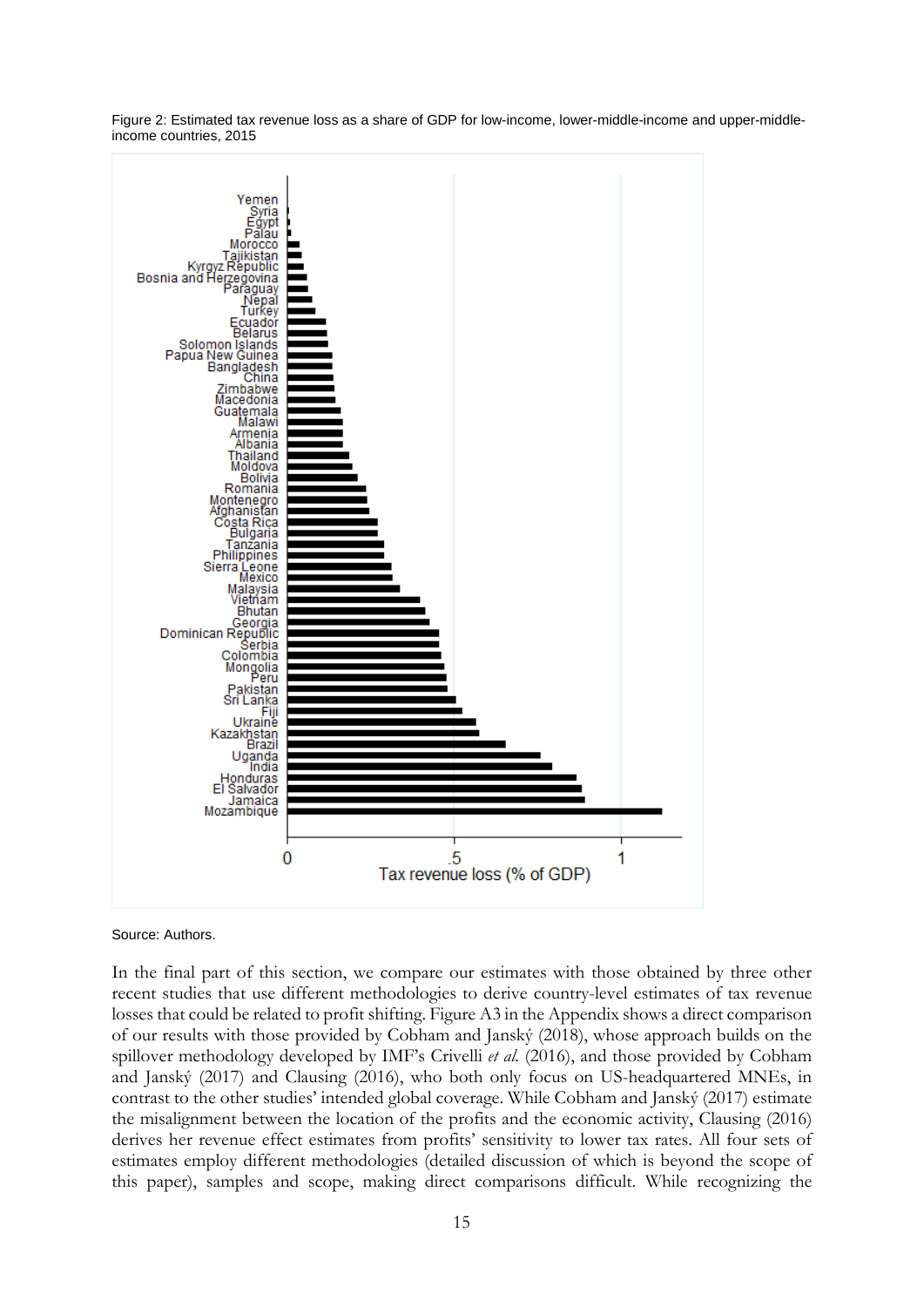differences and related difficulties, we make these comparisons.<sup>[17](#page-17-0)</sup> Figure 3 compares the various studies' results by showing the estimated tax revenue losses as weighted shares of GDP for the income groups used above. In addition to the average tax revenue loss as a percentage of GDP, we include the number of countries per income group for each of the studies in parentheses.

In the first such comparison made, we find that every study identifies substantial differences across income groups, but the nature of these differences varies across the four studies. There are substantial differences in the weighted averages, for example, around 0.4 per cent of GDP for our estimates and 2 per cent of GDP for Cobham and Janský (2018). Importantly, the number of countries included in the income groups varies greatly. For example, neither Cobham and Janský (2017) nor Clausing (2016) have any low-income country in their sample, while our paper, as well as that by Cobham and Janský (2018), has a relatively good coverage of lower-income countries. While Cobham and Janský (2017) and Clausing (2016) identify high-income, OECD countries and then only lower-middle-income countries as the countries most affected by profit shifting, the results are different for the two studies with better country coverage. Although on different scales, our results and those of Cobham and Janský (2018), with the exception of the smallest group in their sample (high-income, non-OECD countries) point to the similar pattern that, in relative terms, the tax revenues of lower-income countries are generally affected more than those of higher-income countries. This pattern is mostly confirmed by Figure A4, which shows the amount of profit shifted rather than tax revenue losses.[18](#page-17-1)

<u>.</u>

<span id="page-17-0"></span><sup>&</sup>lt;sup>17</sup> Although we do provide results in both dollars and relative terms, due to the differences in methodologies and scope of the compared studies, our preference is for the latter, as with our main results discussed above. In order to analyse the disparities between the relative losses of different income groups, we compute the share of each income group on the total global estimated tax revenue losses resulting from profit shifting. Figure A3 thus shows the share for each income group of the total tax revenue losses, as estimated by the four studies. Since these are absolute numbers, it is not surprising that the loss of higher-income economies accounts for the bulk of global tax revenue losses. Moreover, as indicated by the numbers in parentheses in the bar labels of Figures 3, A4 and A5, lower-income countries are strongly underrepresented in the samples of the three above mentioned studies, especially those by Cobham and Janský (2017) and Clausing (2016), a characteristic on which our results improve significantly.

<span id="page-17-1"></span><sup>&</sup>lt;sup>18</sup> The reason we also consider the amount of profit shifted is to ensure that differences in tax rates across countries alone do not cause the heterogeneity in estimates of the tax revenue losses across income groups, as these are calculated as the product of the estimated amount of shifted profit and the nominal corporate tax rate in each country. Nevertheless, as documented by the fact that Figure A5 (which shows the tax revenue losses for each income group in absolute terms) shows similar patterns to Figure A4, the heterogeneity in corporate tax rates at the country level does not play a significant role in the distribution of estimated tax revenue losses among income groups.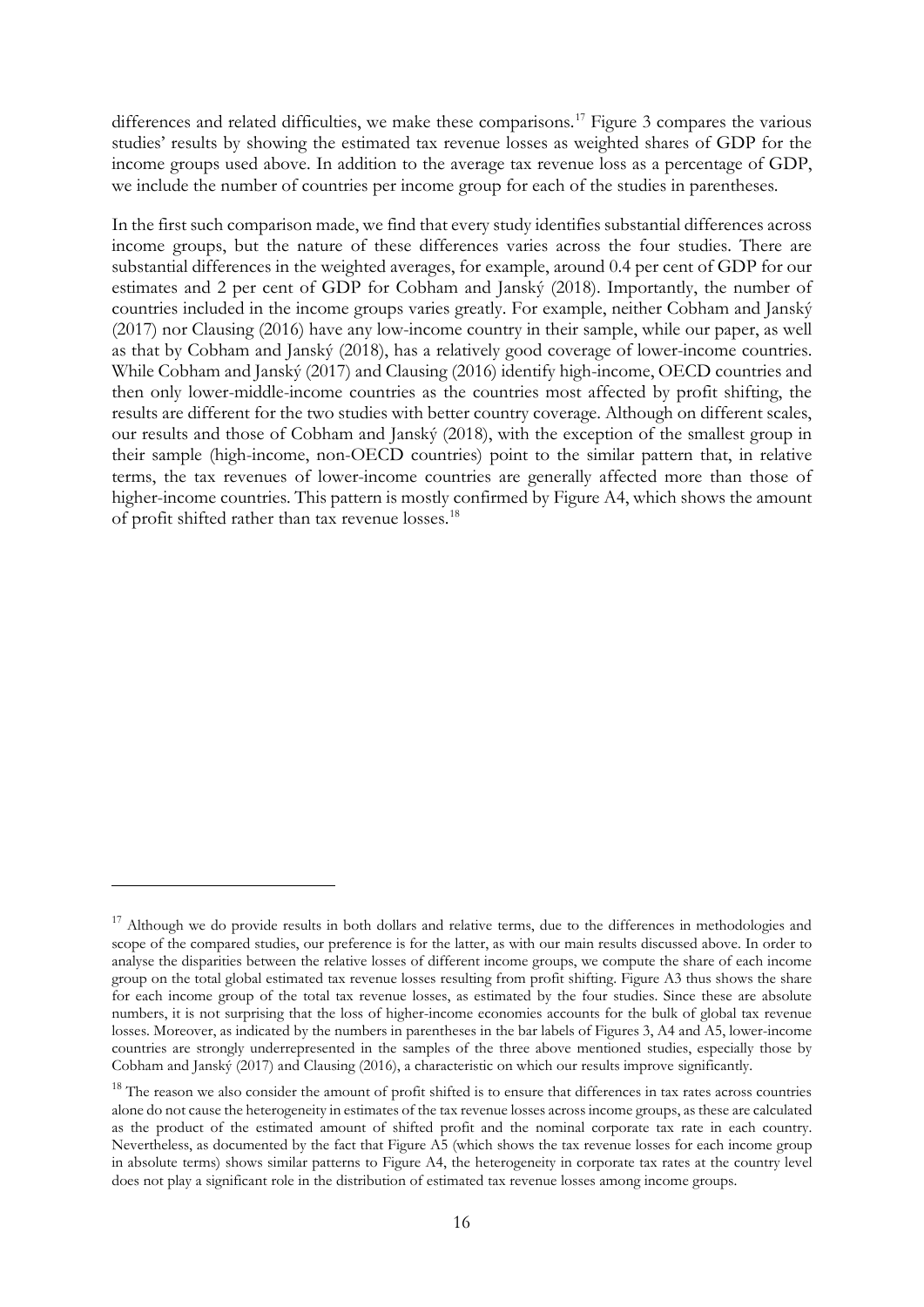

Figure 3: Estimated tax revenue loss as a share of GDP – weighted averages by income group, 2015

Note: The number of countries in each income group is included in parentheses.

-

Source: Authors, data from Cobham and Janský (2018), Cobham and Janský (2017) and Clausing (2016).

We further analyse correlations between the results from our and the three other papers and GDP per capita to shed more light on the relationship between countries' incomes and their estimated tax revenue losses resulting from profit shifting, and to compare our estimates more rigorously with those reported by similar studies. Tables A5–8 report the correlation coefficients for tax revenue losses as shares of corporate tax revenue, GDP, total tax revenue and in absolute numbers, respectively.[19](#page-18-0) Overall, the estimated correlation coefficients vary across the four studies and the four versions, and most of the correlation coefficients are not different from zero at the standard levels of statistical significance. Still, they suggest that there is some negative correlation between our estimates and GDP per capita, a result that is in support of the findings reported above. Moreover, as best documented by Table A8, our estimates are positively correlated with the results reached by all three other studies, even those that have much lower coverage than our estimates (i.e. Cobham and Janský (2017) with 36 observations and Clausing (2016) with 25 observations), suggesting that the pattern we find using the FDI approach is roughly in line with the results of other efforts to quantify international corporate tax avoidance. While our estimates are, in general, lower in magnitude than those reached by the other studies (for reasons described above), their wide coverage—especially for lower-income countries—makes them particularly suitable for the study of the global distributional impact of international corporate profit shifting.

<span id="page-18-0"></span> $19$  A caveat of presenting and comparing these results in terms of shares of corporate and total tax revenue is that, out of the 89 countries for which we provide estimates of tax revenue losses, only 47 and 71 have data available for corporate and total tax revenue, respectively.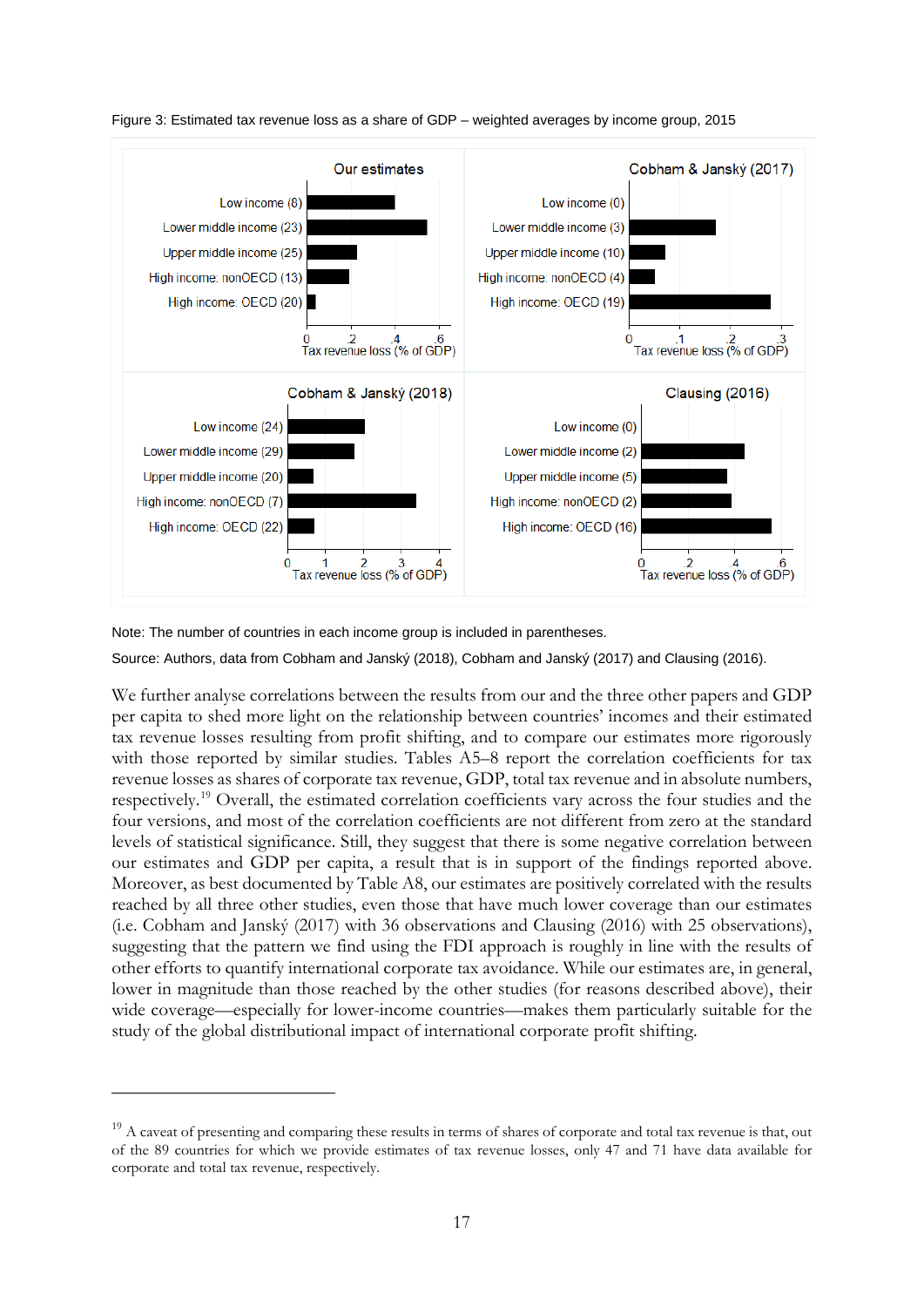### **6 Conclusion**

In this paper, we have focused on quantifying the scale of one particular aspect of international corporate tax avoidance – profit shifting related to FDI. We began by closely following the methodology of one of the leading works in the area by UNCTAD (2015), what we call a baseline model, using new data to obtain updated estimates. We reach similar results, with a global estimate of lost tax revenue of around 150–200 billion USD, roughly evenly divided between developing and developed countries, with the former incurring much more significant losses in relative terms, whereas our preferred extended model results in a more conservative estimate of around 80 billion USD.

We extend the baseline model in three major ways. First, we use a more sensitive classification of countries by regional and income groups. Second, our model implicitly divides the regional- and income-group effects into those that affect the examined relationship and those that do not. The rationale behind this is that countries within these groups share some common characteristics that have a specific effect on the behaviour of the MNEs that route their investment through tax havens. Our approach has enabled us to capture these effects. Third, we derived country-level estimates using specific corporate tax rates and shares of tax-haven FDI for each country, rather than using averages for the whole sample. This approach, together with the inherent fixed-effects heterogeneity, yields more accurate results at the country level.

We find that lower-income countries lose significantly more revenue in relative terms than higherincome countries, a force that contributes toward widening the gap between rich and poor countries, rather than diminishing it. At the same time, lower-income countries are more likely to be among those that are relatively less able to implement effective tools to reduce the amount of profit shifted out of their countries. Our work thus further corroborates the importance of the wider inclusiveness of initiatives such as the OECD's Base Erosion and Profit Shifting framework for the tax revenues that developing countries need.

We provide a direct comparison of our estimates with the ones reached by Cobham and Janský (2018), Cobham and Janský (2017) and (Clausing, 2016). We find that every study identifies differences across income groups, but the nature of these differences varies across the four studies, as does their country coverage. We observe that the other existing study with relatively good developing country coverage, Cobham and Janský (2018), is mostly in line with our results, supporting the hypothesis that lower-income countries lose significantly more tax revenue in relative terms than higher-income countries, although in different magnitudes. Furthermore, our estimates are lower in magnitude compared to the other studies, which might be due to several reasons. For example, our methodology captures only those profit-shifting outcomes observable in the FDI data. Also, we exploit the differences in profitability between countries that are exposed to offshore investment to different extents, but we are not able to observe the counterfactual of what the rate of return on FDI would be in case of no profit shifting at all. On the other hand, our approach has a significantly increased coverage compared to most previous studies, and, as we argue, it provides a more suitable tool for analysing the distributional impact of international corporate profit shifting.

Several limitations of our approach persist. First, we have observed a statistically significant negative relationship between the share of inward investment stock originating from tax havens and the rate of return for developing countries, and for groups of other countries too in our extended model. We believe that this relationship can be attributed in part to missing profits due to profit shifting. However, we are not able to estimate how much of this is due to profit shifting and how much is due to other potential reasons for lower profitability. Furthermore, our approach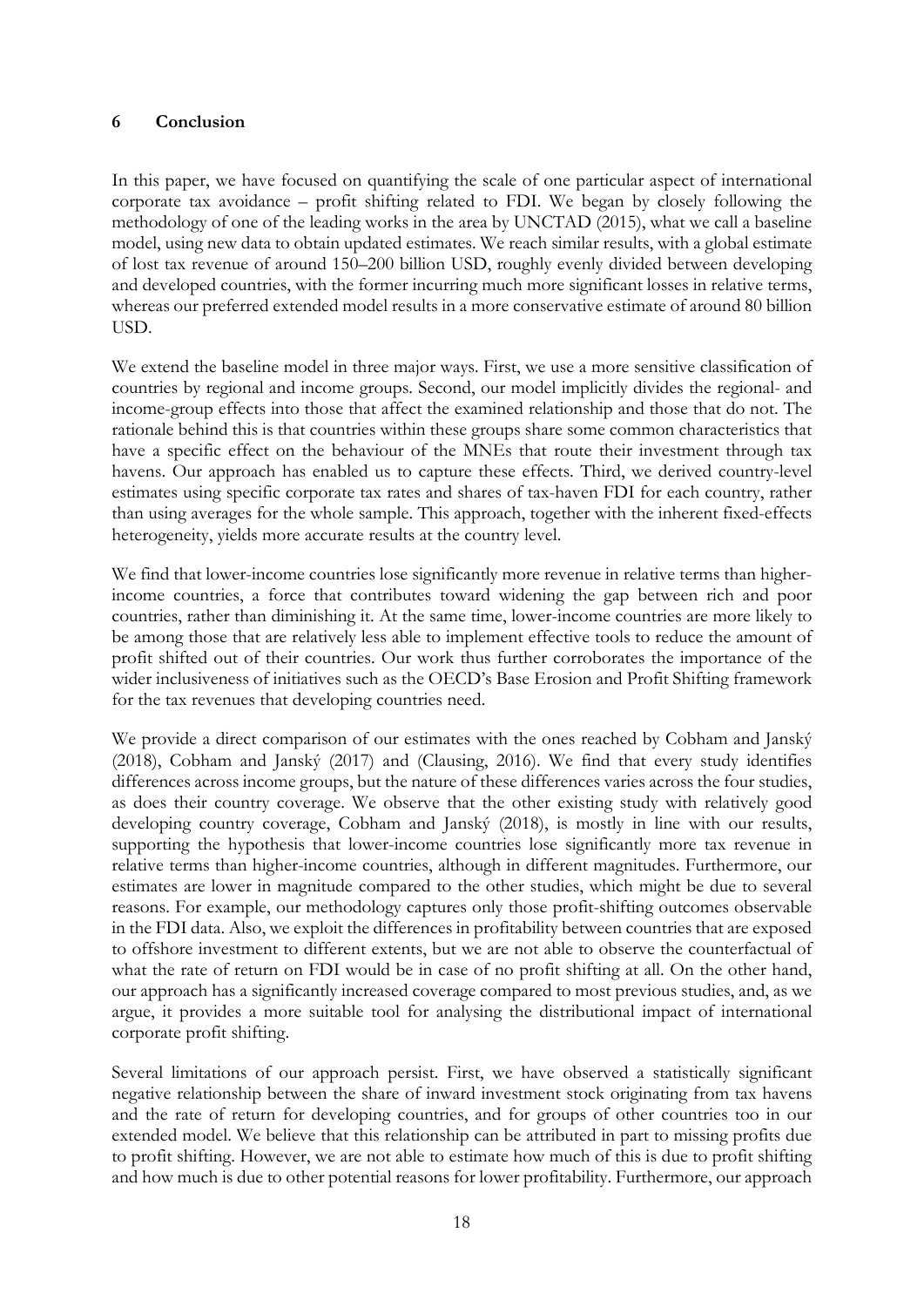does not provide insight into the likely channels of profit shifting associated with lower returns; it is, however, clear that there exist corporate tax avoidance schemes that do not require a direct investment relationship through equity or debt, and are thus not captured by our estimates.

In addition to addressing these limitations, it would be desirable for further research to focus on the role of various assumptions, including those concerning tax rates—perhaps using average effective tax rates—and on the definition of tax havens, for example by applying various sets of definitions as a robustness check and as a means of learning about which havens are responsible for the estimated revenue losses. An alternative approach to the definition of tax havens could be to focus on continuous measures of tax havens, such as the Financial Secrecy Index, rather than on dichotomous classifications. Furthermore, despite significant data limitations, combining FDI with micro-level data could lead to interesting findings about which industry sectors are exploited the most by the current international tax avoidance schemes.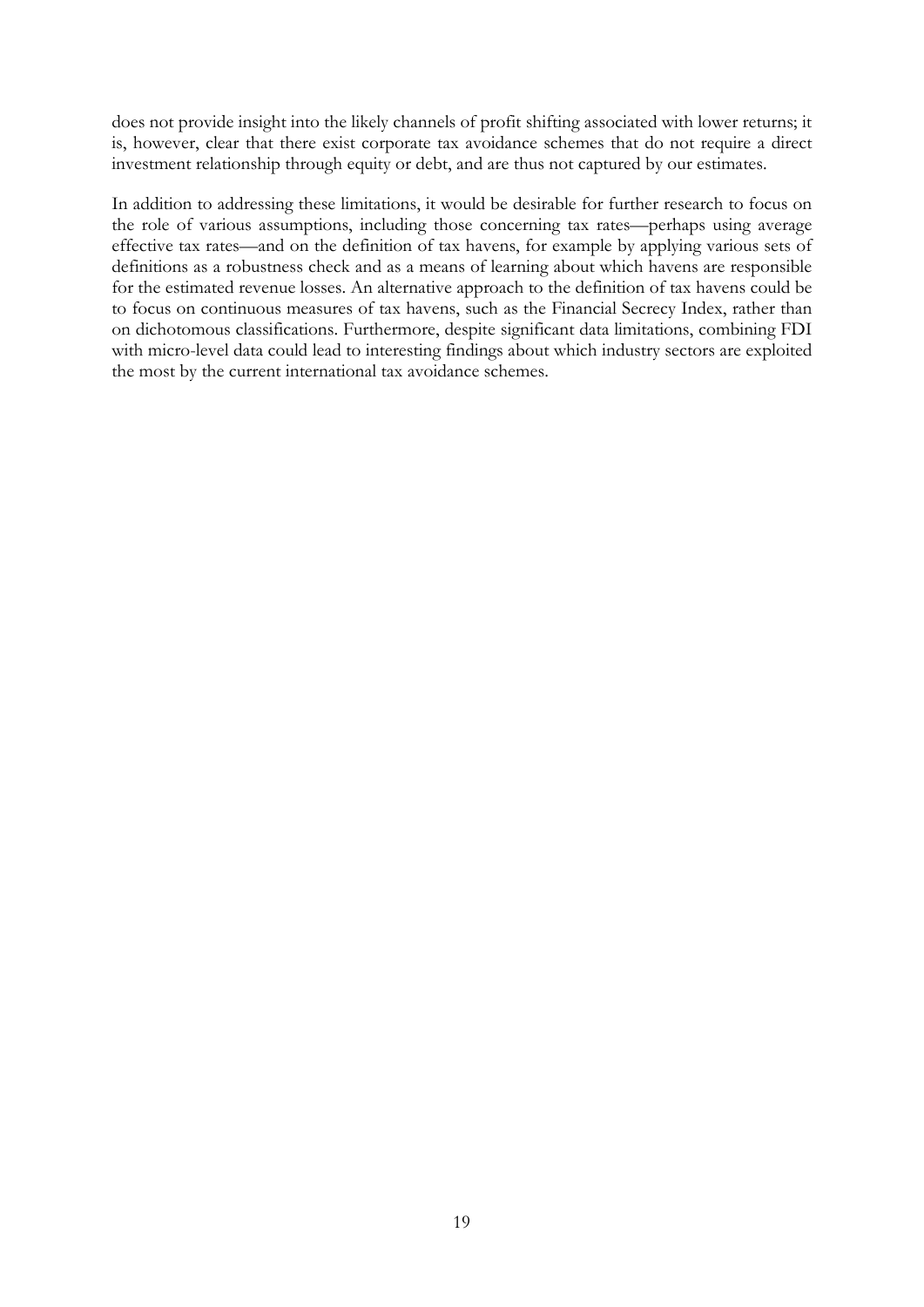#### **References**

- Akkermans, D. H. M. (2017). Net profit flow per country from 1980 to 2009: The long-term effects of foreign direct investment. *PLOS ONE*, *12*(6), e0179244. https://doi.org/10.1371/journal.pone.0179244.
- Alstadsæter, A., Johannesen, N., and Zucman, G. (2017). *Tax Evasion and Inequality* (Working Paper No. 23772). Cambridge, USA: National Bureau of Economic Research. https://doi.org/10.3386/w23772.
- Bartelsman, E. J., and Beetsma, R. M. (2003). Why pay more? Corporate tax avoidance through transfer pricing in OECD countries. *Journal of Public Economics*, *87*(9), 2225–52.
- Bolwijn, R., Casella, B., and Rigo, D. (2017a). An FDI-driven approach to measuring the scale and economic impact of BEPS. *Transnational Corporations*, *forthcoming*.
- Bolwijn, R., Casella, B., and Rigo, D. (2017b). Establishing the baseling: estimating the fiscal contribution of multinational enterprises. *Transnational Corporations*, *forthcoming*.
- Bryan, D., Rafferty, M., and Wigan, D. (2017). Capital unchained: finance, intangible assets and the double life of capital in the offshore world. *Review of International Political Economy*, *24*(1), 56–86.
- Clausing, K. A. (2003). Tax-motivated transfer pricing and US intrafirm trade prices. *Journal of Public Economics*, *87*(9), 2207–23.
- Clausing, K. A. (2009). Multinational Firm Tax Avoidance and Tax Policy. *National Tax Journal*, *62*(4), 703–25.
- Clausing, K. A. (2016). The Effect of Profit Shifting on the Corporate Tax Base in the United States and Beyond. *National Tax Journal*, *69*(4), 905–34.
- Cobham, A., and Janský, P. (2017b). Measuring Misalignment: The Location of US Multinationals' Economic Activity versus the Location of their Profits. *Development Policy Review*. https://doi.org/10.1111/dpr.12315.
- Cobham, A., and Janský, P. (2018). Global distribution of revenue loss from tax avoidance. *Journal of International Development*, *Forthcoming*. Retrieved from https://www.wider.unu.edu/ publication/global-distribution-revenue-loss-tax-avoidance.
- Cobham, A., Janský, P., and Meinzer, M. (2015). The Financial Secrecy Index: Shedding New Light on the Geography of Secrecy. *Economic Geography*, *91*(3), 281–303. https://doi.org/ 10.1111/ecge.12094.
- Cobham, A., and Loretz, S. (2014). *International Distribution of the Corporate Tax Base: Implications of Different Apportionment Factors under Unitary Taxation* (ICTD Working Paper 27). Brighton, United Kingdom. Retrieved from http://www.ictd.ac/publication/2-working-papers/20 international-distribution-of-the-corporate-tax-base-implications-of-different-apportionmentfactors-under-unitary-taxation.
- Crivelli, E., De Mooij, R., and Keen, M. (2016). Base erosion, profit shifting and developing countries. *FinanzArchiv: Public Finance Analysis*, *72*(3), 268–301.
- Davies, R. B., Martin, J., Parenti, M., and Toubal, F. (2014). Knocking on tax haven's door: multinational firms and transfer pricing. *Review of Economics and Statistics*, (0).
- Dharmapala, D. (2014). What Do We Know about Base Erosion and Profit Shifting? A Review of the Empirical Literature. *Fiscal Studies*, *35*(4), 421–48. https://doi.org/10.1111/j.1475- 5890.2014.12037.x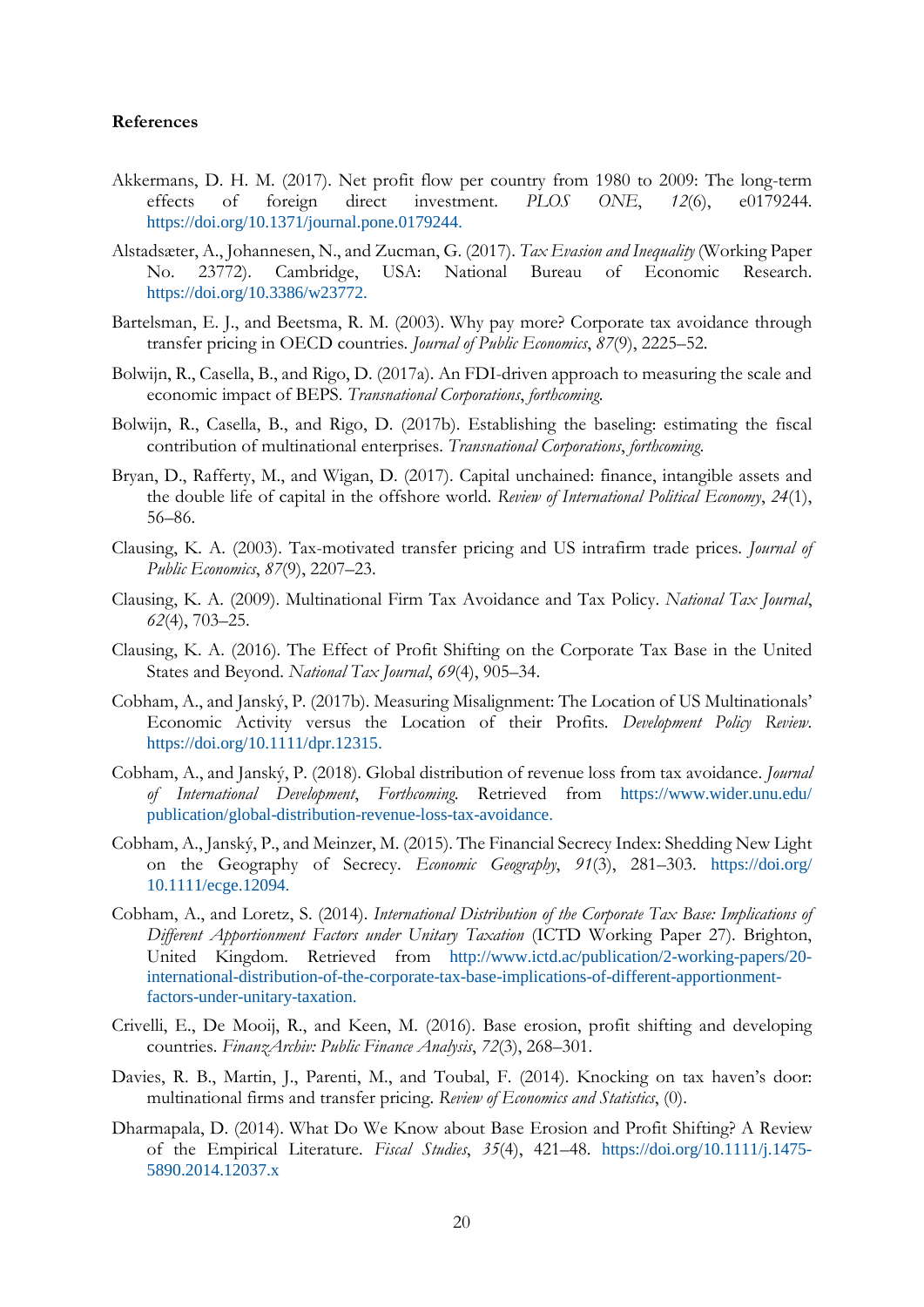- Dharmapala, D., and Riedel, N. (2013). Earnings shocks and tax-motivated income-shifting: Evidence from European multinationals. *Journal of Public Economics*, *97*, 95–107.
- Dischinger, M., and Riedel, N. (2011). Corporate taxes and the location of intangible assets within multinational firms. *Journal of Public Economics*, *95*(7), 691–707.
- Dowd, T., Landefeld, P., and Moore, A. (2017). Profit shifting of U.S. multinationals. *Journal of Public Economics*, *148*, 1–13. https://doi.org/10.1016/j.jpubeco.2017.02.005
- Fuest, C., Hebous, S., and Riedel, N. (2011). International debt shifting and multinational firms in developing economies. *Economics Letters*, *113*(2), 135–38.
- Fuest, C., and Riedel, N. (2012). Tax Evasion and Tax Avoidance: The Role of International Profit Shifting. In P. Reuter (Ed.), *Draining Development? Controlling Flows of Illicit Funds from Developing Countries* (pp. 109–42). Retrieved from https://openknowledge.worldbank.org/handle/ 10986/2242
- Garcia-Bernardo, J., Fichtner, J., Takes, F. W., and Heemskerk, E. M. (2017). Uncovering Offshore Financial Centers: Conduits and Sinks in the Global Corporate Ownership Network. *Scientific Reports*, *7*(1), 6246. https://doi.org/10.1038/s41598-017-06322-9
- Gumpert, A., Hines, J. R., and Schnitzer, M. (2016). Multinational firms and tax havens. *Review of Economics and Statistics*. https://doi.org/10.1162/REST\_a\_00591
- Habu, K. A. (2017). How aggressive are foreign multinational companies in reducing their corporation tax liability? Oxford, UK: SAID Business School, University of Oxford. Retrieved from https://www.sbs.ox.ac.uk/sites/default/files/Business\_Taxation/Events/ conferences/symposia/2017/habu\_how\_aggressive\_are\_foreign\_multinationals..pdf
- Hines, J. R., and Rice, E. M. (1994). Fiscal paradise: Foreign tax havens and American business. *The Quarterly Journal of Economics*, *109*(1), 149–82.
- Huizinga, H., and Laeven, L. (2008). International profit shifting within multinationals: A multicountry perspective. *Journal of Public Economics*, *92*(5), 1164–82.
- IMF. (2014). *Spillovers in international corporate taxation*. Washington DC, USA: International Monetary Fund. Retrieved from http://www.imf.org/external/np/pp/eng/2014/050914.pdf
- Johannesen, N., and Pirttilä, J. (2016). 'Capital flight and development: An overview of concepts, methods, and data sources'. *WIDER Working Paper Series*, *2016*(19), 1–18. Helsinki: UNU-WIDER.
- Johannesen, N., Tørsløv, T., and Wier, L. (2017). 'Are less developed countries more exposed to multinational tax avoidance? Method and evidence from micro-data'. *WIDER Working Paper Series*, *2016*(10), 1–30. Helsinki: UNU-WIDER.
- Kalemli-Ozcan, S., Sorensen, B., Villegas-Sanchez, C., Volosovych, V., and Yesiltas, S. (2015). 'How to Construct Nationally Representative Firm Level data from the ORBIS Global Database'. Working Paper No. 21558. Cambridge: National Bureau of Economic Research. Retrieved from http://www.nber.org/papers/w21558
- Karkinsky, T., and Riedel, N. (2012). Corporate taxation and the choice of patent location within multinational firms. *Journal of International Economics*, *88*(1), 176–85.
- OECD. (2000). *Towards Global Tax Co-operation: Report to the 2000 Ministerial Council Meeting and Recommendations by the Committee on Fiscal Affairs: Progress in Identifying and Eliminating Harmful Tax Practices*. Paris: OECD. Retrieved from http://www.oecd.org/ctp/harmful/2000progressreporttowardsglobaltaxcooperationprogressinidentifyingandeliminatingharmfultaxpractices.htm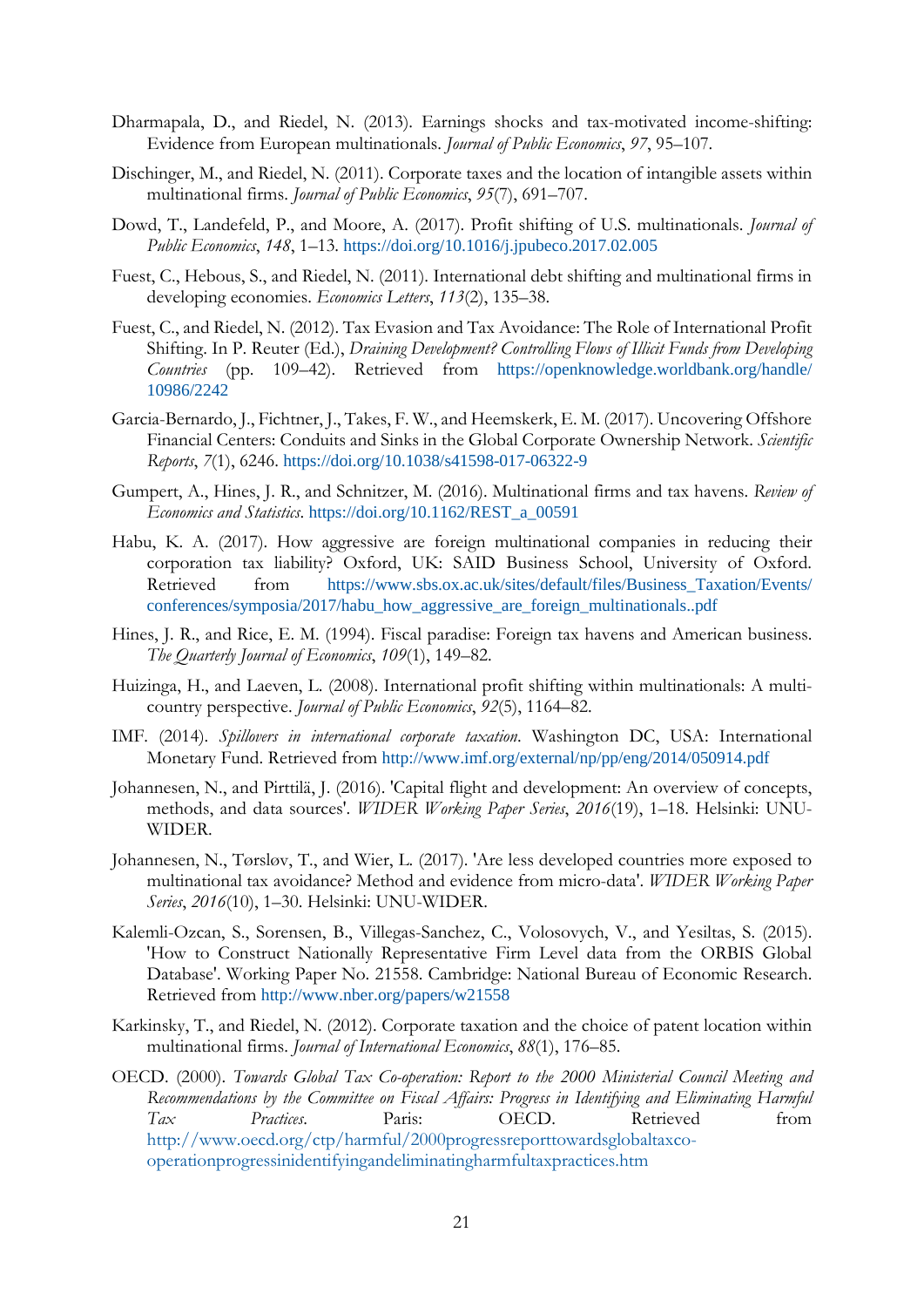- OECD. (2015a). *Measuring and Monitoring BEPS, Action 11 - 2015 Final Report*. Paris: Organisation for Economic Co-operation and Development. Retrieved from http://www.oecdilibrary.org/content/book/9789264241343-en
- OECD. (2015b). *Measuring international investment by multinational enterprises*. Paris, France: OECD. Retrieved from http://www.oecd-ilibrary.org/content/book/9789264241343-en
- OECD. (2017). *OECD Transfer Pricing Guidelines for Multinational Enterprises and Tax Administrations 2017*. Paris, France: OECD Publishing. Retrieved from http://dx.doi.org/10.1787/tpg-2017-en
- Peralta, S., Wauthy, X., and Van Ypersele, T. (2006). Should countries control international profit shifting? *Journal of International Economics*, *68*(1), 24–37.
- Pérez, M. F., Brada, J. C., and Drabek, Z. (2012). Illicit money flows as motives for FDI. *Journal of Comparative Economics*, *40*(1), 108–26.
- Prichard, W., Cobham, A., and Goodall, A. (2014). 'The ICTD Government Revenue Dataset'. ICTD Working Paper 19. Brighton, United Kingdom: ICTD. Retrieved from <http://www.ictd.ac/publication/2-working-papers/12-the-ictd-government-revenue-dataset>
- Reynolds, H., and Wier, L. (2016). 'Estimating profit shifting in South Africa using firm-level tax returns'. *WIDER Working Paper Series*, *2016*(128), 1–19. Helsinki: UNU-WIDER.
- Seabrooke, L., and Wigan, D. (2015). How activists use benchmarks: Reformist and revolutionary benchmarks for global economic justice. *Review of International Studies*, *41*(5), 887–904.
- Taylor, G., Richardson, G., and Lanis, R. (2015). Multinationality, tax havens, intangible assets, and transfer pricing aggressiveness: An empirical analysis. *Journal of International Accounting Research*, *14*(1), 25–57.
- UNCTAD. (2015). *World Investment Report 2015 - Reforming International Investment Governance*. New York, USA, and Geneva, Switzerland: United Nations Conference on Trade and Development.
- WB. (2016). *Doing Business 2017: Equal Opportunity for All*. Washington DC, USA: World Bank.
- Zucman, G. (2014). Taxing across borders: Tracking personal wealth and corporate profits. *Journal of Economic Perspectives*, *28*(4), 121–48.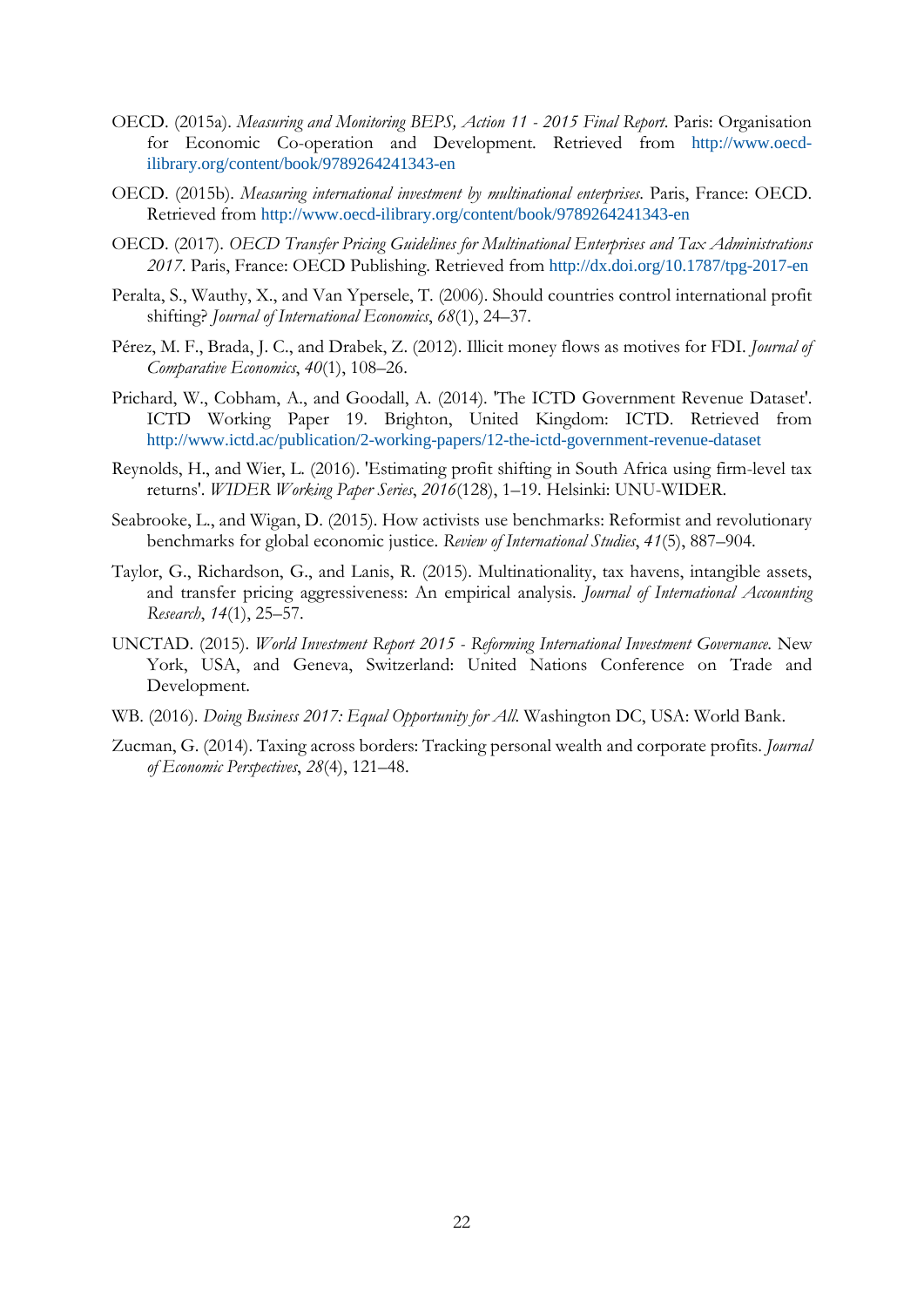## **Appendix**



Figure A1: Development of the volume of total inward FDI stock between 2009 and 2015 (as a share of GDP; by income group and origin).

Note: The classification of 'offshore financial centres' is defined in Section 4. The number of countries in each income group is included in parentheses.

Source: Data from IMF's CDIS; classification by the World Bank; authors' construction.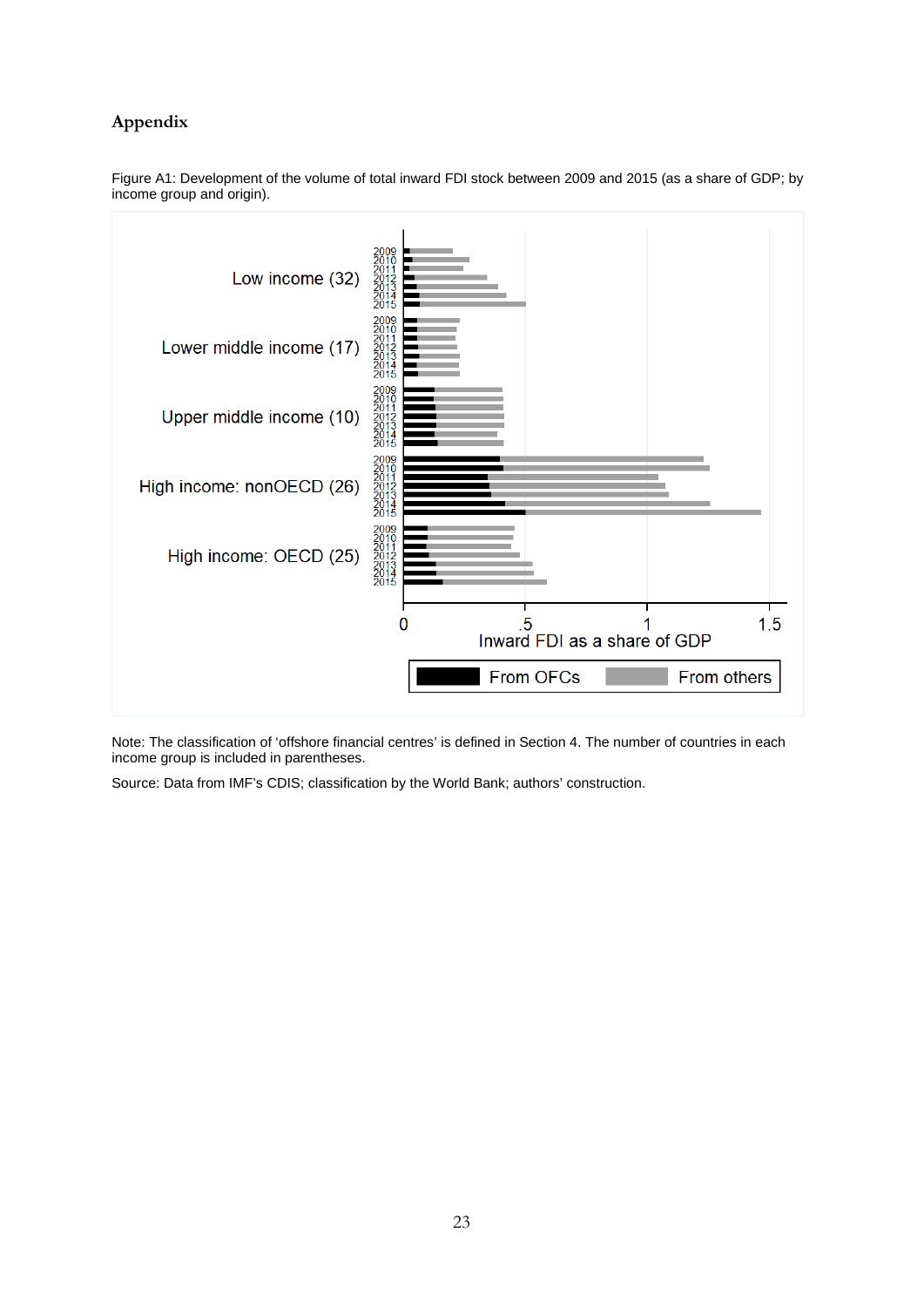

Figure A2: Development of the volume of total FDI stock between 2009 and 2015 (by region and origin).

Note: The classification of 'offshore financial centres' is defined in Section 4. The number of countries in each income group is included in parentheses.

Source: Data from IMF's CDIS; classification by the World Bank; authors' construction.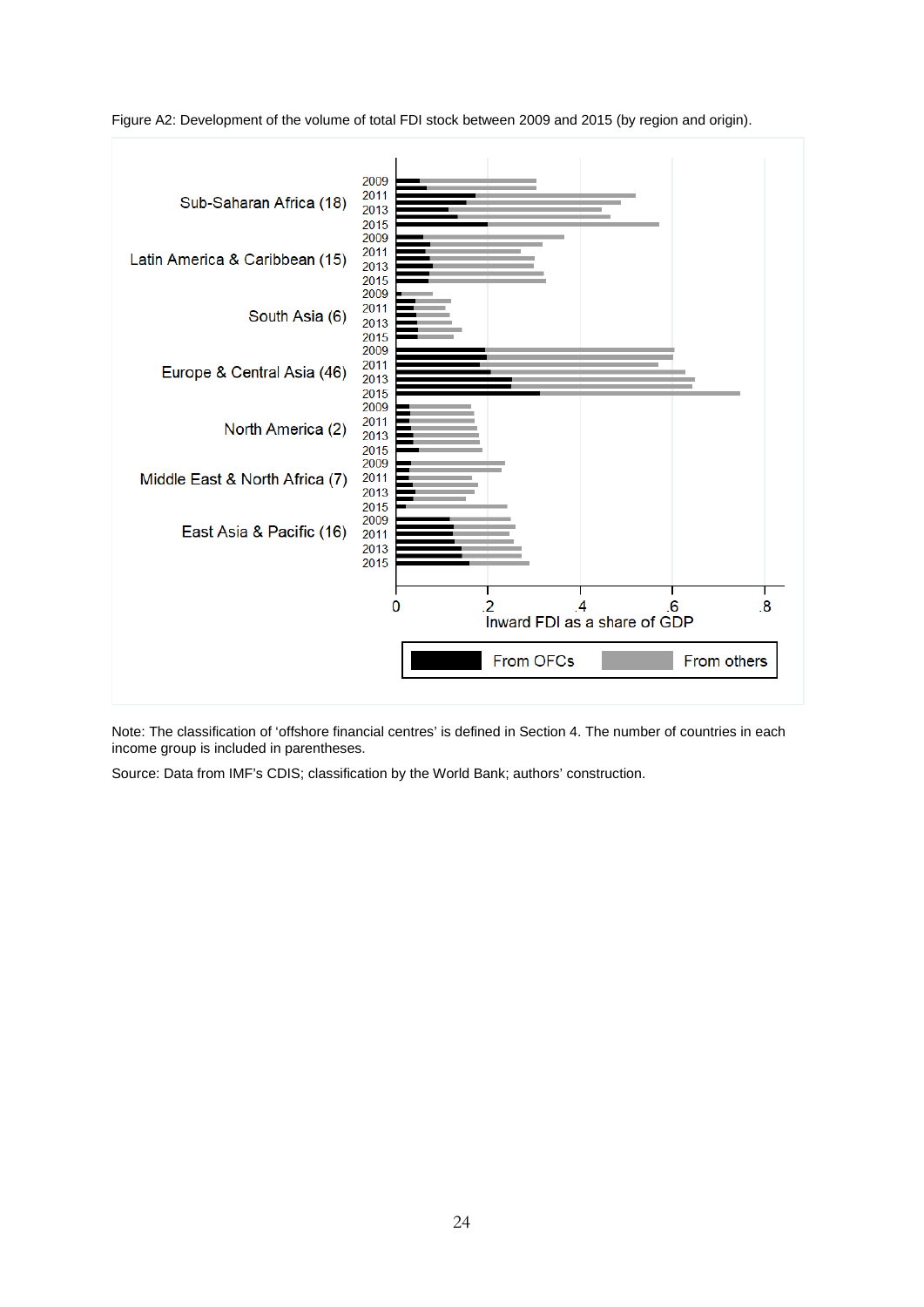

Figure A3: Share of estimated tax revenue losses on total global estimated revenue losses, by income group, 2015.

Note: The number of countries in each income group is included in parentheses. Source: Authors; data from Cobham and Janský (2017), Cobham and Janský (2018) and Clausing (2016).



Figure A4: Estimated profit shifted out of countries – sums by income group, 2015.

Note: The number of countries in each income group is included in parentheses.

Source: Authors; data from Cobham and Janský (2017), Cobham and Janský (2018) and Clausing (2016).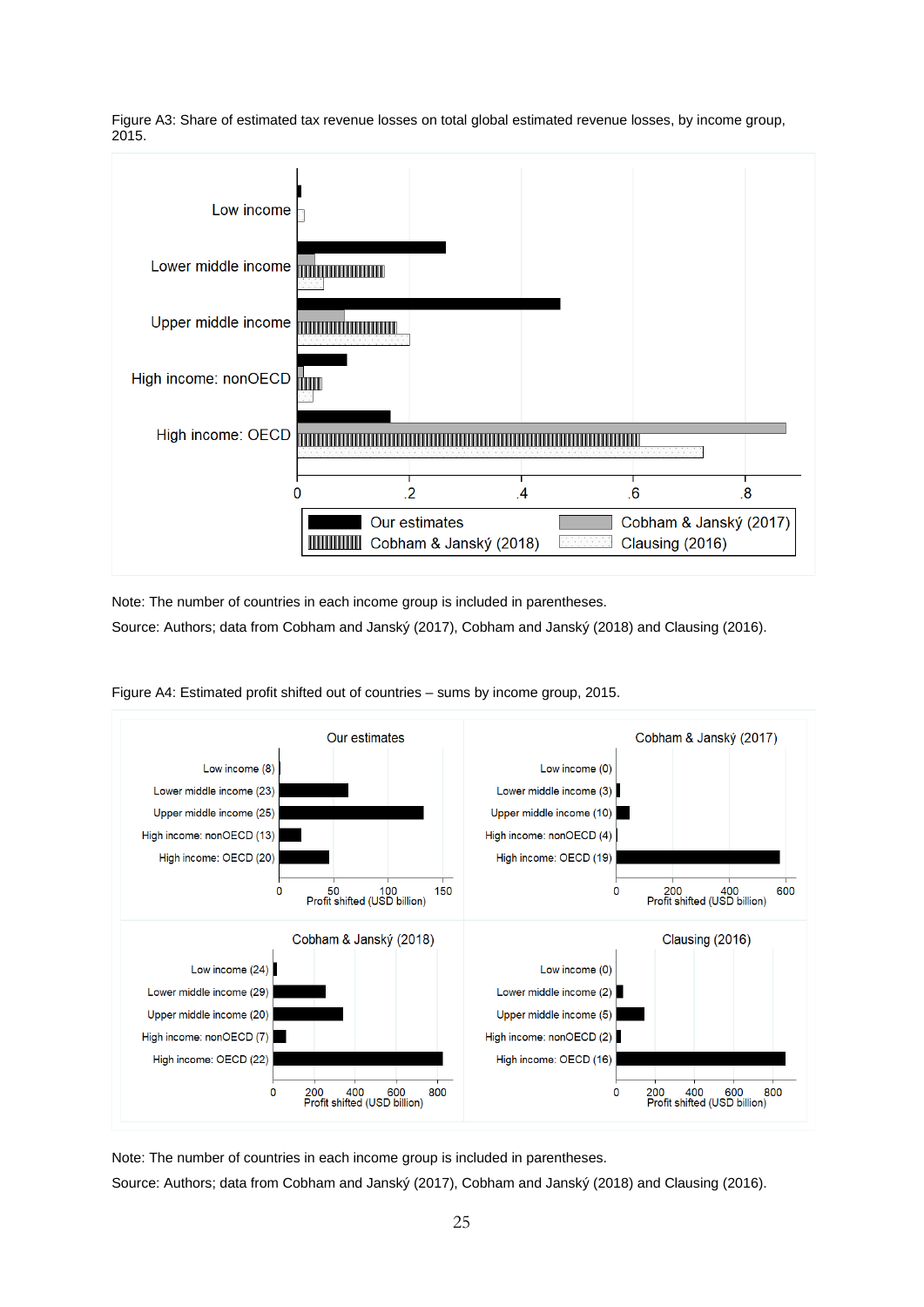



Note: The number of countries in each income group is included in parentheses.

Source: Authors; data from Cobham and Janský (2017), Cobham and Janský (2018) and Clausing (2016).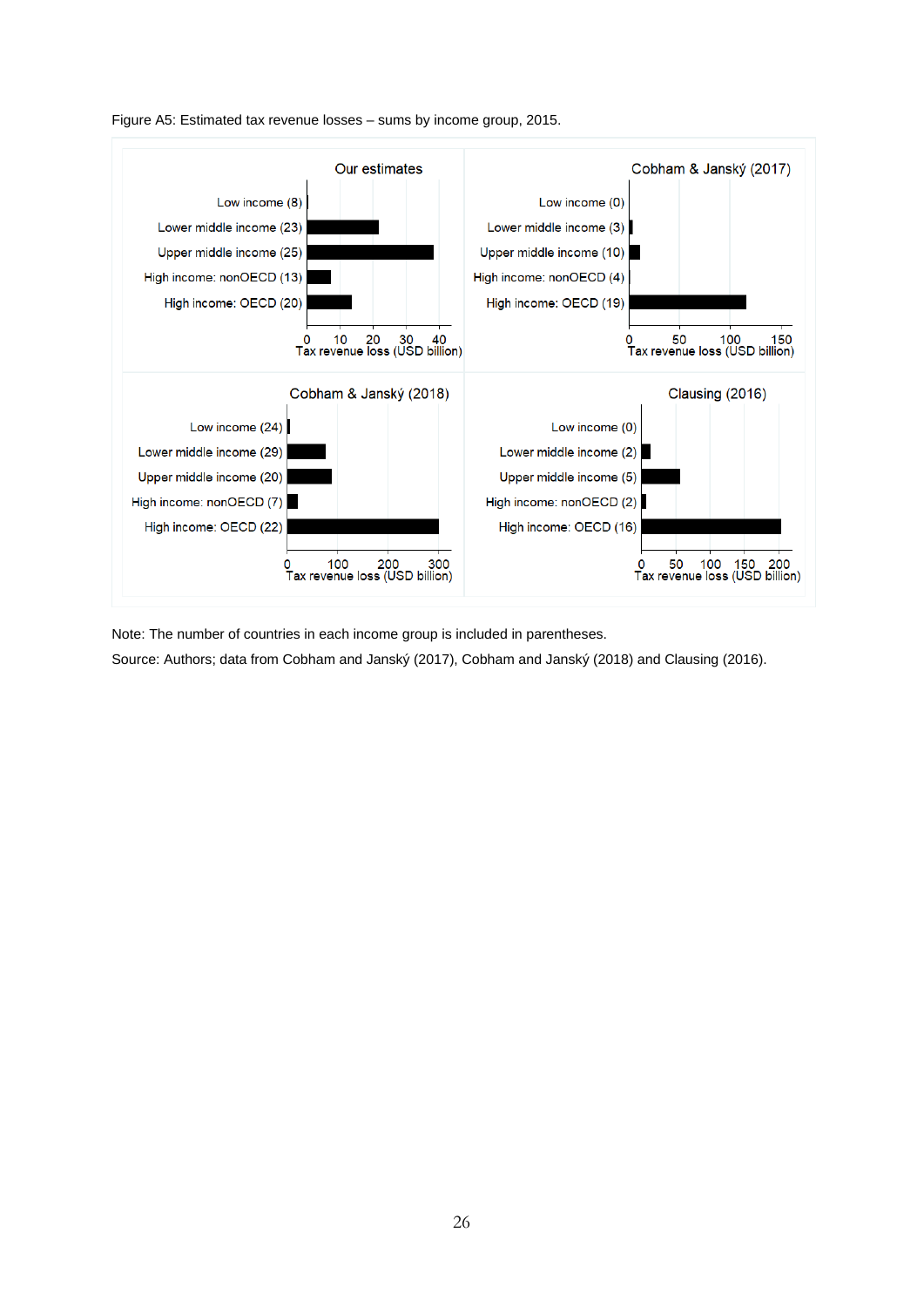Figure A6: Share of estimated tax revenue losses on corporate tax revenue, 2015



Source: Authors.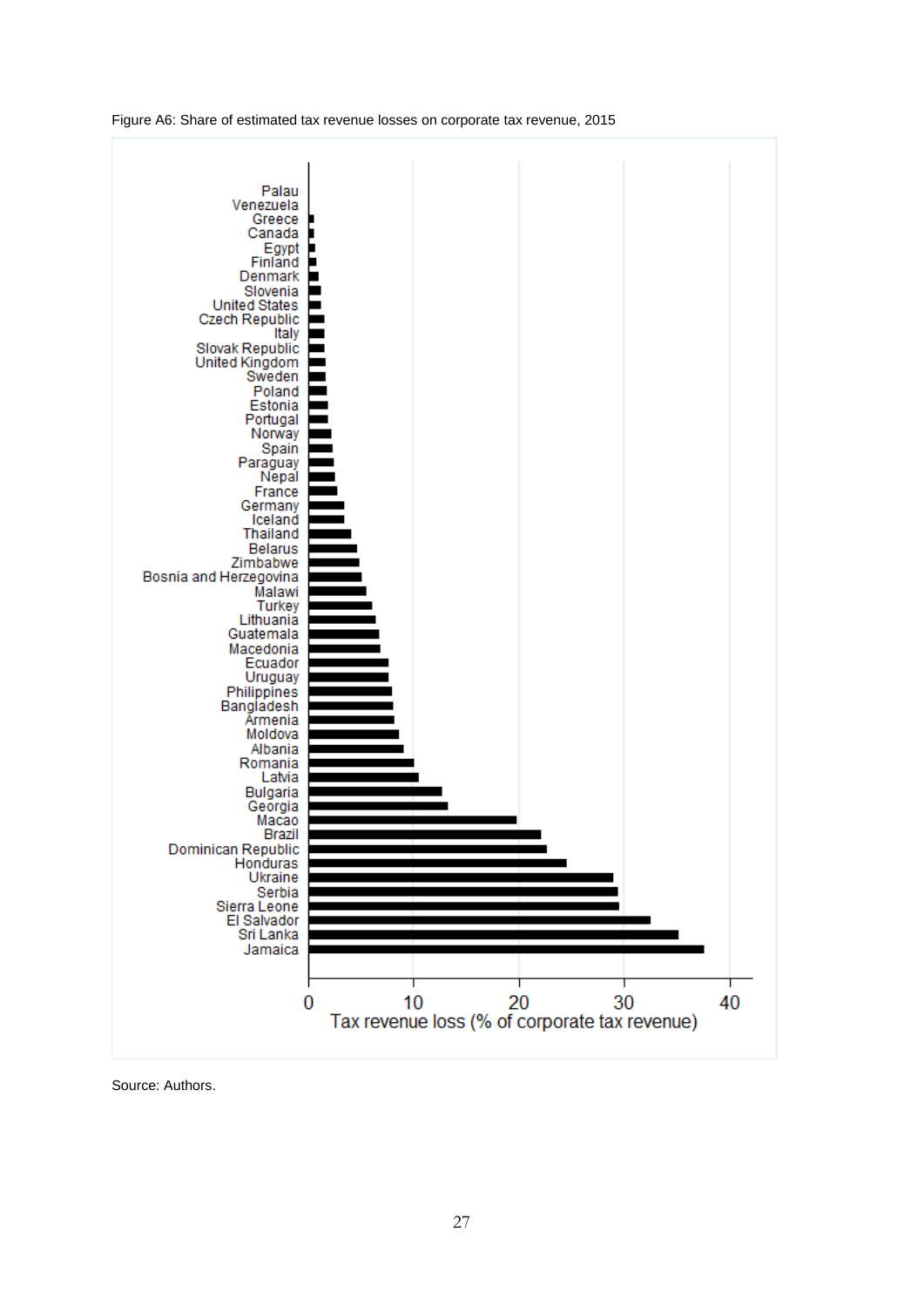



Source: Authors.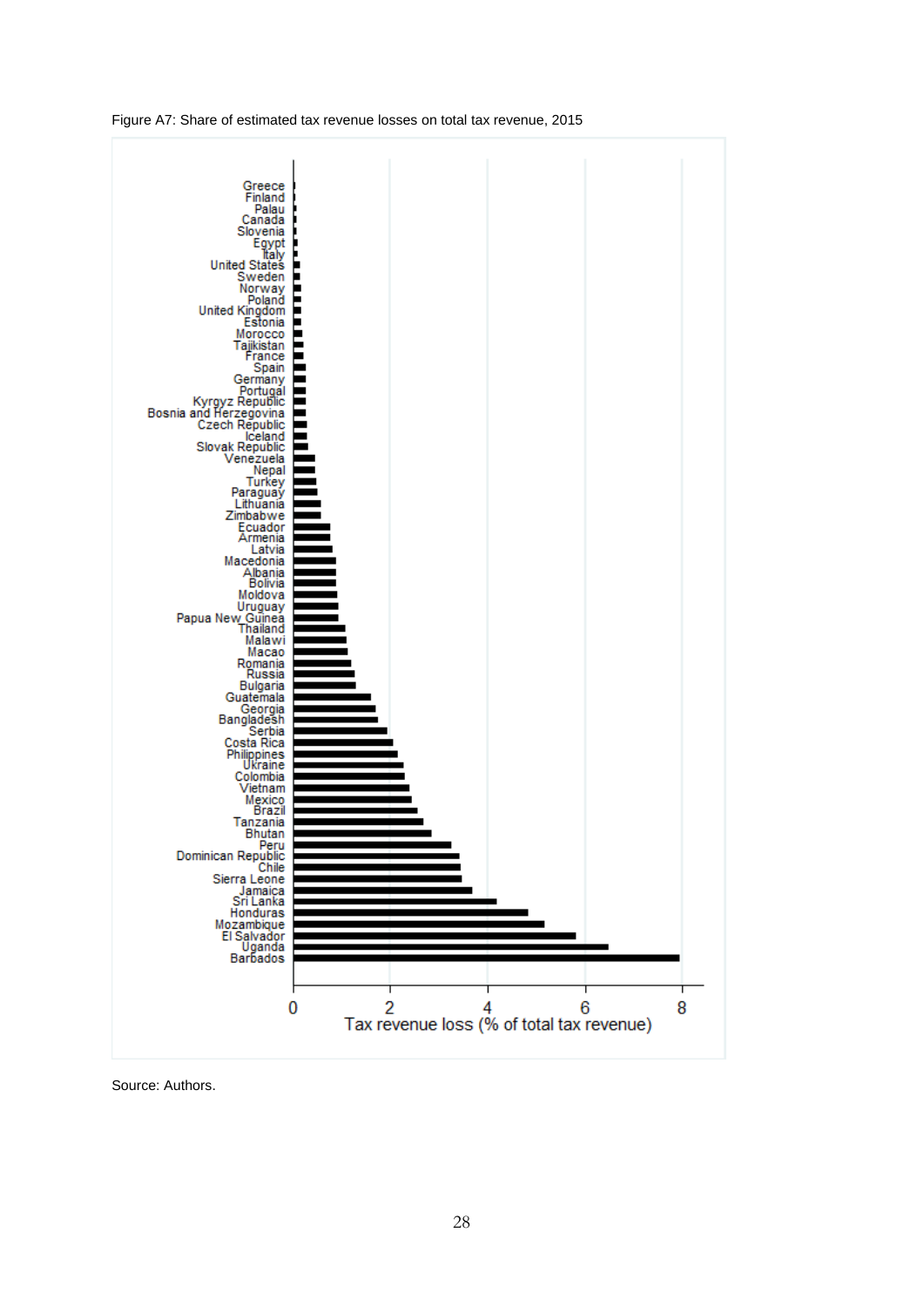Table A1: Summary statistics of the used variables

| Variable                                        | Obs  | Mean    | Std.<br>Dev. | Min      | Max     | Source          |
|-------------------------------------------------|------|---------|--------------|----------|---------|-----------------|
| Rate of return on FDI (%)                       | 513  | 6.9301  | 4.9019       | 0        | 25.3039 | <b>IMF BoP</b>  |
| Rate of return on FDI - equity<br>component (%) | 502  | 6.4044  | 5.0152       | 0        | 25.2433 | <b>IMF BoP</b>  |
| Rate of return on FDI - debt<br>component (%)   | 422  | 0.7048  | 0.7164       | 0        | 4.7702  | <b>IMF BoP</b>  |
| Share of FDI from OFCs                          | 538  | 0.2504  | 0.1464       | 0        | 0.7210  | <b>IMF CDIS</b> |
| Inward FDI stock (USD billion)                  | 538  | 182     | 417          | 0.147    | 3120    | <b>IMF CDIS</b> |
| Inward FDI stock (USD billion)                  | 1066 | 112     | 404          | 0.0046   | 5590    | <b>UNCTAD</b>   |
| GDP (USD billion)                               | 1296 | 395     | 1590         | 0.0271   | 18600   | WB, UN, CIA     |
| Nominal corporate tax rate (%)                  | 756  | 24.5541 | 8.2794       | 0        | 55      | KPMG, WB        |
| Total corporate tax revenue (% of<br>GDP)       | 542  | 2.5268  | 1.3326       | $\Omega$ | 14.0881 | GRD             |
| Total tax revenue (% of GDP)                    | 898  | 17.0100 | 7.2575       | 0.6074   | 54.3056 | GRD             |

Note: Only the basic statistics displayed. Robust standard errors in parentheses. \*\*\* p<0.01, \*\* p<0.05, \* p<0.1. Source: Authors; data from IMF's CDIS and UNCTAD's FDI database.

| Table A2: Regression of the offshore indicator on the rate of return |  |
|----------------------------------------------------------------------|--|
|                                                                      |  |

|                       | return                 | Dependent variable: FDI rate of |                 | Dependent variable: equity<br>component of FDI rate of return |                     |                     | Dependent variable: debt component<br>of FDI rate of return |                       |                 |
|-----------------------|------------------------|---------------------------------|-----------------|---------------------------------------------------------------|---------------------|---------------------|-------------------------------------------------------------|-----------------------|-----------------|
|                       | All                    | Developing                      | Developed       | All                                                           | Developing          | Developed           | All                                                         | Developing            | Developed       |
| Offshore<br>indicator | $-0.0395**$<br>(.0177) | $-.0824***$<br>0299             | $-.049$<br>0429 | $-0.0558***$<br>(.0182)                                       | $-1036***$<br>(.03) | $-.0557$<br>(.0437) | $.0104***$<br>(.0033)                                       | $.0162***$<br>(.0055) | .008<br>(0.066) |
| No. of<br>obs.        | 477                    | 215                             | 188             | 464                                                           | 209                 | 181                 | 402                                                         | 160                   | 175             |
| $R^2$                 | 0.278                  | 0.289                           | 0.102           | 0.309                                                         | 0.303               | 0.108               | 0.236                                                       | 0.177                 | 0.152           |

Note: Only the basic statistics displayed. Robust standard errors in parentheses. \*\*\* p<0.01, \*\* p<0.05, \* p<0.1. Source: Authors; data from IMF's CDIS and UNCTAD's FDI database.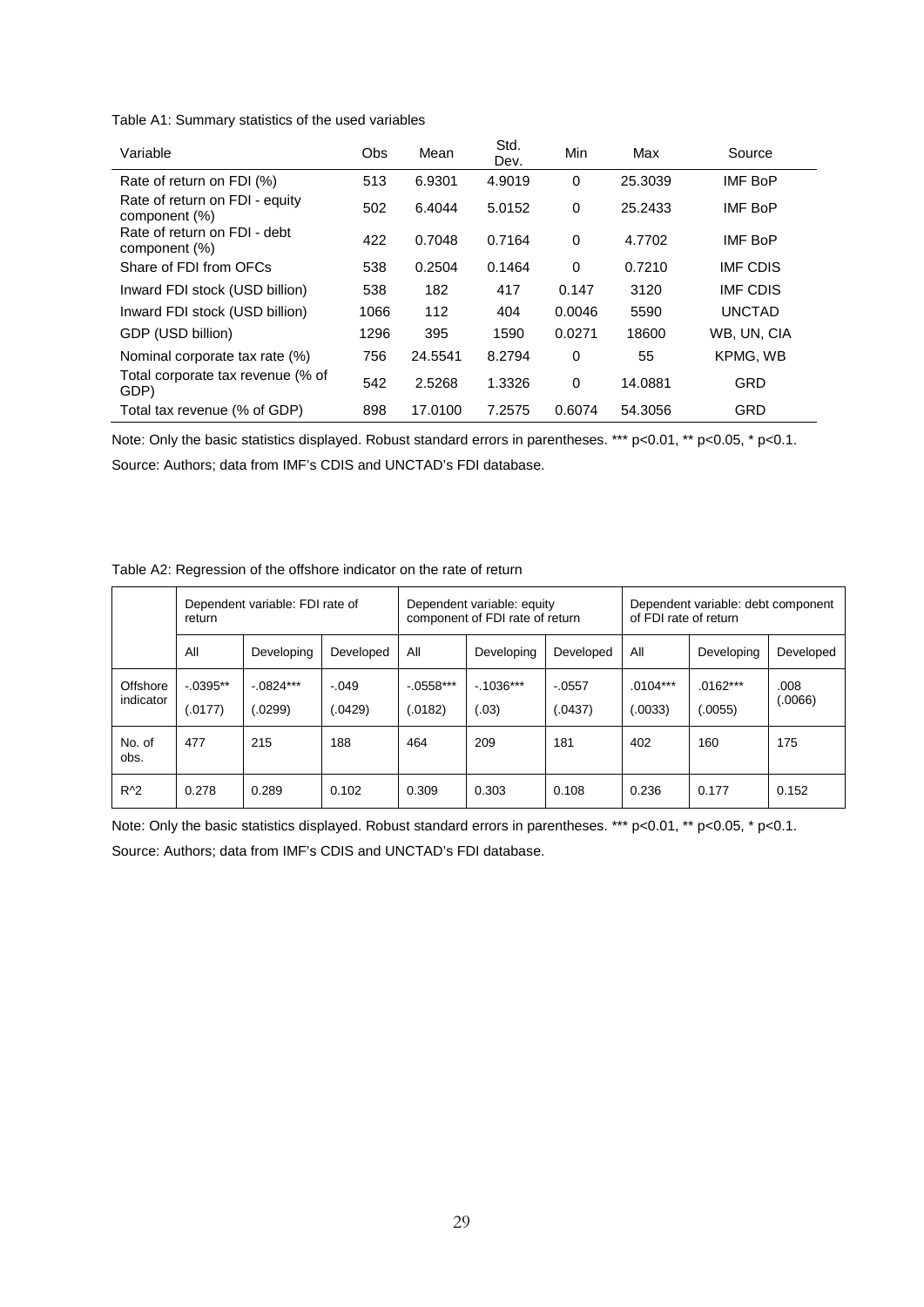| Table A3: Estimating the size of profit shifting, 2015. |  |  |
|---------------------------------------------------------|--|--|
|                                                         |  |  |

|            |                                           | A                                  | B                                         | $C = A^*B$                        | D                                         | $E = D^*C$                                                        | F                                                                | $G = E/(1-F)$                                                   |                                              |
|------------|-------------------------------------------|------------------------------------|-------------------------------------------|-----------------------------------|-------------------------------------------|-------------------------------------------------------------------|------------------------------------------------------------------|-----------------------------------------------------------------|----------------------------------------------|
|            | Model                                     | Estimate<br>from the<br>regression | Exposure<br>to tax<br>haven<br>investment | Estimated<br>profitability<br>gap | Reported<br>FDI stock<br>(billion<br>USD) | Simulated<br>profit<br>shifting<br>(after-tax,<br>billion<br>USD) | Average<br>corporate<br>tax rate<br>weighted<br>by FDI<br>income | Simulated<br>profit<br>shifting<br>(pre-tax,<br>billion<br>USD) | Tax<br>revenue<br>losses<br>(billion<br>USD) |
| All        | Our<br>$results -$<br><b>ROR</b>          | .0395**                            | 41.54%                                    | .0164                             | 19,570                                    | 320.95                                                            | 28.20%                                                           | 447                                                             | 126.05                                       |
| countries  | Our<br>$results -$<br>ROReg               | $.0558**$                          | 41.54%                                    | .0232                             | 19,570                                    | 454.02                                                            | 28.20%                                                           | 632.34                                                          | 178.32                                       |
|            | <b>UNCTAD</b><br>$(2015) -$<br><b>ROR</b> | $.115***$                          | 46%                                       | .053                              | 5,000                                     | 265                                                               | 20%                                                              | 331                                                             | 66                                           |
| Developing | <b>UNCTAD</b><br>$(2015) -$<br>ROReg      | $.158***$                          | 46%                                       | .072                              | 5,000                                     | 360                                                               | 20%                                                              | 450                                                             | 90                                           |
| countries  | Our<br>$results -$<br><b>ROR</b>          | .0824***                           | 51.99%                                    | .0428                             | 6,370                                     | 272.64                                                            | 24.97%                                                           | 363.37                                                          | 90.73                                        |
|            | Our<br>$results -$<br>ROReq               | $.1036***$                         | 51.99%                                    | .0539                             | 6,370                                     | 343.34                                                            | 24.97%                                                           | 457.6                                                           | 114.26                                       |
| Developed  | Our<br>$results -$<br><b>ROR</b>          | .049                               | 37%                                       | .0181                             | 13,190                                    | 238.74                                                            | 29.9%                                                            | 340.57                                                          | 101.83                                       |
| countries  | Our<br>$results -$<br>ROReq               | .0557                              | 37%                                       | .0206                             | 13,190                                    | 271.71                                                            | 29.9%                                                            | 387.6                                                           | 115.89                                       |

Notes: \*\*\* p<0.01, \*\* p<0.05, \* p<0.1.

Source: Authors' construction; UNCTAD (2015).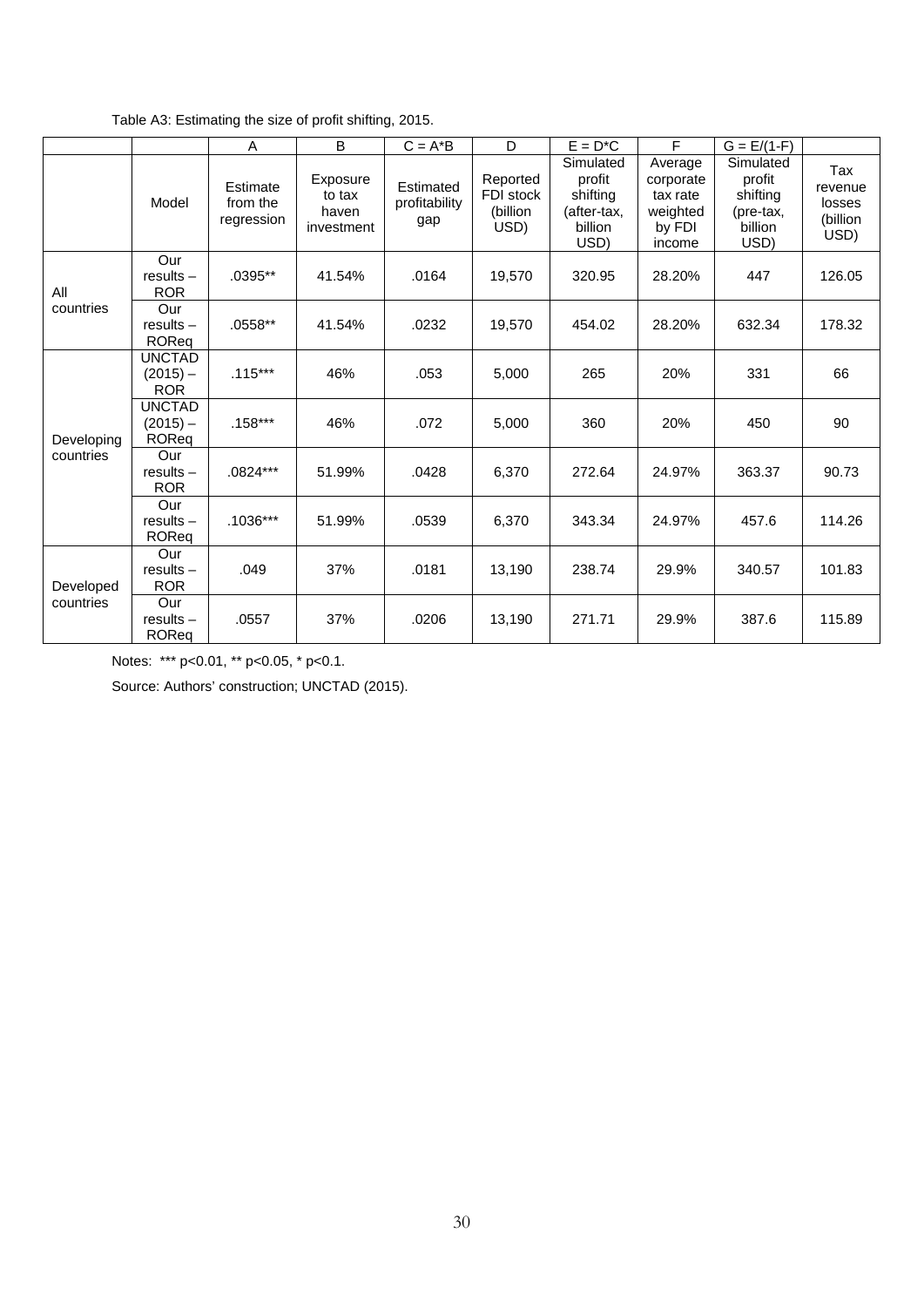Table A4: Estimated tax revenue losses and their share on GDP. Global model, developed and developing countries model, and extended model's rate of return and rate of return on equity method, 2015

|                            | Global model                | Developed and<br>developing<br>countries model | Extended model                                           |                                                       |                                                                         |                                                                                 |                                |                   |                                           |                                              |
|----------------------------|-----------------------------|------------------------------------------------|----------------------------------------------------------|-------------------------------------------------------|-------------------------------------------------------------------------|---------------------------------------------------------------------------------|--------------------------------|-------------------|-------------------------------------------|----------------------------------------------|
| Country                    | $ROR - equity$<br>component | $ROR - equity$<br>component                    | $ROR -$<br>equity<br>component,<br>2015 (USD<br>million) | $ROR -$<br>equity<br>component,<br>2015 (% of<br>GDP) | $ROR - equity$<br>component,<br>2015 (% of<br>corporate tax<br>revenue) | $\overline{R}$ OR – equity<br>component,<br>2015 (% of<br>total tax<br>revenue) | <b>ROR</b><br>(USD<br>million) | ROR (%<br>of GDP) | ROR (% of<br>corporate<br>tax<br>revenue) | <b>ROR (%</b><br>of total<br>tax<br>revenue) |
| Sint Maarten               | 6.81                        | 5.44                                           | 13.64                                                    | 3.73                                                  |                                                                         |                                                                                 | 17.96                          | 4.91              |                                           |                                              |
| <b>Barbados</b>            | 46.14                       | 36.91                                          | 92.44                                                    | 2.09                                                  |                                                                         | 7.95                                                                            | 121.74                         | 2.75              |                                           | 10.47                                        |
| <b>Trinidad and Tobago</b> | 192.44                      | 153.96                                         | 385.60                                                   | 1.64                                                  |                                                                         |                                                                                 | 507.81                         | 2.16              |                                           |                                              |
| Mozambique                 | 109.50                      | 87.60                                          | 166.38                                                   | 1.12                                                  |                                                                         | 5.18                                                                            | 207.06                         | 1.40              |                                           | 6.44                                         |
| Jamaica                    | 59.88                       | 47.91                                          | 127.48                                                   | 0.89                                                  | 37.57                                                                   | 3.69                                                                            | 118.95                         | 0.83              | 35.05                                     | 3.44                                         |
| El Salvador                | 85.74                       | 68.59                                          | 230.19                                                   | 0.88                                                  | 32.43                                                                   | 5.82                                                                            | 244.42                         | 0.94              | 34.44                                     | 6.18                                         |
| Honduras                   | 67.50                       | 54.00                                          | 181.23                                                   | 0.87                                                  | 24.55                                                                   | 4.83                                                                            | 192.43                         | 0.92              | 26.07                                     | 5.13                                         |
| India                      | 4010.97                     | 3208.82                                        | 16785.27                                                 | 0.79                                                  |                                                                         |                                                                                 | 15783.01                       | 0.75              |                                           |                                              |
| Uganda                     | 139.63                      | 111.71                                         | 212.15                                                   | 0.76                                                  |                                                                         | 6.50                                                                            | 264.03                         | 0.95              |                                           | 8.08                                         |
| <b>Brazil</b>              | 5565.61                     | 4452.56                                        | 11847.49                                                 | 0.66                                                  | 22.11                                                                   | 2.57                                                                            | 11055.19                       | 0.61              | 20.63                                     | 2.40                                         |
| Kazakhstan                 | 958.08                      | 766.48                                         | 1065.90                                                  | 0.58                                                  |                                                                         |                                                                                 | 892.01                         | 0.48              |                                           |                                              |
| Chile                      | 1211.25                     | 969.01                                         | 1391.52                                                  | 0.57                                                  |                                                                         | 3.44                                                                            | 1454.26                        | 0.60              |                                           | 3.60                                         |
| Ukraine                    | 309.90                      | 247.92                                         | 517.08                                                   | 0.57                                                  | 28.92                                                                   | 2.28                                                                            | 556.41                         | 0.61              | 31.12                                     | 2.46                                         |
| Fiji                       | 30.63                       | 24.51                                          | 23.08                                                    | 0.53                                                  |                                                                         |                                                                                 | 7.24                           | 0.16              |                                           |                                              |
| Sri Lanka                  | 98.05                       | 78.44                                          | 410.34                                                   | 0.51                                                  | 35.14                                                                   | 4.20                                                                            | 385.84                         | 0.48              | 33.04                                     | 3.95                                         |
| Curaçao                    | 7.78                        | 6.23                                           | 15.59                                                    | 0.50                                                  |                                                                         |                                                                                 | 20.53                          | 0.66              |                                           |                                              |
| Pakistan                   | 312.99                      | 250.39                                         | 1309.79                                                  | 0.48                                                  |                                                                         |                                                                                 | 1231.58                        | 0.45              |                                           |                                              |
| Peru                       | 426.65                      | 341.33                                         | 908.21                                                   | 0.48                                                  |                                                                         | 3.26                                                                            | 847.47                         | 0.45              |                                           | 3.04                                         |
| Mongolia                   | 73.46                       | 58.77                                          | 55.35                                                    | 0.47                                                  |                                                                         |                                                                                 | 17.37                          | 0.15              |                                           |                                              |
| Colombia                   | 635.69                      | 508.56                                         | 1353.20                                                  | 0.46                                                  |                                                                         | 2.31                                                                            | 1262.71                        | 0.43              |                                           | 2.15                                         |
| Serbia                     | 152.77                      | 122.22                                         | 169.96                                                   | 0.46                                                  | 29.35                                                                   | 1.93                                                                            | 142.23                         | 0.38              | 24.57                                     | 1.62                                         |
| Dominican Republic         | 145.97                      | 116.78                                         | 310.73                                                   | 0.46                                                  | 22.69                                                                   | 3.41                                                                            | 289.95                         | 0.43              | 21.17                                     | 3.19                                         |
| Croatia                    | 215.89                      | 172.72                                         | 213.20                                                   | 0.44                                                  |                                                                         |                                                                                 | 341.86                         | 0.70              |                                           |                                              |
| Georgia                    | 36.05                       | 28.84                                          | 60.15                                                    | 0.43                                                  | 13.31                                                                   | 1.70                                                                            | 64.72                          | 0.46              | 14.33                                     | 1.83                                         |
| <b>Bhutan</b>              | 2.05                        | 1.64                                           | 8.58                                                     | 0.42                                                  |                                                                         | 2.85                                                                            | 8.07                           | 0.39              |                                           | 2.68                                         |
| Vietnam                    | 588.29                      | 470.64                                         | 770.32                                                   | 0.40                                                  |                                                                         | 2.40                                                                            | 647.65                         | 0.34              |                                           | 2.02                                         |
| Argentina                  | 1049.33                     | 839.48                                         | 2102.54                                                  | 0.36                                                  |                                                                         |                                                                                 | 2768.94                        | 0.47              |                                           |                                              |
| Malaysia                   | 1331.33                     | 1065.08                                        | 1003.04                                                  | 0.34                                                  |                                                                         |                                                                                 | 314.86                         | 0.11              |                                           |                                              |
| Macao                      | 232.83                      | 186.27                                         | 146.31                                                   | 0.32                                                  | 19.81                                                                   | 1.14                                                                            | 206.97                         | 0.46              | 28.02                                     | 1.61                                         |
| Mexico                     | 1719.46                     | 1375.59                                        | 3660.21                                                  | 0.32                                                  |                                                                         | 2.44                                                                            | 3415.43                        | 0.30              |                                           | 2.28                                         |
| Sierra Leone               | 8.77                        | 7.02                                           | 13.33                                                    | 0.31                                                  | 29.51                                                                   | 3.48                                                                            | 16.59                          | 0.39              | 36.72                                     | 4.33                                         |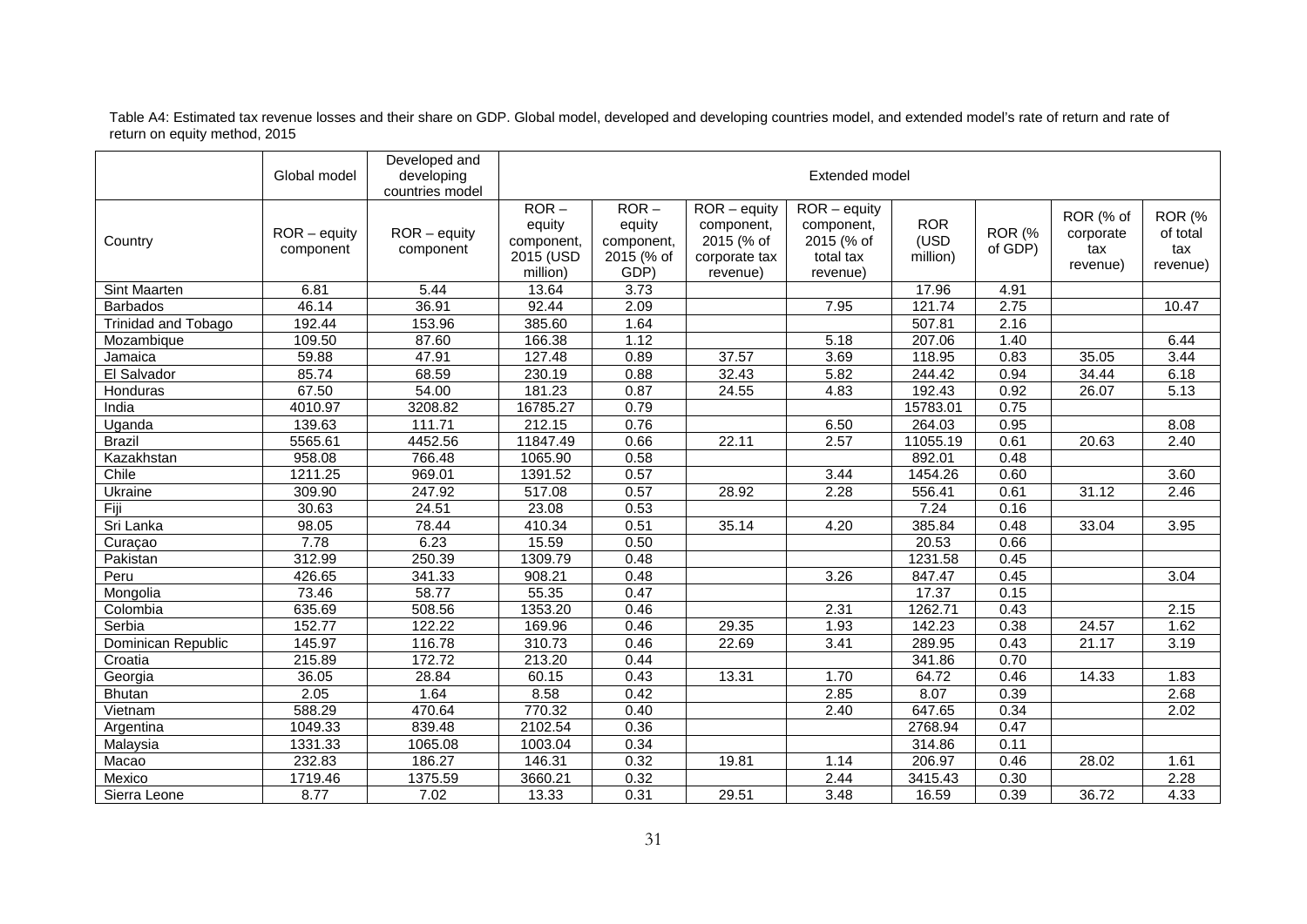| Philippines           | 655.92   | 524.74   | 858.87   | 0.29 | 7.97  | 2.15 | 722.10  | 0.25 | 6.70  | 1.81 |
|-----------------------|----------|----------|----------|------|-------|------|---------|------|-------|------|
| Tanzania              | 87.61    | 70.09    | 133.11   | 0.29 |       | 2.68 | 165.66  | 0.36 |       | 3.33 |
| <b>Bulgaria</b>       | 122.80   | 98.25    | 136.62   | 0.27 | 12.77 | 1.30 | 114.34  | 0.23 | 10.68 | 1.08 |
| Costa Rica            | 70.06    | 56.04    | 149.13   | 0.27 |       | 2.06 | 139.15  | 0.25 |       | 1.93 |
| Afghanistan           | 7.31     | 5.85     | 48.97    | 0.25 |       |      | 49.56   | 0.25 |       |      |
| Montenegro            | 8.76     | 7.01     | 9.75     | 0.24 |       |      | 8.16    | 0.20 |       |      |
| Russia                | 3292.13  | 2633.74  | 3251.07  | 0.24 |       | 1.28 | 5212.94 | 0.38 |       | 2.05 |
| Romania               | 379.10   | 303.28   | 421.76   | 0.24 | 10.10 | 1.19 | 352.95  | 0.20 | 8.45  | 1.00 |
| Bolivia               | 26.20    | 20.96    | 70.34    | 0.21 |       | 0.90 | 74.69   | 0.23 |       | 0.96 |
| Moldova               | 7.71     | 6.17     | 12.87    | 0.20 | 8.63  | 0.91 | 13.85   | 0.21 | 9.28  | 0.98 |
| Thailand              | 1002.94  | 802.36   | 755.63   | 0.19 | 4.13  | 1.08 | 237.19  | 0.06 | 1.30  | 0.34 |
| Uruguay               | 45.57    | 36.45    | 91.30    | 0.17 | 7.66  | 0.93 | 120.24  | 0.23 | 10.09 | 1.22 |
| Albania               | 17.43    | 13.94    | 19.39    | 0.17 | 9.04  | 0.89 | 16.22   | 0.14 | 7.56  | 0.74 |
| Latvia                | 46.08    | 36.86    | 45.50    | 0.17 | 10.56 | 0.82 | 72.96   | 0.27 | 16.93 | 1.31 |
| Armenia               | 10.62    | 8.50     | 17.72    | 0.17 | 8.17  | 0.78 | 19.07   | 0.18 | 8.79  | 0.84 |
| Malawi                | 7.06     | 5.65     | 10.72    | 0.17 | 5.55  | 1.11 | 13.34   | 0.21 | 6.91  | 1.38 |
| Guatemala             | 38.85    | 31.08    | 104.30   | 0.16 | 6.77  | 1.61 | 110.75  | 0.17 | 7.19  | 1.71 |
| Macedonia             | 13.31    | 10.65    | 14.81    | 0.15 | 6.85  | 0.89 | 12.39   | 0.12 | 5.74  | 0.74 |
| Zimbabwe              | 15.24    | 12.19    | 23.16    | 0.14 | 4.84  | 0.58 | 28.82   | 0.18 | 6.02  | 0.72 |
| China                 | 20387.26 | 16310.05 | 15360.05 | 0.14 |       |      | 4821.60 | 0.04 |       |      |
| Bangladesh            | 64.65    | 51.72    | 270.56   | 0.14 | 8.12  | 1.75 | 254.41  | 0.13 | 7.64  | 1.64 |
| Papua New Guinea      | 28.86    | 23.08    | 37.78    | 0.14 |       | 0.93 | 31.77   | 0.12 |       | 0.79 |
| Solomon Islands       | 1.07     | 0.86     | 1.41     | 0.12 |       |      | 1.18    | 0.10 |       |      |
| <b>Belarus</b>        | 61.88    | 49.50    | 68.84    | 0.12 | 4.60  |      | 57.61   | 0.10 | 3.85  |      |
| Ecuador               | 56.15    | 44.92    | 119.53   | 0.12 | 7.57  | 0.77 | 111.54  | 0.11 | 7.07  | 0.72 |
| Lithuania             | 41.22    | 32.97    | 40.70    | 0.10 | 6.40  | 0.57 | 65.26   | 0.16 | 10.25 | 0.91 |
| Iceland               | 124.31   | 99.45    | 16.49    | 0.10 | 3.42  | 0.30 | 18.07   | 0.11 | 3.74  | 0.32 |
| Venezuela             | 192.78   | 154.23   | 386.28   | 0.09 |       | 0.45 | 508.71  | 0.12 |       | 0.60 |
| Turkey                | 665.31   | 532.25   | 740.18   | 0.09 | 6.03  | 0.48 | 619.42  | 0.07 | 5.05  | 0.40 |
| Nepal                 | 2.42     | 1.94     | 16.21    | 0.08 | 2.54  | 0.45 | 16.41   | 0.08 | 2.57  | 0.46 |
| Paraguay              | 8.44     | 6.76     | 17.97    | 0.07 | 2.47  | 0.51 | 16.77   | 0.06 | 2.30  | 0.48 |
| Bosnia and            | 8.93     | 7.15     | 9.94     | 0.06 | 5.08  | 0.27 | 8.32    | 0.05 | 4.25  | 0.23 |
| Herzegovina           |          |          |          |      |       |      |         |      |       |      |
| Portugal              | 917.90   | 734.33   | 121.78   | 0.06 | 1.94  | 0.27 | 133.40  | 0.07 | 2.12  | 0.29 |
| Germany               | 15027.95 | 12022.53 | 1993.87  | 0.06 | 3.40  | 0.26 | 2183.99 | 0.06 | 3.72  | 0.29 |
| France                | 10515.67 | 8412.66  | 1395.19  | 0.06 | 2.71  | 0.21 | 1528.23 | 0.06 | 2.97  | 0.24 |
| Slovak Republic       | 370.07   | 296.06   | 49.10    | 0.06 | 1.60  | 0.31 | 53.78   | 0.06 | 1.76  | 0.34 |
| <b>Czech Republic</b> | 781.29   | 625.04   | 103.66   | 0.06 | 1.57  | 0.30 | 113.54  | 0.06 | 1.72  | 0.32 |
| Spain                 | 5002.58  | 4002.12  | 663.73   | 0.06 | 2.29  | 0.25 | 727.02  | 0.06 | 2.51  | 0.28 |
| Kyrgyz Republic       | 2.10     | 1.68     | 3.51     | 0.05 |       | 0.27 | 3.78    | 0.06 |       | 0.29 |
| Sweden                | 1907.41  | 1525.95  | 253.07   | 0.05 | 1.72  | 0.16 | 277.20  | 0.06 | 1.88  | 0.17 |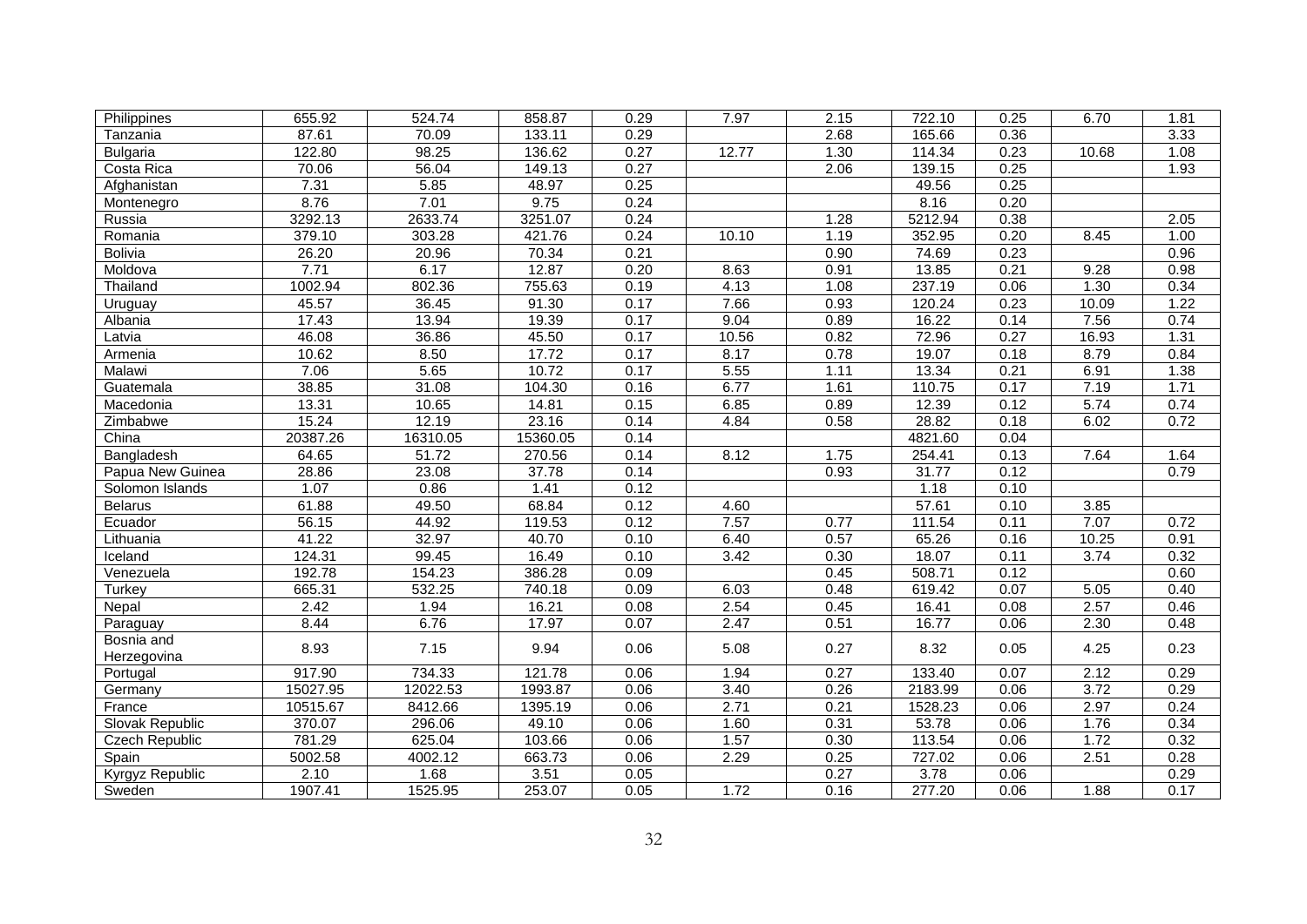| Tajikistan                  | 2.19      | 1.75      | 3.65     | 0.05 |      | 0.21 | 3.93       | 0.05    |         | 0.22    |
|-----------------------------|-----------|-----------|----------|------|------|------|------------|---------|---------|---------|
| Taiwan                      | 808.27    | 646.63    | 507.92   | 0.05 |      |      | 718.49     | 0.06    |         |         |
| <b>United Kingdom</b>       | 8978.75   | 7183.11   | 1191.28  | 0.04 | 1.68 | 0.17 | 1304.87    | 0.05    | 1.84    | 0.18    |
| Norway                      | 1197.96   | 958.38    | 158.94   | 0.04 | 2.22 | 0.16 | 174.10     | 0.05    | 2.43    | 0.18    |
| Morocco                     | 99.55     | 79.64     | 40.69    | 0.04 |      | 0.19 | 62.07      | 0.06    |         | 0.29    |
| Estonia                     | 67.19     | 53.76     | 8.92     | 0.04 | 1.89 | 0.18 | 9.77       | 0.04    | 2.08    | 0.19    |
| Italy                       | 4486.35   | 3589.13   | 595.24   | 0.03 | 1.59 | 0.11 | 652.00     | 0.04    | 1.74    | 0.12    |
| Poland                      | 1169.49   | 935.60    | 155.16   | 0.03 | 1.77 | 0.16 | 169.96     | 0.04    | 1.93    | 0.18    |
| <b>United States</b>        | 72590.23  | 58073.04  | 5050.94  | 0.03 | 1.28 | 0.14 | -28428.81  | $-0.16$ | $-7.18$ | $-0.80$ |
| Denmark                     | 603.73    | 482.99    | 80.10    | 0.03 | 1.03 |      | 87.74      | 0.03    | 1.13    |         |
| Canada                      | 4155.76   | 3324.65   | 289.16   | 0.02 | 0.59 | 0.07 | $-1627.54$ | $-0.10$ | $-3.34$ | $-0.39$ |
| Slovenia                    | 57.09     | 45.67     | 7.57     | 0.02 | 1.20 | 0.08 | 8.30       | 0.02    | 1.32    | 0.09    |
| Finland                     | 281.16    | 224.93    | 37.30    | 0.02 | 0.74 | 0.05 | 40.86      | 0.02    | 0.81    | 0.06    |
| Palau                       | 0.05      | 0.04      | 0.04     | 0.01 |      | 0.07 | 0.01       | 0.00    |         | 0.02    |
| Greece                      | 177.65    | 142.12    | 23.57    | 0.01 | 0.56 | 0.05 | 25.82      | 0.01    | 0.61    | 0.05    |
| Egypt                       | 88.69     | 70.95     | 36.25    | 0.01 | 0.63 | 0.10 | 55.30      | 0.02    | 0.96    | 0.16    |
| Syria                       | 9.82      | 7.86      | 4.01     | 0.01 |      |      | 6.12       | 0.01    |         |         |
| Yemen                       | 0.56      | 0.45      | 0.23     | 0.00 |      |      | 0.35       | 0.00    |         |         |
| Qatar                       | 41.62     | 33.30     |          |      |      |      |            |         |         |         |
| Kuwait                      | 29.10     | 23.28     |          |      |      |      |            |         |         |         |
| Japan                       | 1906.10   | 1524.91   |          |      |      |      |            |         |         |         |
| Oman                        | 30.84     | 24.67     |          |      |      |      |            |         |         |         |
| South Korea                 | 950.07    | 760.07    |          |      |      |      |            |         |         |         |
| Saudi Arabia                | 632.53    | 506.03    |          |      |      |      |            |         |         |         |
| New Zealand                 | 338.88    | 271.11    |          |      |      |      |            |         |         |         |
| Kenya                       | 35.12     | 28.10     |          |      |      |      |            |         |         |         |
| Australia                   | 3464.27   | 2771.45   |          |      |      |      |            |         |         |         |
| Cape Verde                  | 1.61      | 1.29      |          |      |      |      |            |         |         |         |
| <b>United Arab Emirates</b> | 1533.95   | 1227.18   |          |      |      |      |            |         |         |         |
| Angola                      | 95.19     | 76.15     |          |      |      |      |            |         |         |         |
| Cameroon                    | 52.33     | 41.87     |          |      |      |      |            |         |         |         |
| Sudan                       | 183.26    | 146.61    |          |      |      |      |            |         |         |         |
| Nigeria                     | 927.21    | 741.78    |          |      |      |      |            |         |         |         |
| Ghana                       | 122.67    | 98.14     |          |      |      |      |            |         |         |         |
| Botswana                    | 33.54     | 26.83     |          |      |      |      |            |         |         |         |
| South Africa                | 1028.99   | 823.20    |          |      |      |      |            |         |         |         |
| Namibia                     | 42.14     | 33.71     |          |      |      |      |            |         |         |         |
| Zambia                      | 128.85    | 103.08    |          |      |      |      |            |         |         |         |
| Total                       | 188207.15 | 150567.94 | 81586.15 |      |      |      | 66694.80   |         |         |         |

Source: Authors' construction.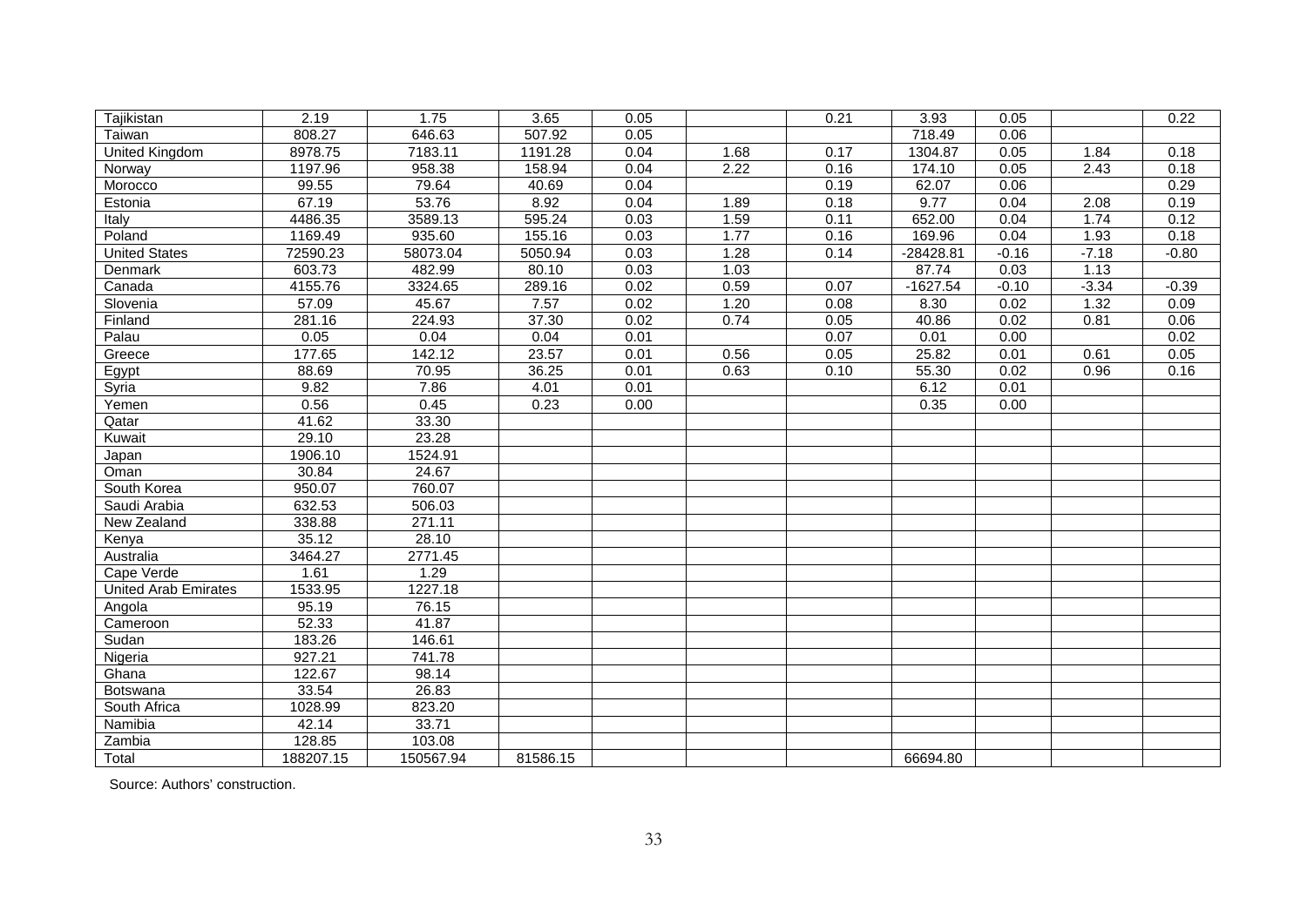|                             | GDP per<br>capita        | Our<br>estimates        | Cobham and<br>Janský (2018) | Cobham and<br>Janský (2017) | Clausing<br>(2016) |
|-----------------------------|--------------------------|-------------------------|-----------------------------|-----------------------------|--------------------|
| GDP per capita              |                          |                         |                             |                             |                    |
| Our estimates               | $-0.3464**$<br>(0.0119)  |                         |                             |                             |                    |
| Cobham and<br>Janský (2018) | $-0.4895***$<br>(0.0021) | $0.5912***$<br>(0.0009) |                             |                             |                    |
| Cobham and<br>Janský (2017) | $-0.0257$<br>(0.9096)    | 0.0892<br>(0.7336)      | 0.2537(0.3096)              |                             |                    |
| Clausing (2016)             | $0.43*$<br>(0.0749)      | 0.2207<br>(0.4484)      | 0.5048(0.0785)              | $0.532*(0.0613)$            |                    |

Table A5: Correlations between GDP per capita and estimated tax revenue losses as shares of corporate tax revenues.

Note: p-values in parentheses, \* p<0.1, \*\* p<0.05, \*\*\* p<0.01.

Source: Authors; data from the World Bank; Cobham and Janský (2018), Cobham and Janský (2017) and Clausing (2016).

Table A6: Correlations between GDP per capita and estimated tax revenue losses as shares of GDP.

|                             | GDP per<br>capita        | Our<br>estimates       | Cobham and<br>Janský (2018) | Cobham and<br>Janský (2017) | Clausing<br>(2016) |
|-----------------------------|--------------------------|------------------------|-----------------------------|-----------------------------|--------------------|
| GDP per capita              |                          |                        |                             |                             |                    |
| Our estimates               | $-0.1676$<br>(0.1186)    |                        |                             |                             |                    |
| Cobham and<br>Janský (2018) | $-0.3864***$<br>(0.0001) | $0.3210**$<br>(0.0296) |                             |                             |                    |
| Cobham and<br>Janský (2017) | $-0.202$<br>(0.2444)     | 0.3308*<br>(0.0988)    | 0.0719<br>(0.7269)          |                             |                    |
| Clausing (2016)             | 0.3001<br>(0.1449)       | 0.1817<br>(0.4566)     | 0.3863<br>(0.1394)          | 0.0142<br>(0.9556)          |                    |

Note: p-values in parentheses, \* p<0.1, \*\* p<0.05, \*\*\* p<0.01

Source: Authors; data from the World Bank, Cobham and Janský (2018), Cobham and Janský (2017) and Clausing (2016).

Table A7: Correlations between GDP per capita and estimated tax revenue losses as shares of total tax revenues.

| Janský (2018)<br>Janský (2017)<br>estimates<br>capita           | (2016) |
|-----------------------------------------------------------------|--------|
| GDP per capita                                                  |        |
| $-0.3531***$<br>Our estimates<br>(0.0029)                       |        |
| $0.4792***$<br>$-0.3142**$<br>Cobham and                        |        |
| Janský (2018)<br>(0.0115)<br>(0.0027)                           |        |
| $0.498**$<br>0.1597<br>Cobham and<br>$-0.1803$                  |        |
| (0.0184)<br>(0.3681)<br>(0.5012)<br>Janský (2017)               |        |
| $0.7535***$<br>$0.4803*$<br>0.1256<br>$-0.078$                  | 1      |
| Clausing (2016)<br>(0.7299)<br>(0.6429)<br>(0.0597)<br>(0.0029) |        |

Note: p-values in parentheses, \* p<0.1, \*\* p<0.05, \*\*\* p<0.01

Source: Authors; data from the World Bank, Cobham and Janský (2018), Cobham and Janský (2017) and Clausing (2016).